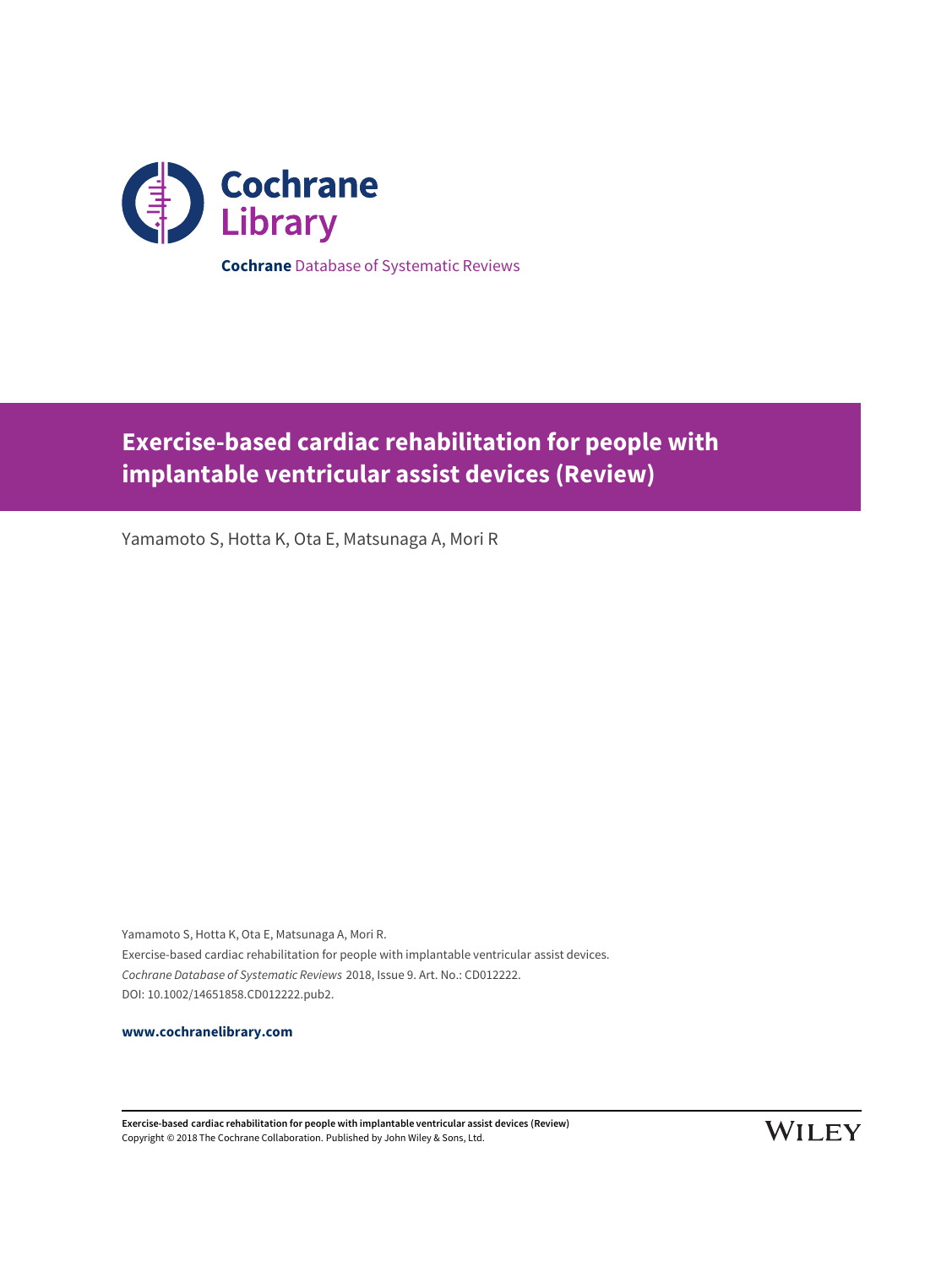# **TABLE OF CONTENTS**

| <b>HEADER</b>                                                                                                                                                |
|--------------------------------------------------------------------------------------------------------------------------------------------------------------|
| ABSTRACT<br><u>. In the second terms of the second terms of the second terms of the second terms of the second</u>                                           |
|                                                                                                                                                              |
|                                                                                                                                                              |
| <b>BACKGROUND</b>                                                                                                                                            |
| <b>OBIECTIVES</b>                                                                                                                                            |
|                                                                                                                                                              |
| 11                                                                                                                                                           |
| 12                                                                                                                                                           |
| 14<br>Figure 2.                                                                                                                                              |
| 15                                                                                                                                                           |
| <b>DISCUSSION</b><br>16                                                                                                                                      |
| 18                                                                                                                                                           |
| <b>ACKNOWLEDGEMENTS</b><br>18                                                                                                                                |
| 18<br><b>REFERENCES</b>                                                                                                                                      |
| 22                                                                                                                                                           |
| 28                                                                                                                                                           |
| Analysis 1.1. Comparison 1 Exercise-based cardiac rehabilitation versus usual care, Outcome 1 Exercise capacity: peak VO2                                    |
| 28                                                                                                                                                           |
| Analysis 1.2. Comparison 1 Exercise-based cardiac rehabilitation versus usual care, Outcome 2 Exercise capacity: 6-minute                                    |
| walking distance $(m)$ . $\ldots$ $\ldots$ $\ldots$ $\ldots$ $\ldots$ $\ldots$ $\ldots$ $\ldots$ $\ldots$ $\ldots$ $\ldots$ $\ldots$ $\ldots$ $\ldots$<br>29 |
| Analysis 1.3. Comparison 1 Exercise-based cardiac rehabilitation versus usual care, Outcome 3 Quality of life.<br>29                                         |
| 30                                                                                                                                                           |
| 34                                                                                                                                                           |
| 34                                                                                                                                                           |
| SOURCES OF SUPPORT<br>34<br>المتحدث والمتحدث والمتحدث والمتحدث والمتحدث والمتحدث والمتحدث والمتحدث والمتحدث والمتحدث                                         |
| DIFFERENCES BETWEEN PROTOCOL AND REVIEW<br>35                                                                                                                |

**Exercise-based cardiac rehabilitation for people with implantable ventricular assist devices (Review) i Copyright © 2018 The Cochrane Collaboration. Published by John Wiley & Sons, Ltd.**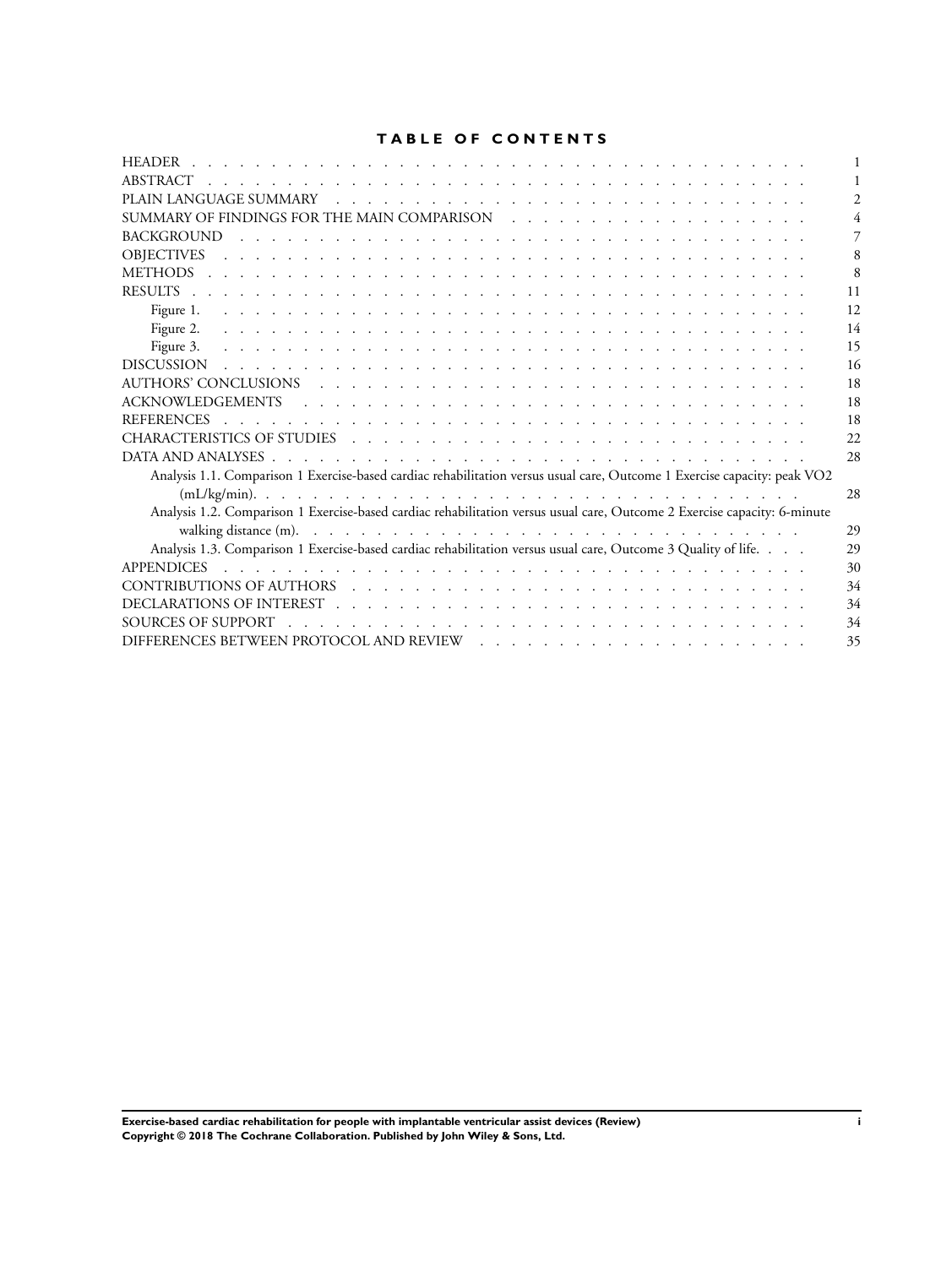**[Intervention Review]**

# **Exercise-based cardiac rehabilitation for people with implantable ventricular assist devices**

Shuhei Yamamoto<sup>1</sup>, Kazuki Hotta<sup>2</sup>, Erika Ota<sup>3</sup>, Atsuhiko Matsunaga<sup>4</sup>, Rintaro Mori<sup>5</sup>

<sup>1</sup>Department of Rehabilitation, Shinshu University Hospital, Matsumoto, Japan. <sup>2</sup>Department of Biomedical Sciences, Florida State University College of Medicine, Tallahassee, Florida, USA. <sup>3</sup>Global Health Nursing, Graduate School of Nursing Sciences, St. Luke's International University, Tokyo, Japan. <sup>4</sup>Department of Rehabilitation Sciences, Graduate School of Medical Sciences, Kitasato University, Minami-ku, Sagamihara, Japan. <sup>5</sup>Department of Health Policy, National Center for Child Health and Development, Tokyo, Japan

Contact address: Rintaro Mori, Department of Health Policy, National Center for Child Health and Development, 2-10-1 Okura, Setagaya-ku, Tokyo, Tokyo, 157-0074, Japan. [rintaromori@gmail.com](mailto:rintaromori@gmail.com).

**Editorial group:** Cochrane Heart Group. **Publication status and date:** New, published in Issue 9, 2018.

**Citation:** Yamamoto S, Hotta K, Ota E, Matsunaga A, Mori R. Exercise-based cardiac rehabilitation for people with implantable ventricular assist devices. *Cochrane Database of Systematic Reviews* 2018, Issue 9. Art. No.: CD012222. DOI: 10.1002/14651858.CD012222.pub2.

Copyright © 2018 The Cochrane Collaboration. Published by John Wiley & Sons, Ltd.

# **A B S T R A C T**

### **Background**

Heart failure is the end stage of heart disease, and the prevalence and incidence of the condition is rapidly increasing. Although heart transplantation is one type of surgical treatment for people with end-stage heart failure, donor availability is limited. Implantable ventricular assist devices (VADs) therefore offer an alternative treatment to heart transplantation. Although two studies reported the beneficial effects of exercise-based cardiac rehabilitation (CR) on functional capacity and quality of life (QOL) by performing systematic reviews and meta-analyses, both systematic reviews included studies with limited design (e.g. non-randomised, retrospective studies) or participants with implantable or extracorporeal VADs.

#### **Objectives**

To determine the benefits and harms of exercise-based CR for people with implantable VADs.

### **Search methods**

We searched the Cochrane Central Register of Controlled Trials (CENTRAL) in the Cochrane Library,MEDLINE, Embase, PsycINFO, Conference Proceedings Citation Index-Science (CPCI-S) on Web of Science, CINAHL, and LILACS on 3 October 2017 with no limitations on date, language, or publication status. We also searched two clinical trials registers on 10 August 2017 and checked the reference lists of primary studies and review articles.

### **Selection criteria**

Randomised controlled trials (RCTs) regardless of cluster or individual randomisation, and full-text studies, those published as abstract only, and unpublished data were eligible. However, only individually RCTs and full-text publications were included.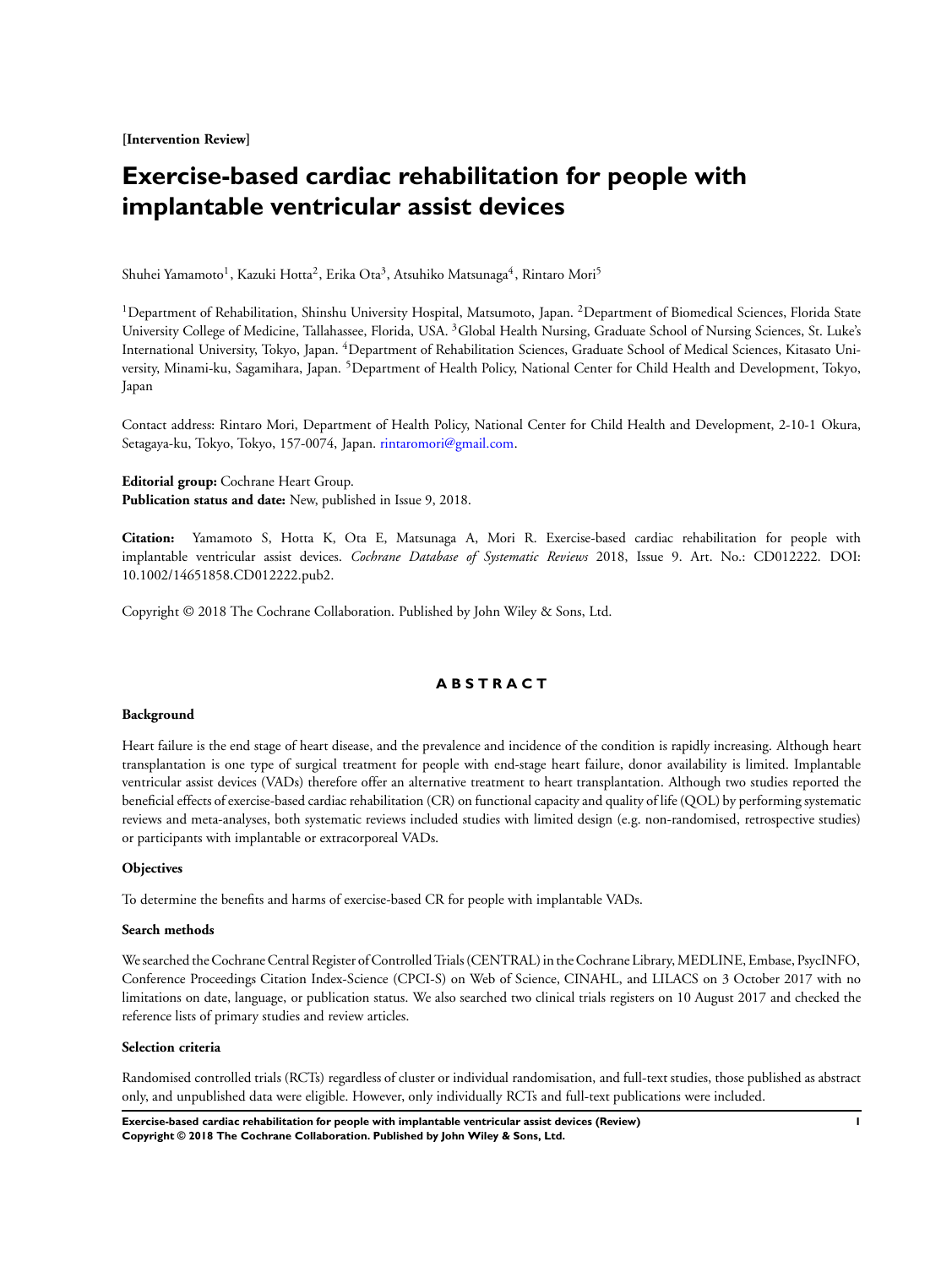### **Data collection and analysis**

Two review authors independently extracted outcome data from the included studies. We double-checked that data were entered correctly by comparing the data presented in the systematic review with the study reports. We had no dichotomous data to analyse and used mean difference or standardised mean difference with 95% confidence intervals (CIs) for continuous data. Furthermore, we assessed the quality of evidence as it relates to those studies that contribute data to the meta-analyses for the prespecified outcomes, using GRADEpro software.

### **Main results**

We included two studies with a total of 40 participants in the review. Exercise-based CR consisted of aerobic or resistance training or both three times per week for six to eight weeks. Exercise intensity was 50% of oxygen consumption (VO<sub>2</sub>) reserve, or ranged from 60% to 80% of heart rate reserve. Two serious adverse events were observed in one trial, in which participants did not complete the study due to infections. Furthermore, a total of four participants in each group required visits to the emergency department, although these participants did complete the study. Summary scores from the 36-item Short Form Health Survey (SF-36) and the Kansas City Cardiomyopathy Questionnaire (KCCQ) were measured as quality of life. One trial reported that the KCCQ summary score improved by 14.4 points in the exercise group compared with 0.5 points in the usual care group. The other trial reported that the SF-36 total score improved by 29.2 points in the exercise group compared with 16.3 points in the usual care group. A large difference in quality of life was observed between groups at the end of follow-up (standardised mean difference 0.88, 95% CI -0.12 to 1.88; 37 participants; 2 studies; very low-quality of evidence). However, there was no evidence for the effectiveness of exercise-based CR due to the young age of the participants, high risk of performance bias, very small sample size, and wide confidence intervals, which resulted in very low-quality evidence. Furthermore, we were not able to determine the effect of exercise-based CR on mortality, rehospitalisation, heart transplantation, and cost, as these outcomes were not reported.

#### **Authors' conclusions**

The evidence is currently inadequate to assess the safety and efficacy of exercise-based CR for people with implantable VADs compared with usual care. The amount of RCT evidence was very limited and of very low quality. In addition, the training duration was very short term, that is from six to eight weeks. Further high-quality and well-reported RCTs of exercise-based CR for people with implantable VADs are needed. Such trials need to collect data on events (mortality and rehospitalisation), patient-related outcomes (including quality of life), and cost-effectiveness.

### **P L A I N L A N G U A G E S U M M A R Y**

### **Exercise-based cardiac rehabilitation for people with implantable ventricular assist devices**

#### **Background**

People with heart failure have a decreased capacity to undertake physical exercise, which has a negative impact on their health and quality of life. Recent research has shown that exercise-based cardiac rehabilitation (CR) may improve exercise capacity and quality of life in people with implantable ventricular assist devices (VADs), which are a type of mechanical pump that supports heart function. It was therefore considered important to systemically review randomised controlled trials (a type of study in which participants are assigned to a treatment group using a random method) to determine the benefits and harms of exercise-based CR in people with implantable VADs.

### **Purpose**

To assess the effects of exercise-based CR in people with implantable VADs.

### **Methods**

We searched the scientific literature for randomised controlled trials that assessed the effectiveness of exercise in people with heart failure who have implantable VADs by comparing participants receiving the exercise intervention with those receiving usual care, where the intervention consisted of a single type of exercise or more. We excluded participants with total artificial hearts. The evidence is current to 3 October 2017.

#### **Results**

**Exercise-based cardiac rehabilitation for people with implantable ventricular assist devices (Review) 2 Copyright © 2018 The Cochrane Collaboration. Published by John Wiley & Sons, Ltd.**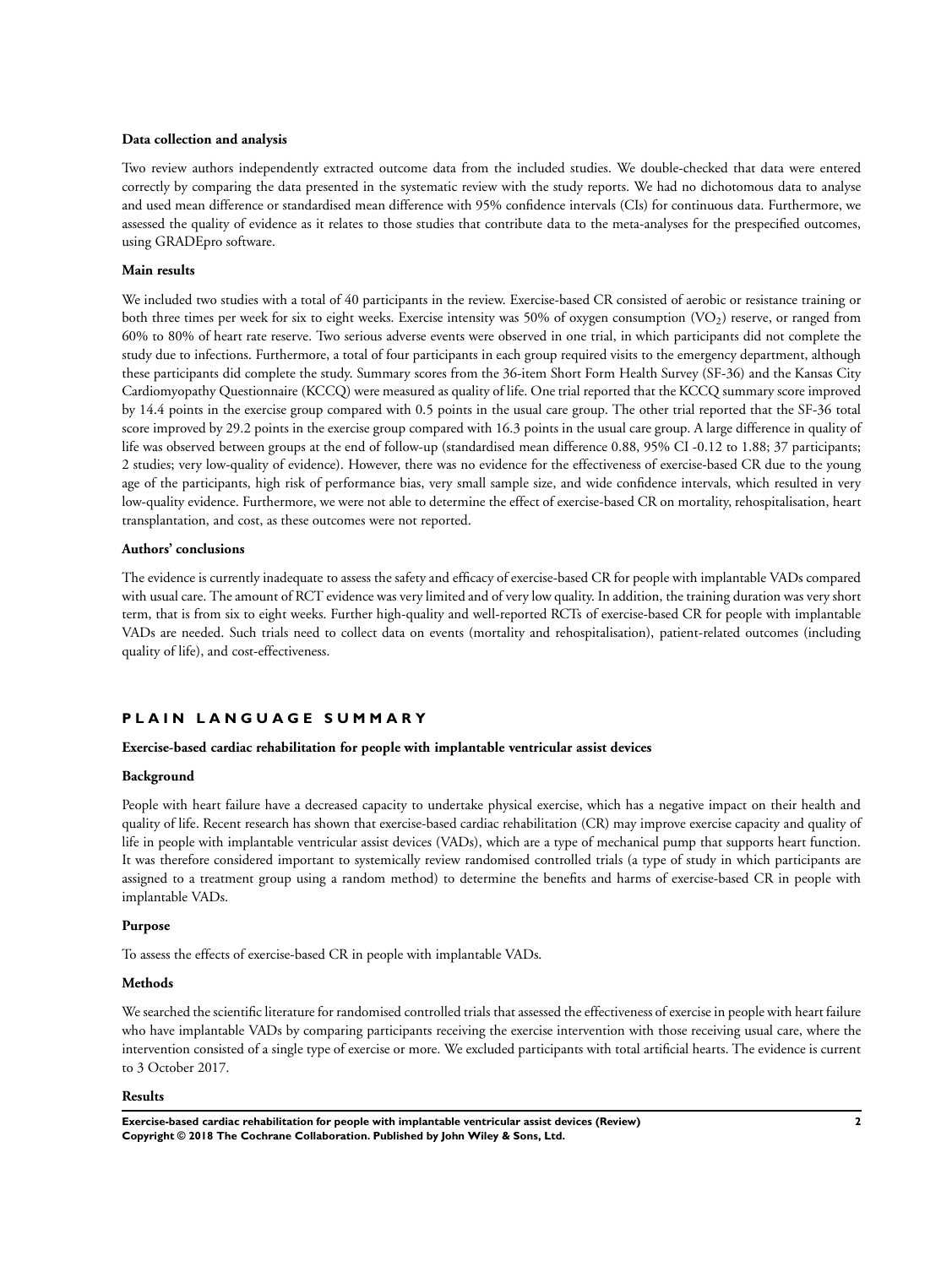We included only two randomised controlled trials and a total of 40 participants in this review. Exercise-based CR consisted of aerobic or resistance training or both three times per week for six to eight weeks. Two serious adverse events (i.e. participants who did not complete the study due to infections) occurred in one of the two trials. Furthermore, four participants in each study group required visits to the emergency department, although these participants did complete the study. Neither study evaluated the outcomes of death, rehospitalisation, heart transplantation, and cost. Due to the very low quality of the evidence, the effectiveness of exercise-based CR on quality of life was uncertain.

### **Quality of the evidence**

We assessed the quality of the evidence for quality of life as very low due to the young age of the participants, Insufficient blinding, small number of participants, and imprecision because of wide range of confidence intervals. The effects of exercise-based CR for people with implantable VADs were not clear.

### **Conclusion**

The current evidence is inadequate to assess the benefits and harms of exercise-based CR for people with implantable VADs compared with usual care. The amount of randomised controlled trial evidence was very limited and of very low quality. In addition, the training duration was very short term. High-quality randomised controlled trials are needed to collect data on events (death and rehospitalisation), patient-related outcomes (including quality of life), and cost.

**Exercise-based cardiac rehabilitation for people with implantable ventricular assist devices (Review) 3 Copyright © 2018 The Cochrane Collaboration. Published by John Wiley & Sons, Ltd.**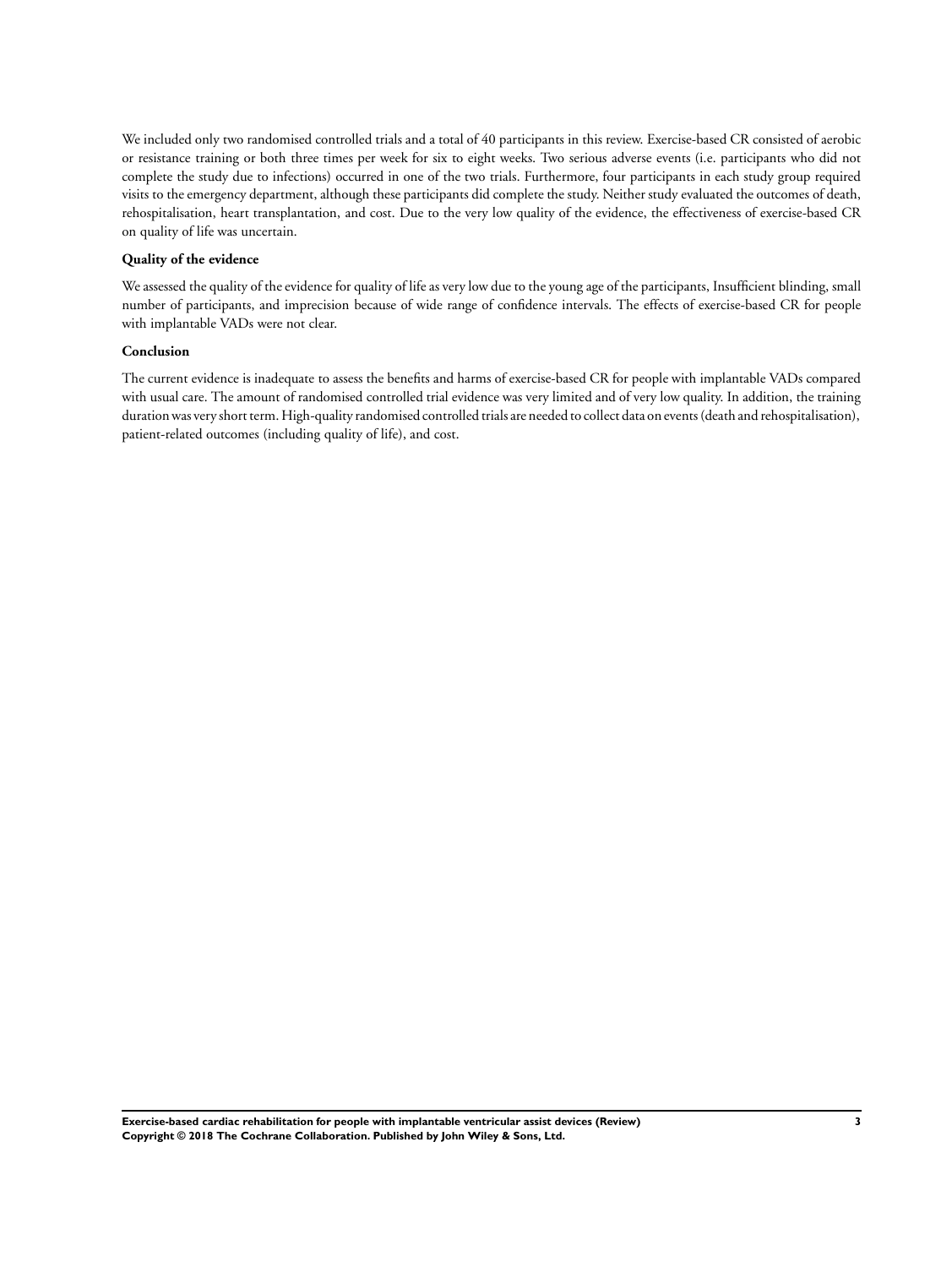# SUMMARY OF FINDINGS FOR THE MAIN COMPARISON *[\[Explanation\]](http://www.thecochranelibrary.com/view/0/SummaryFindings.html)*

Exercise-based cardiac rehabilitation compared to usual care for people with implantable ventricular assist devices

**Patient or population:** people with implantable ventricular assist devices

**Setting:** in hospital and home-based

**Intervention:** exercise-based cardiac rehabilitation

**Comparison:** usual care

| <b>Outcomes</b>                                                      | Anticipated absolute effects* (95% CI) |                                                          | <b>Relative effect</b><br>(95% CI) | № of participants<br>(studies) | Quality of the evidence Comments<br>(GRADE) |                                                                                                                                                                                                                                                           |
|----------------------------------------------------------------------|----------------------------------------|----------------------------------------------------------|------------------------------------|--------------------------------|---------------------------------------------|-----------------------------------------------------------------------------------------------------------------------------------------------------------------------------------------------------------------------------------------------------------|
|                                                                      | <b>Risk with usual care</b>            | Risk with exercise-<br>based cardiac rehabili-<br>tation |                                    |                                |                                             |                                                                                                                                                                                                                                                           |
| Mortality due to all -<br>causes - not reported                      |                                        |                                                          | $\blacksquare$                     |                                |                                             |                                                                                                                                                                                                                                                           |
| Mortality due to cardio- -<br>vascular event - not re-<br>ported     |                                        |                                                          |                                    |                                |                                             |                                                                                                                                                                                                                                                           |
| Rehospitalisation due -<br>to cardiovascular event<br>- not reported |                                        |                                                          | $\blacksquare$                     |                                |                                             |                                                                                                                                                                                                                                                           |
| Serious adverse events: -<br>infection                               |                                        |                                                          |                                    |                                |                                             | 1 trial reported no ad-<br>verse events. The other<br>trial reported 2 se-<br>rious adverse events:<br>1 participant in the<br>cardiac rehabilitation<br>group had a driveline<br>infection, and 1 par-<br>ticipant in the usual<br>care group had an in- |

<span id="page-5-0"></span>Exercise-based cardiac rehabilitation for people with implantable ventricular assist devices (Review)<br>Copyright © 2018 The Cochrane Collaboration. Published by John Wiley & Sons, Ltd. **Copyright © 2018 The Cochrane Collaboration. Published by John Wiley & Sons, Ltd.4 Exercise-based cardiac rehabilitation for people with implantable ventricular assist devices (Review)**

 $\blacktriangle$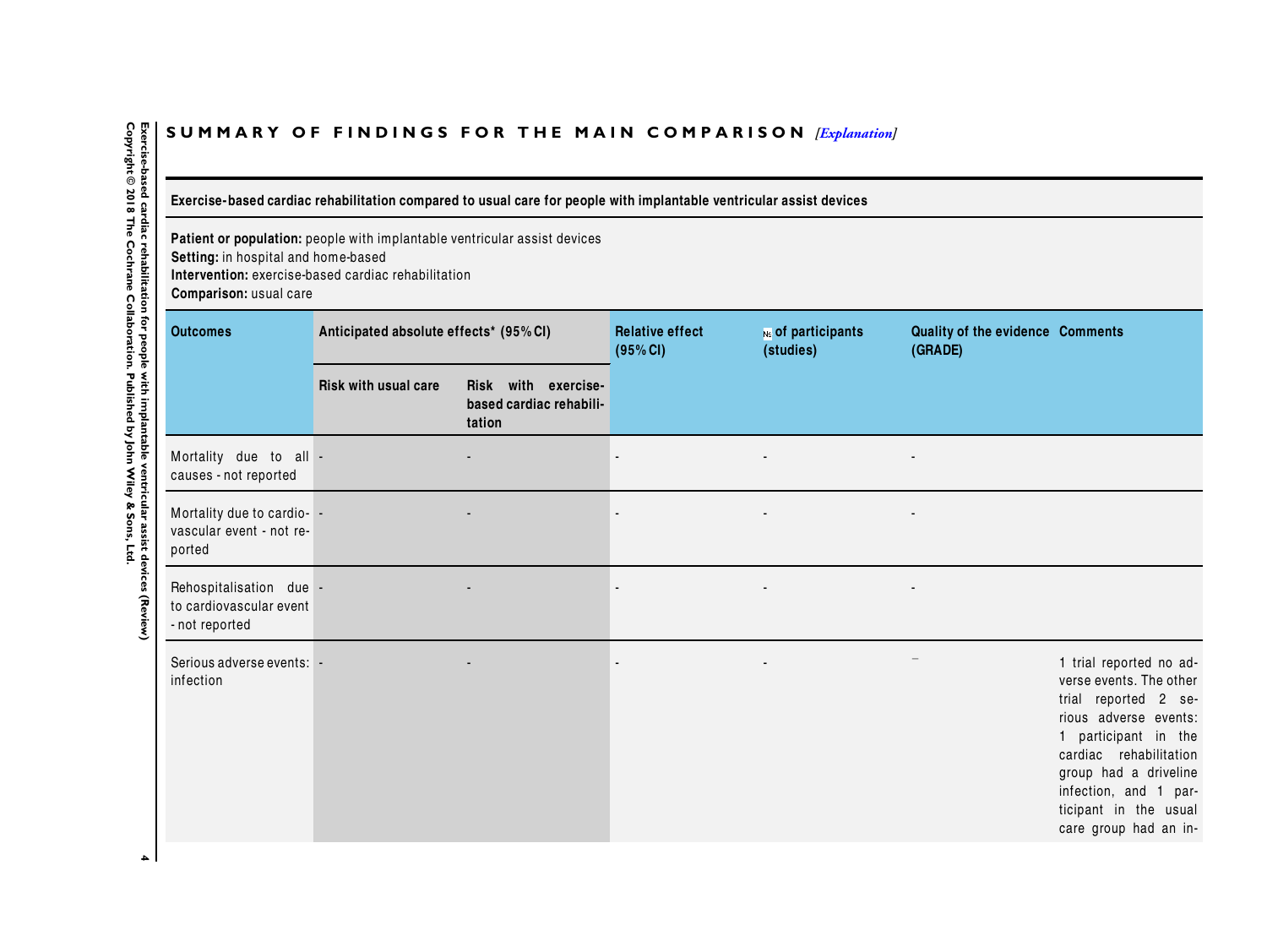|                                                                                                                                                                                                                                    |                                                       |                                                      |                                   | fection. These 2 partic-<br>ipants did not complete<br>the study. A total of 2<br>serious adverse events<br>were observed across<br>the 1 trial |
|------------------------------------------------------------------------------------------------------------------------------------------------------------------------------------------------------------------------------------|-------------------------------------------------------|------------------------------------------------------|-----------------------------------|-------------------------------------------------------------------------------------------------------------------------------------------------|
| Health-related quality -<br>of life<br>assessed with: 36-item<br>Short Form Health Sur-<br>vey or Kansas City Car-<br>diomyopathy Question-<br>naire (points)<br>Scale from 0 to 100<br>points<br>Follow-up: range 6 to 8<br>weeks | SMD 0.88 SD higher<br>(-0.12 lower to 1.88<br>higher) | 37<br>(2 RCTs)                                       | $\bigoplus$ OOO<br>very low $123$ | A higher score means<br>better quality of life.                                                                                                 |
| Heart transplantation - -<br>not reported                                                                                                                                                                                          | $\blacksquare$                                        | $\overline{\phantom{a}}$                             | $\overline{\phantom{a}}$          |                                                                                                                                                 |
| Cost - not reported                                                                                                                                                                                                                | $\sim$<br>$\overline{\phantom{a}}$                    | $\overline{\phantom{a}}$<br>$\overline{\phantom{a}}$ | ٠                                 |                                                                                                                                                 |

\***The risk in the intervention group** (and its 95% confidence interval) is based on the assumed risk in the comparison group and the **relative effect** of the intervention (and its<br>ครช. CN 95% CI).

**CI:** conf idence interval; **RCT:** random ised controlled trial; **SD:** standard deviation; **SMD:** standardised mean difference

# **GRADE Working Group grades of evidence**

**High quality:** We are very confident that the true effect lies close to that of the estimate of the effect.<br>Moderate quality: We are moderately confident in the effect estimate: the true effect is likely to be

Moderate quality: We are moderately confident in the effect estimate: the true effect is likely to be close to the estimate of the effect, but there is a possibility that it is substantially different.

Low quality: Our confidence in the effect estimate is limited: the true effect may be substantially different from the estimate of the effect.

Very low quality: We have very little confidence in the effect estimate: the true effect is likely to be substantially different from the estimate of effect

<sup>1</sup>Blinding of participants and personnel, or other potential sources bias (not intention-to-treat analysis) were poorly described in the included studies, therefore quality of evidence was downgraded by one level for risk of bias.

Exercise-based cardiac rehabilitation for people with implantable ventricular assist devices<br>Copyright © 2018 The Cochrane Collaboration. Published by John Wiley & Sons, Ltd. **Copyright © 2018 The Cochrane Collaboration. Published by John Wiley & Sons, Ltd.Exarcise-based cardiac rehabilitation for people vith implantable ventricular assist devices (** $\mathbf{R}$ **evices (** $\mathbf{R}$ (Review)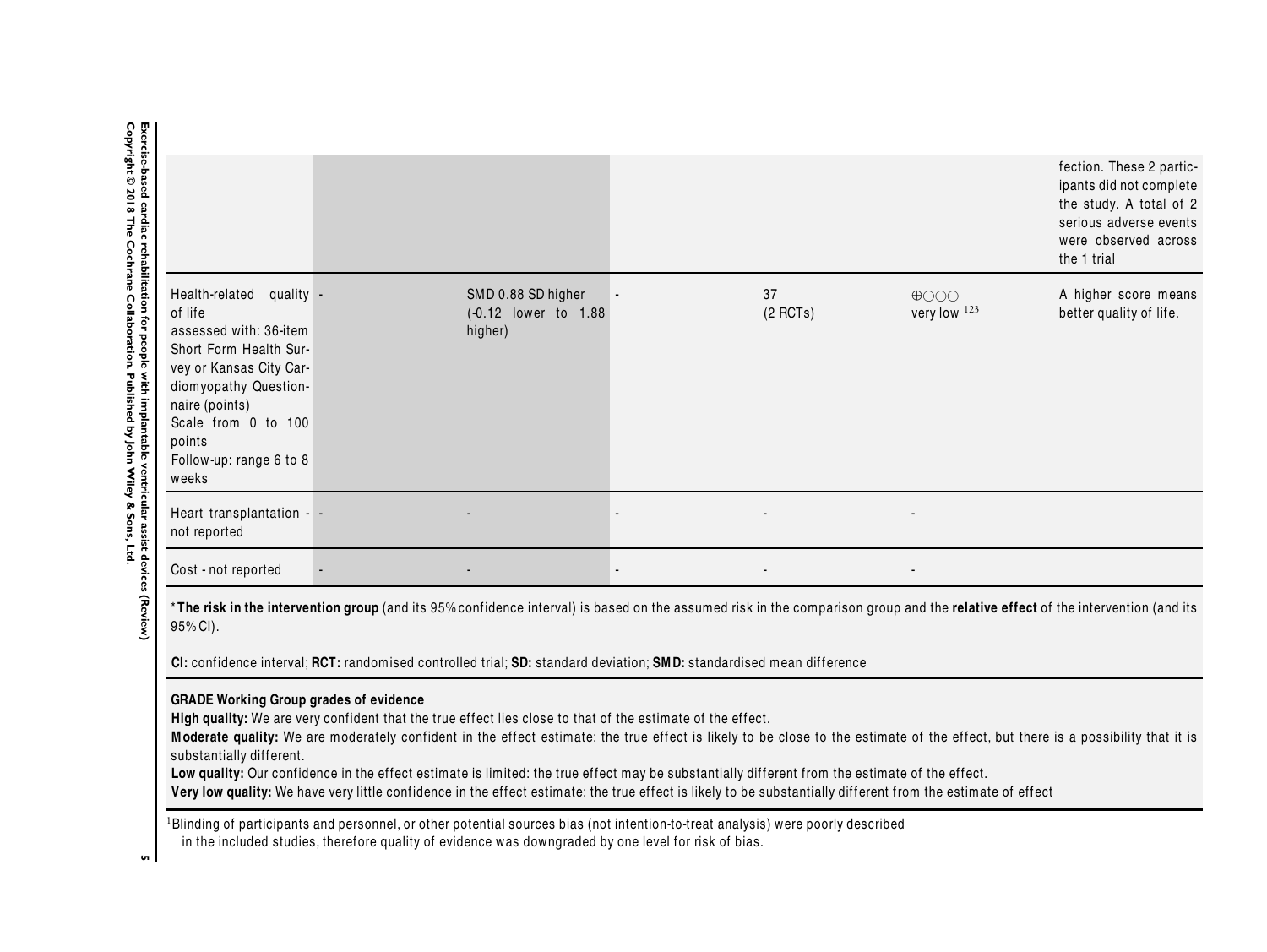$^2$ The mean age of participants was a little younger compared with previous data, therefore quality of evidence was downgraded by one level for indirectness.

 $^3$ The sample size was very small (n = 37), and 95% confidence intervals were very wide, therefore quality of evidence was downgraded by two levels for imprecision.

 $\sim$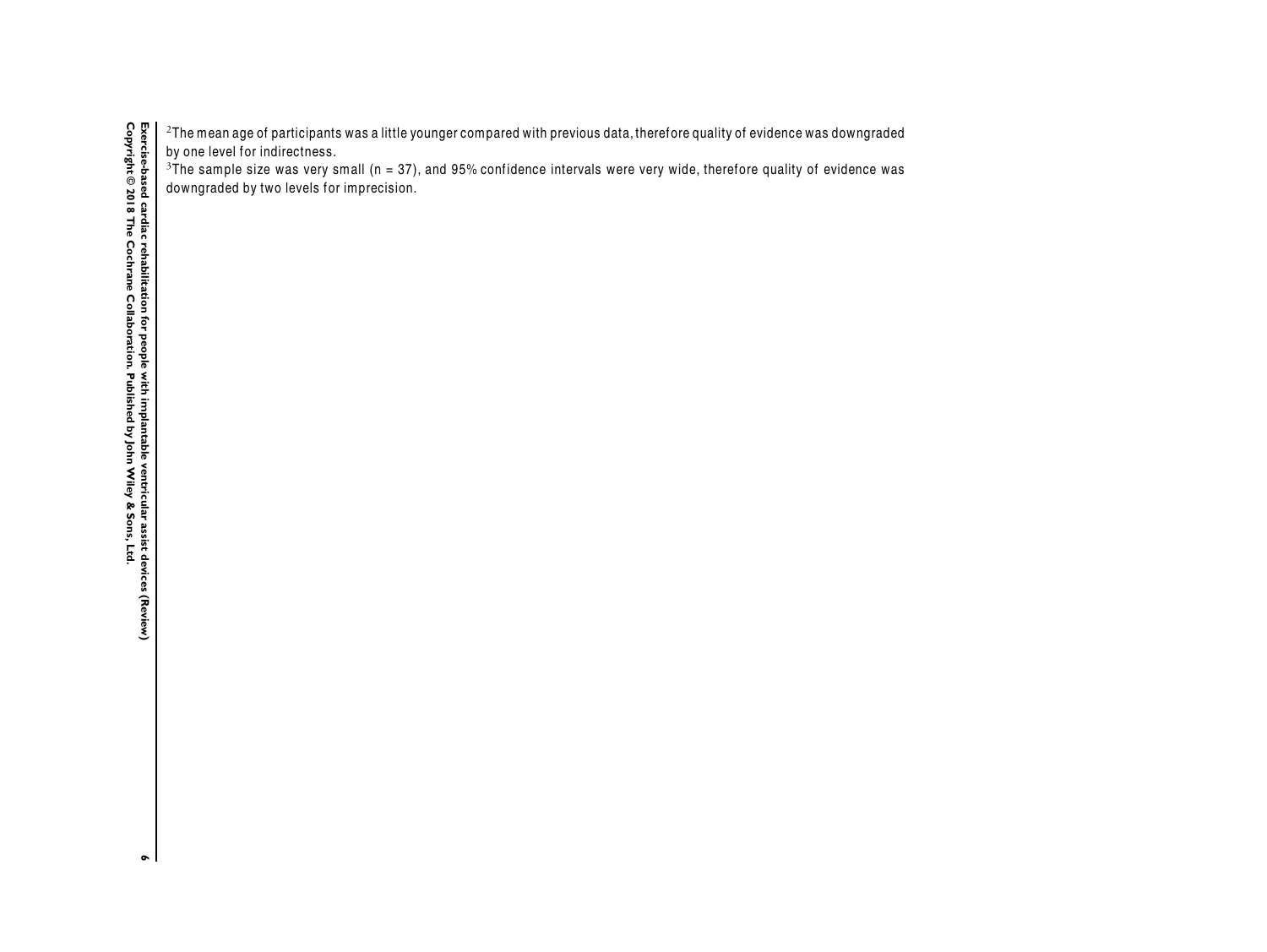### **B A C K G R O U N D**

#### **Description of the condition**

Heart failure is the end stage of heart disease. The global prevalence of heart failure was reported at approximately 40 million by the Global Burden of Disease study ([Vos 2016\)](#page-19-0). Ischaemic heart disease is a major cause of heart failure, and the most common cause of death in the world, with an incidence of 8.76 million deaths in 2015 according to Global Health Observatory data reported by the World Health Organization [\(WHO 2017](#page-19-0)). In many countries, 1% to 2% of adults and more than 10% of elderly people have heart failure [\(Mosterd 2007\)](#page-19-0), with a one-year survival rate of only 30% to 40% ([Mozaffarian 2015](#page-19-0)). Furthermore, the number of people with heart failure has rapidly increased in the past few decades, and is estimated to continue increasing until 2035 [\(Mozaffarian 2015;](#page-19-0) [Okura 2008\)](#page-19-0). People with heart failure have symptoms such as fatigue, exertional breathlessness, and lethargy [\(McMurray 2012\)](#page-19-0). In addition, these symptoms may induce a vicious cycle of deconditioning that leads to decreased quality of life (QOL) and increased disability ([Hatta 2009\)](#page-19-0). The classification of severity in heart failure is based on these symptoms and exercise capacity, and can be determined using tools from the New York Heart Association (NYHA) (ranging from class I to IV) and the American Heart Association (AHA)/American College of Cardiology (ACC) stages (ranging from stage A to D) [\(Fletcher 2001;](#page-19-0) [Hunt 2005\)](#page-19-0). End-stage heart failure is evaluated as NYHA IV or AHA/ACC stage D, which describes people who have severe symptoms at rest, despite maximal medical therapy. People with end-stage heart failure therefore have very low QOL and high disability ([Hatta 2009](#page-19-0)).

Although heart transplantation is one type of surgical treatment for people with end-stage heart failure, donor availability is limited [\(AST and ASTS 2012](#page-19-0)). Ventricular assist devices (VADs) offer an alternative treatment to heart transplantation. Often used as a bridge to recovery, cardiac transplantation or destination therapy, VADs consist of a surgically implanted mechanical pump that increases cardiac output and maintains sufficient blood flow to the peripheral organs ([Heart Failure Society of America 2010](#page-19-0); [Peura](#page-19-0) [2012](#page-19-0)). The majority of people with end-stage heart disease are managed with medications and devices (cardiac resynchronisation therapy pacemakers), and only the minority get transplants or VADs; indeed, these are particularly scarce outside wealthy health economies such as the United States ([Kirklin 2018](#page-19-0); [Stehlik 2013](#page-19-0)). However, it is possible that the use of VADs may grow in time as the technology improves and costs fall.

There are two types of flow in VADs: continuous flow or pulsatile flow. While pulsatile-flow VADs are physically large with a short battery life, continuous-flow VADs are lightweight with better durability ([Hrobowski 2013](#page-19-0); [Slaughter 2009\)](#page-19-0). A large-scale prospective non-randomised observational study of VAD implantation therapy (ROADMAP trial) showed that VAD implanta-

tion dramatically increased survival rate, and improved QOL and NYHA classes of people with end-stage heart failure [\(Starling](#page-19-0) [2017](#page-19-0)). The ROADMAP study reported a two-year survival rate of 70% and 41% (70% versus 63% in intention-to-treat survival rate) in people with VADs versus optimal medical management, respectively. However, the following challenges still remain in the use of VAD implantation therapy ([Starling 2017](#page-19-0)). First, although the QOL scores are significantly better in people with VADs than in people with optimal medical management, the QOL of people with VADs is lower than that of healthy people living in the community [\(Rose 2001](#page-19-0); [Ware 1993\)](#page-19-0). Previous studies have suggested that lower QOL was closely correlated with impaired physical function and emotional status ([Hoekstra 2013;](#page-19-0) [Oh 2014](#page-19-0)). Second, the frequency of adverse events in people with VADs is approximately twice as high as that in people with optimal medical management. In particular, the rate of neurological events in people with VADs is approximately four times higher than that of optimal medical management. The ROADMAP study reported that 12% of people experienced pump thrombus and 11.7% experienced neurological events after VAD implantation [\(Starling](#page-19-0) [2017](#page-19-0)). People with VADs therefore require anticoagulant therapy to prevent potential embolism after VAD implantation [\(Peura](#page-19-0) [2012](#page-19-0)). However, such therapy could increase the risk of cerebral haemorrhage.

### **Description of the intervention**

The AHA strongly recommends cardiac rehabilitation (CR) for people with heart failure to improve functional capacity and QOL and to reduce mortality [\(Yancy 2017](#page-19-0)). According to several guidelines, exercise-based CR decreases cardiovascular events ([ACSM](#page-19-0) [2009](#page-19-0); [Canadian Cardiovascular Society 2014;](#page-19-0) [Fletcher 2013](#page-19-0)). Furthermore, CR for people with VADs is safe and effective according to two previous systematic reviews and meta-analyses [\(Ganga 2017](#page-19-0); [Mahfood 2017](#page-19-0)). This type of therapy includes exercise training, risk-factor education, behaviour change, and psychological support for the purpose of primary or secondary prevention of disease. Exercise training consists of 30- to 60-minute exercise sessions on a treadmill or bicycle ergometer, which are performed more than 3 times per week over a period of 6 to 12 months, at a training intensity of 50% to 80% of peak oxygen consumption. Resistance training, such as weight training or machine training, is also performed as a type of CR for people with heart failure [\(Taylor 2014](#page-19-0)).

### **How the intervention might work**

A Cochrane Review found that exercise-based CR was associated with a 25% reduction in mortality and a 39% reduction in hospital readmission for people with heart failure ([Taylor 2014](#page-19-0)). Wellestablished evidence shows that exercise training improves physi-

**Exercise-based cardiac rehabilitation for people with implantable ventricular assist devices (Review) 7 Copyright © 2018 The Cochrane Collaboration. Published by John Wiley & Sons, Ltd.**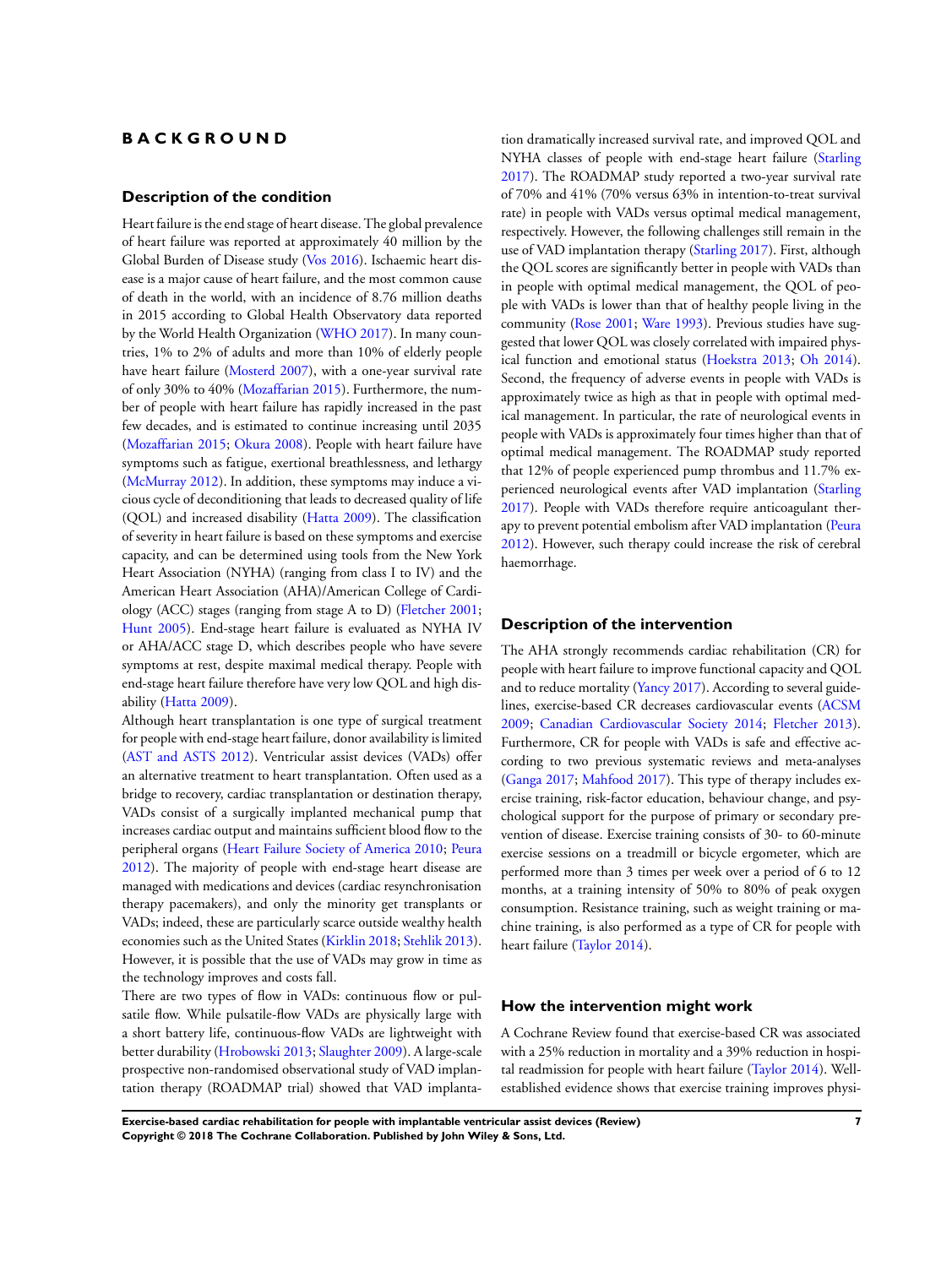cal function and emotional status in people with heart failure, resulting in improved QOL [\(Taylor 2014\)](#page-19-0). It has been reported that exercise training can reduce coagulation potential and enhance fibrinolytic potential in both healthy people and people with heart disease ([Womack 2003](#page-19-0)). Furthermore, exercise-based CR has been shown to improve the risk factor parameter of neurological events such as triglycerides, high-density lipoprotein cholesterol, and nitric oxide in people with heart disease ([Rankovic 2012](#page-19-0)). However, there is little evidence describing the effects of exercise training on mortality, morbidity, or QOL in people with implantable VADs [\(Allen 2010\)](#page-19-0).

### **Why it is important to do this review**

The European Society of Cardiology does not provide guidance on whether exercise-based CR is likely to be an effective intervention for people with VADs ([Ponikowski 2016](#page-19-0)). Recently, two studies reported the beneficial effects of exercise-based CR on functional capacity and QOL by performing systematic reviews and meta-analyses [\(Ganga 2017](#page-19-0); [Mahfood 2017](#page-19-0)). However, these two systematic reviews have some limitations relating to study design. First, both systematic reviews included studies with study designs that produce inherent limitations (e.g. non-randomised, retrospective studies). Second, the participants were people with implantable or extracorporeal VADs, which need to be considered separately. A meta-analysis of RCTs was therefore needed to examine the effects of exercise-based CR in people with implantable VADs. As the use of VADs will continue to rise due to the growing number of people with end-stage heart failure, it is necessary to clarify the effectiveness of exercise-based CR for people with VADs ([Corra](#page-19-0) [2012](#page-19-0)). This review aimed to determine the benefits and harms of exercise-based CR for people with implantable VADs.

# **O B J E C T I V E S**

To determine the benefits and harms of exercise-based cardiac rehabilitation (CR) for people with implantable ventricular assist devices (VADs).

# **M E T H O D S**

### **Criteria for considering studies for this review**

### **Types of studies**

Randomised controlled trials (RCTs) regardless of cluster or individual randomisation were eligible, but only individually randomised trials were included, as no relevant cluster RCTs were

identified. In addition, full-text studies, those published as abstract only, and unpublished data were eligible. However, the only relevant studies identified were full-text publications.

### **Types of participants**

We included participants 18 years of age or older, with a diagnosis of heart failure with an implantable VAD. We excluded participants with an extracorporeal VAD or total artificial heart.

### **Types of interventions**

We included trials comparing exercise-based CR with usual care. Exercise-based CR is defined as a supervised or unsupervised inpatient, outpatient, community- or home-based intervention that includes some form of exercise training applied to a cardiac patient population. The intervention could be exercise training alone or exercise training in addition to psychosocial and/or educational interventions (i.e. 'comprehensive CR'). Usual care could include standard medical care such as drug therapy, but without any form of structured exercise training or advice.

#### **Types of outcome measures**

### **Primary outcomes**

1. Mortality: all-cause and cardiovascular

2. Rehospitalisation: all-cause and cardiovascular events

3. Serious adverse events: defined as participants who could not complete the study due to device- and non-device-related adverse events

4. Heart transplantation

#### **Secondary outcomes**

1. Exercise capacity: peak oxygen consumption (peak  $VO_2$ : mL/kg/min) or other measures, e.g. 6-minute walking distance (6MWD: m)

2. Health-related QOL assessed by validated questionnaires, e.g. 36-item Short Form Health Survey (SF-36) (points),

Minnesota Living with Heart Failure Questionnaire (points) 3. Cost

The reporting of one or more of the outcomes listed here in the trial was not an inclusion criterion for the review.

# **Search methods for identification of studies**

### **Electronic searches**

We identified trials through systematic searches of the following bibliographic databases on 3 October 2017.

**Exercise-based cardiac rehabilitation for people with implantable ventricular assist devices (Review) 8 Copyright © 2018 The Cochrane Collaboration. Published by John Wiley & Sons, Ltd.**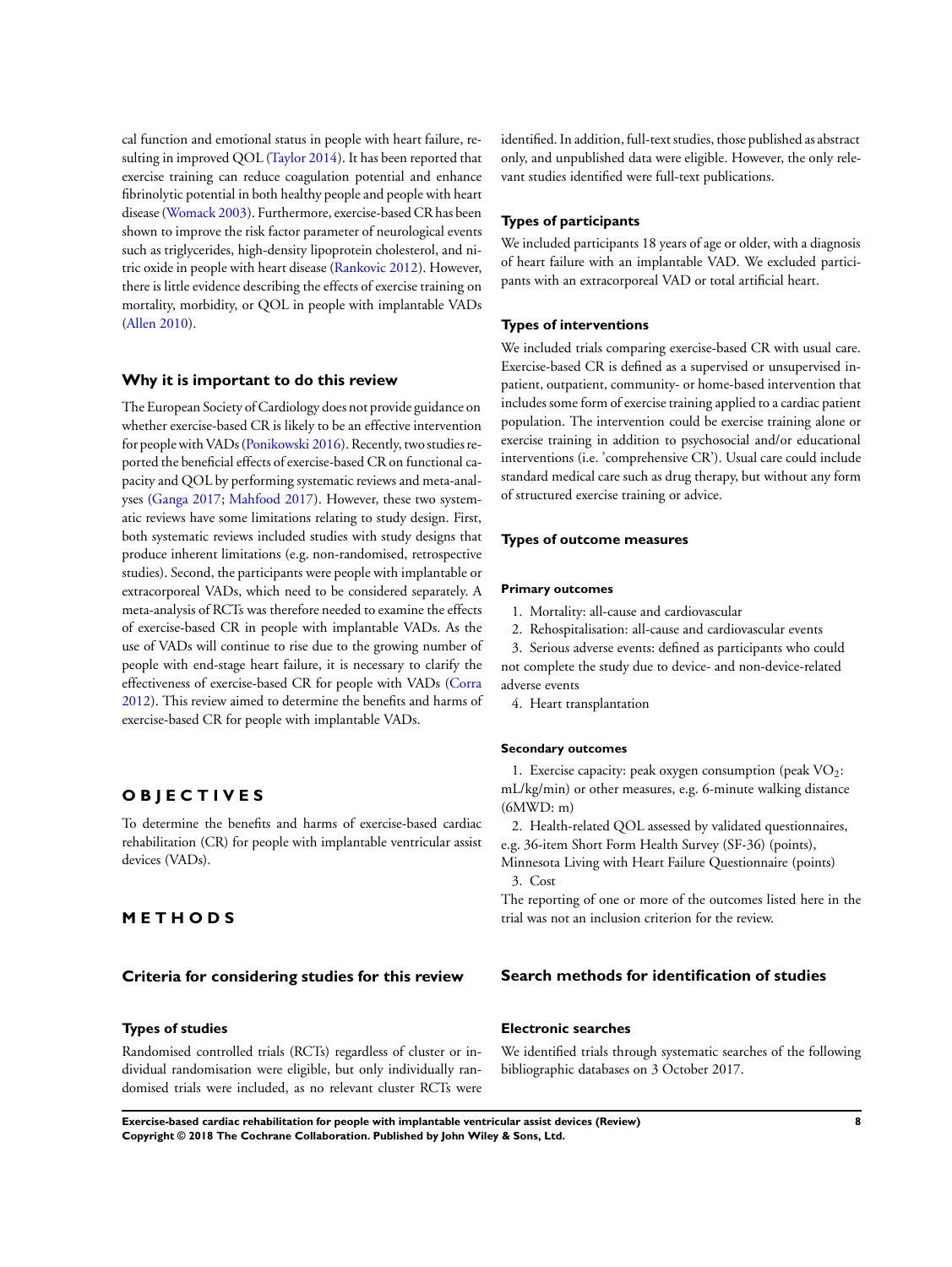1. Cochrane Central Register of Controlled Trials (CENTRAL) Issue 9 of 12, 2017 in the Cochrane Library

2. Epub Ahead of Print, In-Process & Other Non-Indexed Citations, MEDLINE Daily and MEDLINE (Ovid, 1946 to 3 October 2017)

- 3. Embase (Ovid, 1980 to 2017 Week 40)
- 4. PsycINFO (Ovid, 1806 to September Week 4 2017)
- 5. Conference Proceedings Citation Index-S (CPCI-S) on the

Web of Science (Thomson Reuters, 1990 to 3 October 2017)

6. CINAHL (Cumulative Index of Nursing and Allied Health Literature) (EBSCO, 1937 to 3 October 2017)

7. LILACS (Latin American and Caribbean Health Sciences Literature) (BIREME, 1982 to 3 October 2017)

The search strategy for MEDLINE (Ovid) ([Appendix 1\)](#page-31-0) was adapted for use in the other databases. The Cochrane sensitivity-maximising RCT filter was applied to MEDLINE (Ovid) [\(Lefebvre 2011\)](#page-19-0), and adaptations of the filter were applied to the other databases, except CENTRAL. See [Appendix 1](#page-31-0) for all of the search strategies used.

We also conducted a search of ClinicalTrials.gov ([www.clinicaltrials.gov](http://www.clinicaltrials.gov)) and the WHO International Clinical Trials Registry Platform ( ICTRP) Search Portal ( [apps.who.int/trialsearch/\)](http://apps.who.int/trialsearch/) on 10 August 2017.

We searched all databases from their inception to the present, and we imposed no restriction on the language of publication or publication status.

#### **Searching other resources**

We checked the reference lists of all primary studies and review articles for additional references. We furthermore contacted experts in the field to ask if they knew of any ongoing or unpublished trials.

#### **Data collection and analysis**

### **Selection of studies**

Two review authors (SY and KH) independently screened the titles and abstracts of all potentially relevant studies identified as a result of the search, and coded them as 'retrieve' (eligible or potentially eligible/unclear) or 'do not retrieve'. In case of disagreements, other review authors were asked to arbitrate (EO and RM). SY and KH retrieved the full-text reports/publications, and independently screened the full texts and identified studies for inclusion. SY and KH also identified and recorded reasons for the exclusion of ineligible studies. Any disagreements were resolved through discussion or by consulting other review authors (EO and RM) when necessary. The review authors identified and excluded duplicates, and collated multiple reports of the same study so that each study,

rather than each report, was the unit of interest in the review. We recorded the selection process in sufficient detail to complete a PRISMA flow diagram and 'Characteristics of excluded studies' table.

### **Data extraction and management**

A data collection form that had been piloted on at least one study in the review was used to record study characteristics and outcome data. Two review authors (SY and KH) extracted characteristics from the included studies, as follows.

1. Methods: study design, total duration of study, details of any 'run-in' period, number of study centres and location, study setting, and date of study.

2. Participants: the number of people randomised, the number of people completing treatment, the number of people who withdrew or were lost to follow-up, mean age, age range, gender, severity of condition, diagnostic criteria, inclusion criteria, and exclusion criteria.

3. Interventions: intervention, comparison, concomitant medications, and excluded medications.

4. Outcomes: primary and secondary outcomes specified and collected, and time points reported.

5. Notes: funding for trial, and notable conflicts of interest of trial authors.

Two review authors (SY and KH) independently extracted outcome data from the included studies and checked each other's data extraction. One review author (SY) transferred data into the Review Manager 5 file [\(RevMan 2014\)](#page-19-0). SY and KH double-checked that data were entered correctly by comparing the data presented in the systematic review with the study reports. A second review author (KH) spot-checked study characteristics for accuracy against the trial report.

#### **Assessment of risk of bias in included studies**

Two review authors (SY and KH) independently assessed risk of bias for each study using the criteria outlined in the *Cochrane Handbook for Systematic Reviews of Interventions* [\(Higgins 2011](#page-19-0)). Any disagreements were resolved by discussion, by involving other review authors (EO and RM), or by contacting the authors of the included studies. We assessed risk of bias according to the following domains.

- 1. Random sequence generation
- 2. Allocation concealment
- 3. Blinding of participants and personnel
- 4. Blinding of outcome assessment
- 5. Incomplete outcome data
- 6. Selective outcome reporting
- 7. Other bias, e.g. industry funding

We graded each potential source of bias as high, low, or unclear risk, and provided a quote from the study report together with a justification for our judgement in the 'Risk of bias' table. We

**Exercise-based cardiac rehabilitation for people with implantable ventricular assist devices (Review) 9 Copyright © 2018 The Cochrane Collaboration. Published by John Wiley & Sons, Ltd.**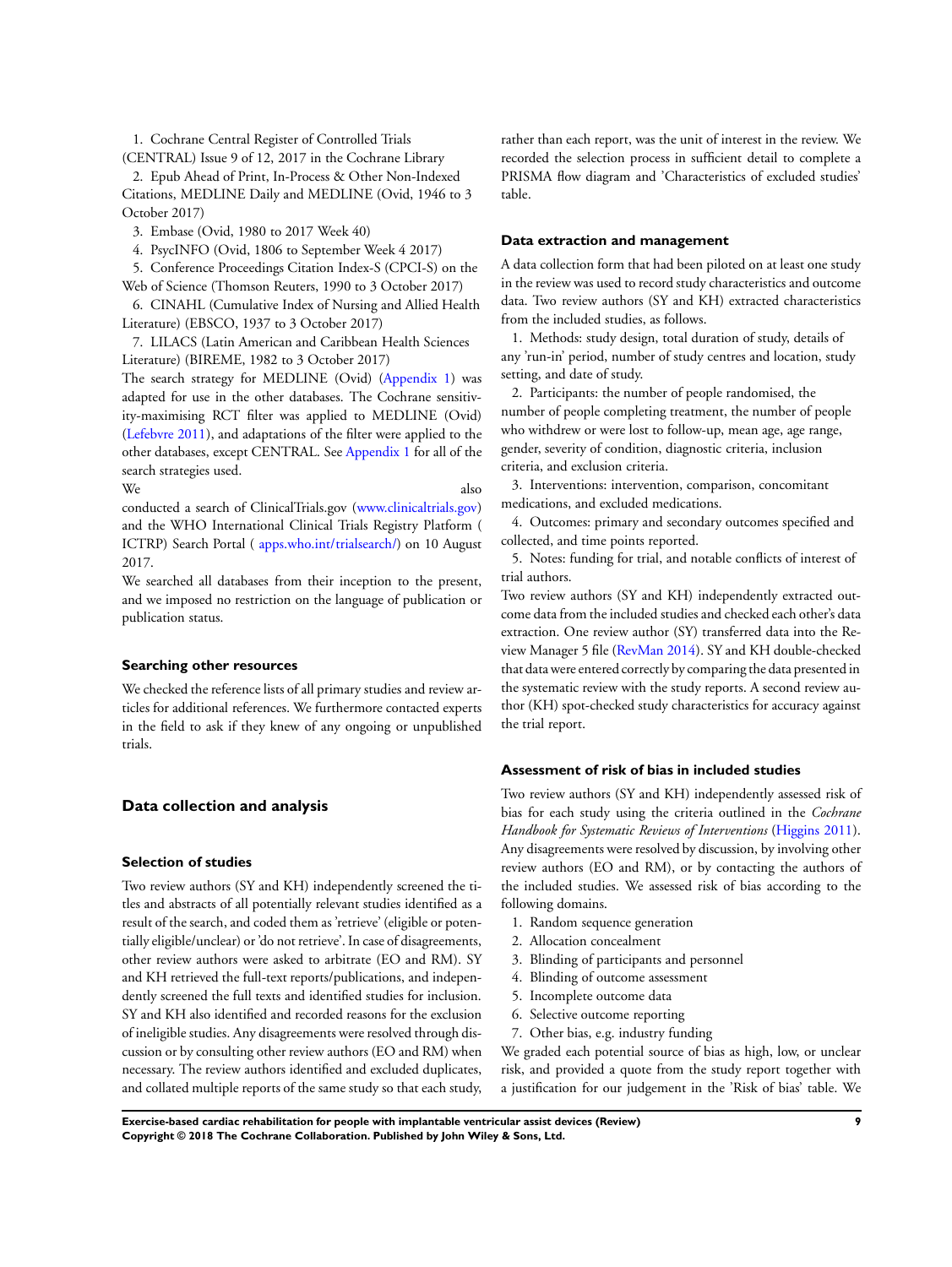summarised the 'Risk of bias' judgements across different studies for each of the domains listed. Where information on risk of bias was related to unpublished data or correspondence with a trialist, we noted this in the 'Risk of bias' table.

When considering treatment effects, we took into account the risk of bias for the studies that contributed to that outcome.

### **Assessment of bias in conducting the systematic review**

We conducted the review according to the published protocol [\(Yamamoto 2016a](#page-19-0)).

### **Measures of treatment effect**

We planned to analyse dichotomous data as risk ratios (RR) with 95% confidence intervals (CIs) but no such data was available to analyse.

We analysed continuous data as mean difference (MD) or standardised mean difference (SMD) with 95% CIs. The MD was the absolute difference between the mean value in two groups in a trial. The SMD was used as a summary statistic in the meta-analysis when the studies all assessed the same outcome but measured it in a variety of ways. We entered data presented as a scale with a consistent direction of effect. When the standard deviation (SD) for change from the baseline was not available, we calculated the SDs using the Review Manager 5 calculator. Where appropriate, we combined the results from included studies for each outcome to give an overall estimate of treatment effect.

#### **Unit of analysis issues**

We included only individually randomised trials and synthesised the relevant information.

### **Dealing with missing data**

We planned to contact investigators or study sponsors to verify key study characteristics and obtain missing numerical outcome data where possible (e.g. when a study was identified as abstract only). Where this was not possible, and the missing data were thought to introduce serious bias, we would have explored the impact of including such studies in the overall assessment of results by sensitivity analysis. However, this was not applicable to this review. The denominator for each outcome in each study was the number randomised minus any participants whose outcomes were known to be missing.

### **Assessment of heterogeneity**

We used I<sup>2</sup> and Chi<sup>2</sup> statistics to measure heterogeneity among the trials in each analysis. If we identified substantial heterogeneity (e.g. I² score of > 50% and P < 0.05), we reported it and explored possible causes using prespecified subgroup analysis. However, we

did not perform subgroup analyses because all results of I² scores were less than 50%.

#### **Assessment of reporting biases**

We planned that if we were able to pool more than 10 trials, we would create and examine a funnel plot to explore publication bias by assessing funnel plot asymmetry visually. However, we did not perform this analysis due to the small number of included trials.

### **Data synthesis**

We undertook meta-analyses only where this was meaningful, that is if the treatments, participants, and the underlying clinical questions were similar enough for pooling to make sense. We pooled data from each study using random-effects modelling where appropriate, as we needed to consider the difference between the interventions in the two studies.

#### **'Summary of findings' table**

We created a 'Summary of findings' table using the following outcomes.

- 1. Mortality due to all causes
- 2. Mortality due to cardiovascular event
- 3. Rehospitalisation due to cardiovascular event
- 4. Serious adverse events
- 5. Health-related QOL
- 6. Heart transplantation
- 7. Cost

One author (SY) used the five GRADE domains (study limitations, consistency of effect, imprecision, indirectness, and publication bias) to assess the quality of evidence as it relates to those studies that contribute data to the meta-analyses for the prespecified outcomes. We used methods and recommendations described in Section 8.5 and Chapter 12 of the *Cochrane Handbook for Systematic Reviews of Interventions* [\(Higgins 2011](#page-19-0)), employing GRADEpro software ([GRADEproGDT 2017](#page-19-0)). We justified all decisions to downgrade the quality of studies using footnotes, and made comments to aid readers' understanding of the review where necessary. A second review author (KH) checked the assessment.

#### **Subgroup analysis and investigation of heterogeneity**

We planned to carry out the following subgroup analyses for primary outcomes if we obtained an I² score of greater than 50%.

- 1. Length of follow-up (< 12 months or  $\geq$  12 months)
- 2. Types of VAD (continuous flow or pulsatile flow)
- 3. Exercise setting (hospital only, home only, or both settings)
- 4. Type of rehabilitation (exercise only or comprehensive CR)
- 5. Year of publication (before 2000, or in or after 2000)
- 6. Prospective trial registration (there is proof that trials actually took place, or none).

**Exercise-based cardiac rehabilitation for people with implantable ventricular assist devices (Review) 10 Copyright © 2018 The Cochrane Collaboration. Published by John Wiley & Sons, Ltd.**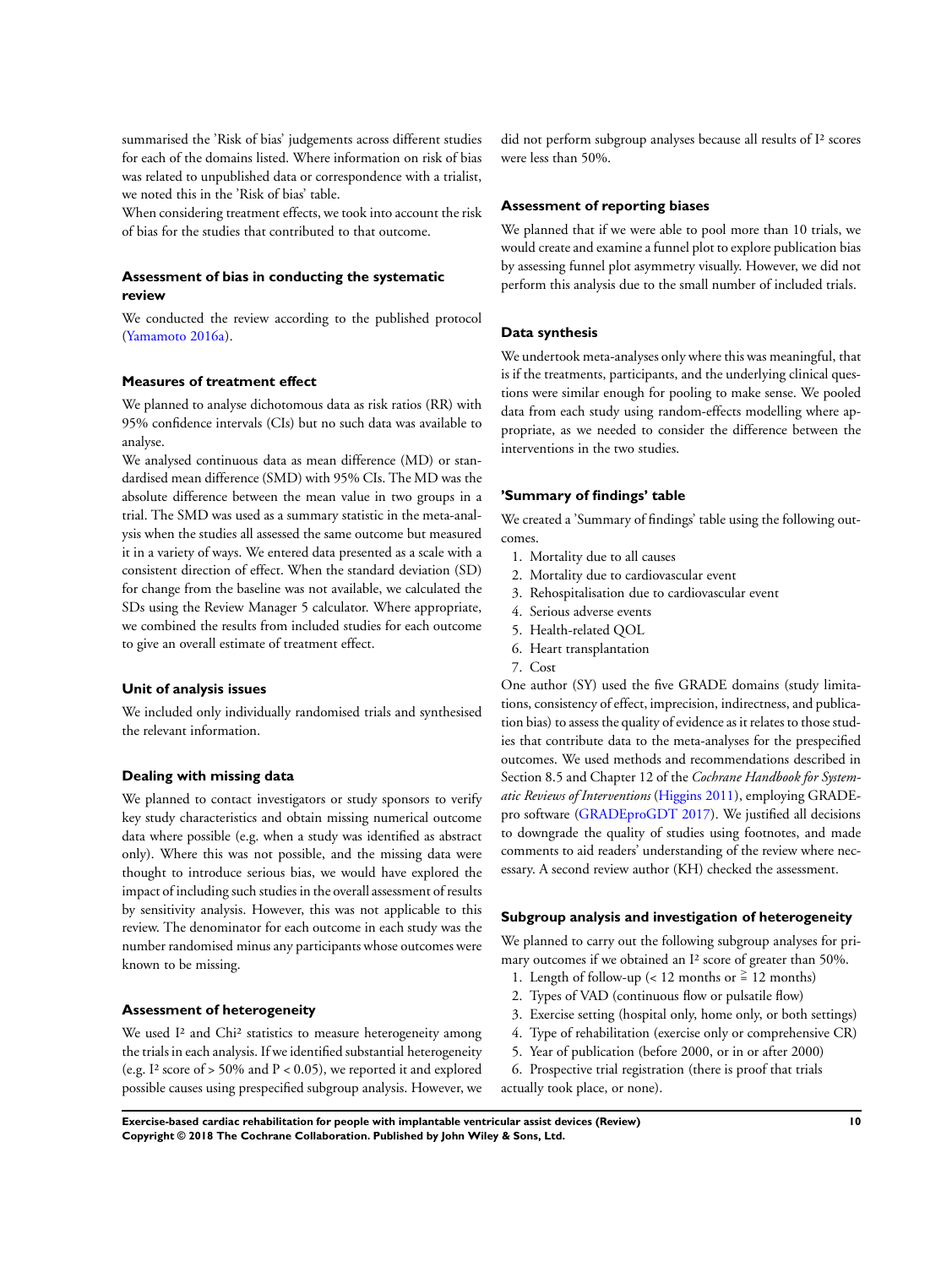We planned to use the formal test for subgroup interactions in Review Manager 5 [\(RevMan 2014](#page-19-0)), as well as adding the year of publication in order to assess the influence of usual care. The standard of usual care has changed with the times: beta-blockers, angiotensin-receptor blockers, and angiotensin-converting enzyme inhibitors became standard therapy for heart failure after the year 2000 according to a meta-analysis, [Shekelle 2003](#page-19-0), and guideline [\(Hunt 2001](#page-19-0)). We furthermore checked if the trial was prospectively registered or obtained registration information from the ethics committee that approved the trial. We thereafter planned to conduct a subgroup analysis according to whether the trial was registered/approved or not. However, we did not perform subgroup analyses because all results of I² scores were less than 50%.

### **Sensitivity analysis**

We planned to carry out a sensitivity analysis for primary outcomes if the high risk of bias of some of the included studies affected the results. We defined 'high risk' as a study having: a high risk in terms of random sequence generation; inadequate allocation concealment; and greater than 20% of data missing ([Tierney](#page-19-0) [2005](#page-19-0)). We planned to carry out the following sensitivity analyses.

- 1. Only including studies with a low risk of bias
- 2. Excluding trials with 10 or fewer events

However, trials were not at high risk of bias (i.e. random sequence generation: low; inadequate allocation concealment: low; and less than 20% of data missing). Furthermore, there were no adverse events in one trial, and two serious adverse events in the other trial. We therefore did not perform a sensitivity analysis.

# **R E S U L T S**

### **Description of studies**

See: [Characteristics of included studies](#page-24-0) and [Characteristics of](#page-27-0) [excluded studies.](#page-27-0)

### **Results of the search**

We identified a total of 478 records after removal of duplicates, and retrieved the full texts of 22 records after screening titles and abstracts ([Figure 1](#page-13-0)). Of the remaining records, we excluded a further 14 after full-text review: 7 studies were non-randomised; 2 studies were review articles; 2 studies had inappropriate interventions; and 3 studies had inappropriate participants. One of the remaining records was an RCT [\(Adamopoulos 2013\)](#page-19-0), however it was not clear which types of VAD (i.e. implantable or extracorporeal) were assessed, and the details of the results were unclear. We tried to contact the author, but were unable to obtain the author's address. We therefore classified this trial as awaiting classification (see[Characteristics of studies awaiting classification](#page-27-0)). We included a total of two trials (seven reports) in this review.

**Exercise-based cardiac rehabilitation for people with implantable ventricular assist devices (Review) 11 Copyright © 2018 The Cochrane Collaboration. Published by John Wiley & Sons, Ltd.**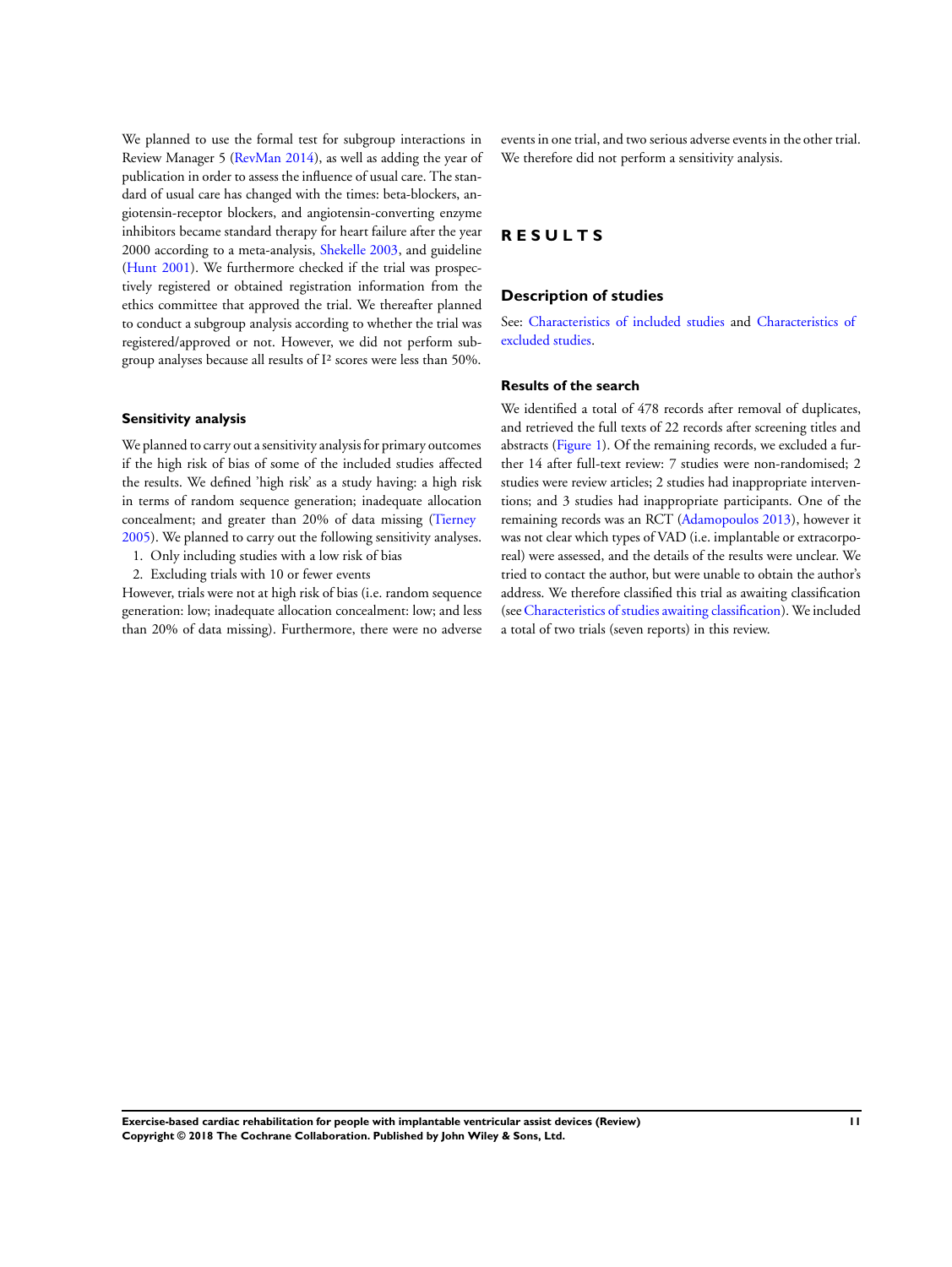<span id="page-13-0"></span>

**Figure 1. Study flow diagram.**

**Exercise-based cardiac rehabilitation for people with implantable ventricular assist devices (Review) 12 Copyright © 2018 The Cochrane Collaboration. Published by John Wiley & Sons, Ltd.**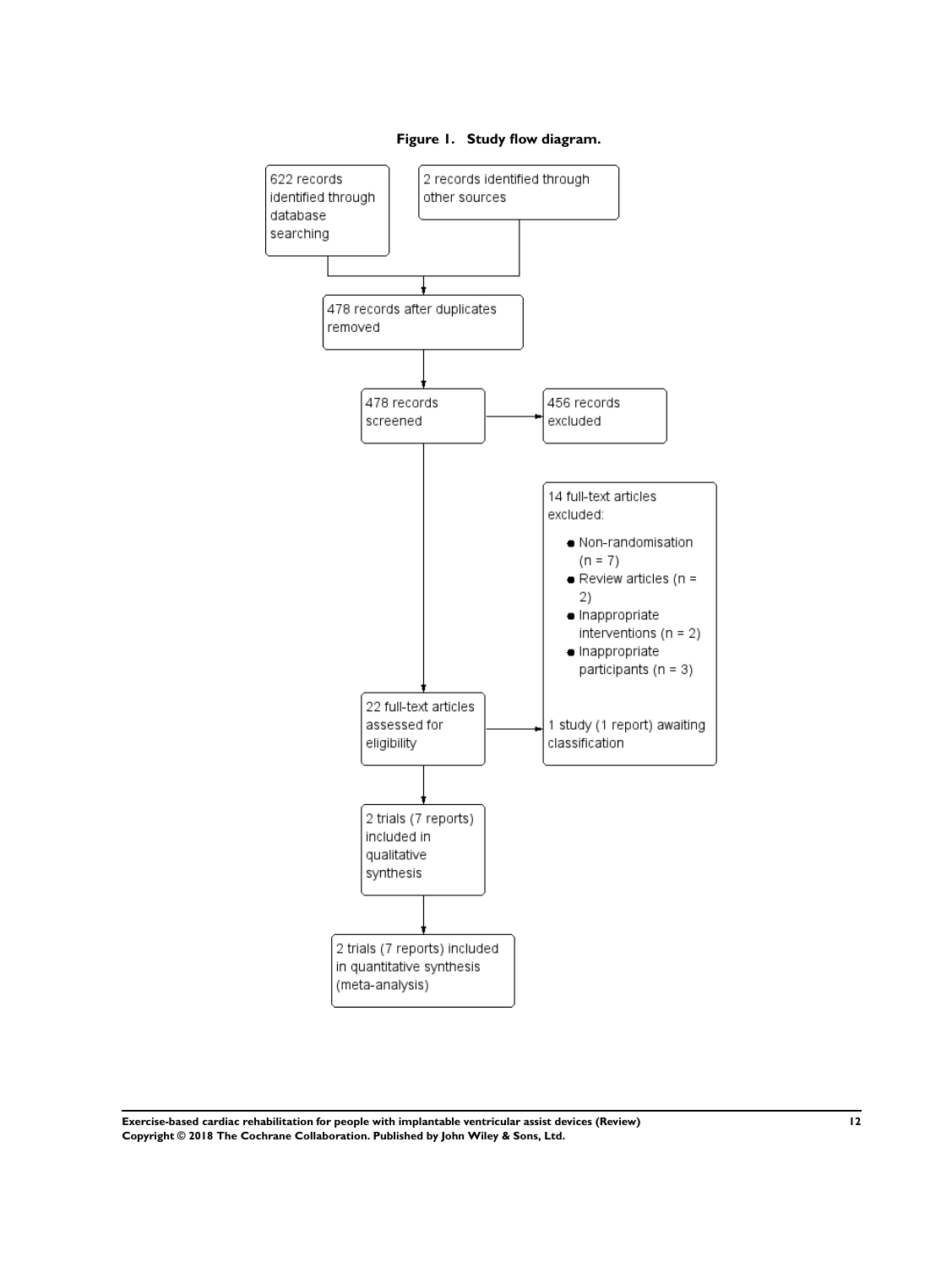### **Included studies**

We included two studies with a total of 40 participants in this review. Both trials had small sample sizes and were single-centre studies. The duration of follow-up was six to eight weeks. One trial included people with Interagency Registry for Mechanically Assisted Circulatory Support (INTERMACS) levels 1 and 2 ([Hayes](#page-19-0) [2012](#page-19-0)), and the other trial included levels 1 to 4 ([Kerrigan 2014](#page-19-0)). INTERMACS levels of 1 to 7 describe people who have severe symptoms at rest before VAD implantation. Although one trial was undertaken in the United States and the other in Australia, neither trial provided details on the ethnicity of participants. The mean age of participants in the included studies ranged from 40 to 60 years. Seventy-five per cent of recruited participants were men. Both trials evaluated exercise capacity (e.g. peak VO<sub>2</sub> or 6MWD) and QOL, although neither reported mortality and major adverse cardiovascular events (MACE). Exercise-based cardiac rehabilitation was aerobic exercise training using a treadmill, in [Hayes 2012,](#page-19-0) or treadmill and cycle ergometer, in [Kerrigan 2014,](#page-19-0) and one study also included resistance training ([Hayes 2012](#page-19-0)). Exercise-based training was performed approximately three times per week for six to eight weeks. Exercise intensity was 50% of VO<sub>2</sub> reserve, or ranged from 60% to 80% of heart rate reserve. In one trial ([Kerrigan 2014](#page-19-0)), usual care did not include an individualised exercise prescription, but participants were told to continue to follow their physician's instructions regarding care, including daily walking. In the other trial ([Hayes 2012](#page-19-0)), usual care included a prescribed exercise regimen of regular walking. Details of the included studies are provided in the [Characteristics of included studies](#page-24-0) table. Both trials were

supported by internal grants.

#### **Excluded studies**

We excluded 14 studies for the reasons provided in the [Characteristics of excluded studies](#page-27-0) table. Many studies were excluded because they were not RCTs.

### **Risk of bias in included studies**

'Risk of bias' assessments are indicated in [Figure 2](#page-15-0) and [Figure 3](#page-16-0).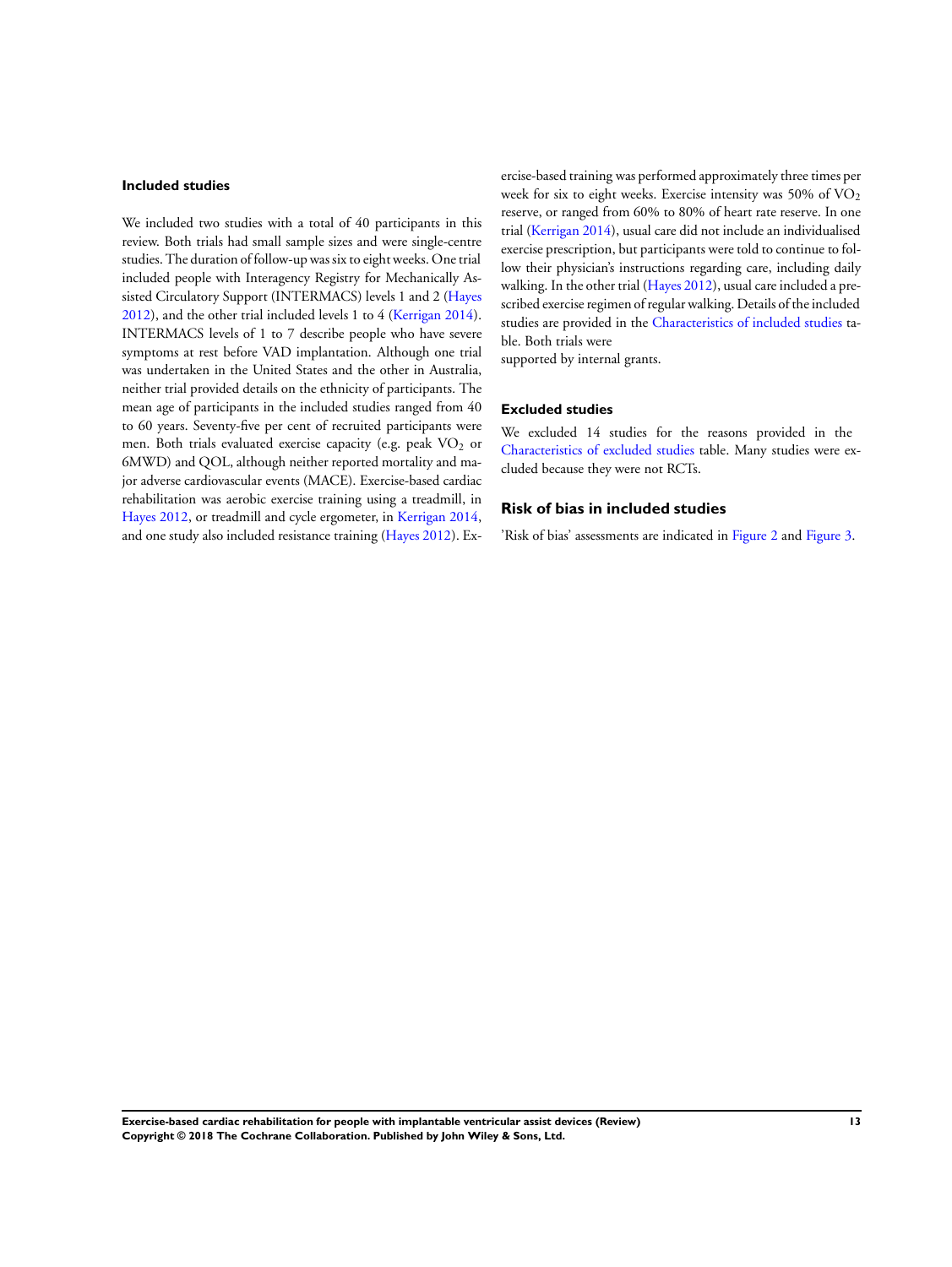

<span id="page-15-0"></span>**Figure 2. Risk of bias summary: review authors' judgements about each risk of bias item for each included study.**

**Exercise-based cardiac rehabilitation for people with implantable ventricular assist devices (Review) 14 Copyright © 2018 The Cochrane Collaboration. Published by John Wiley & Sons, Ltd.**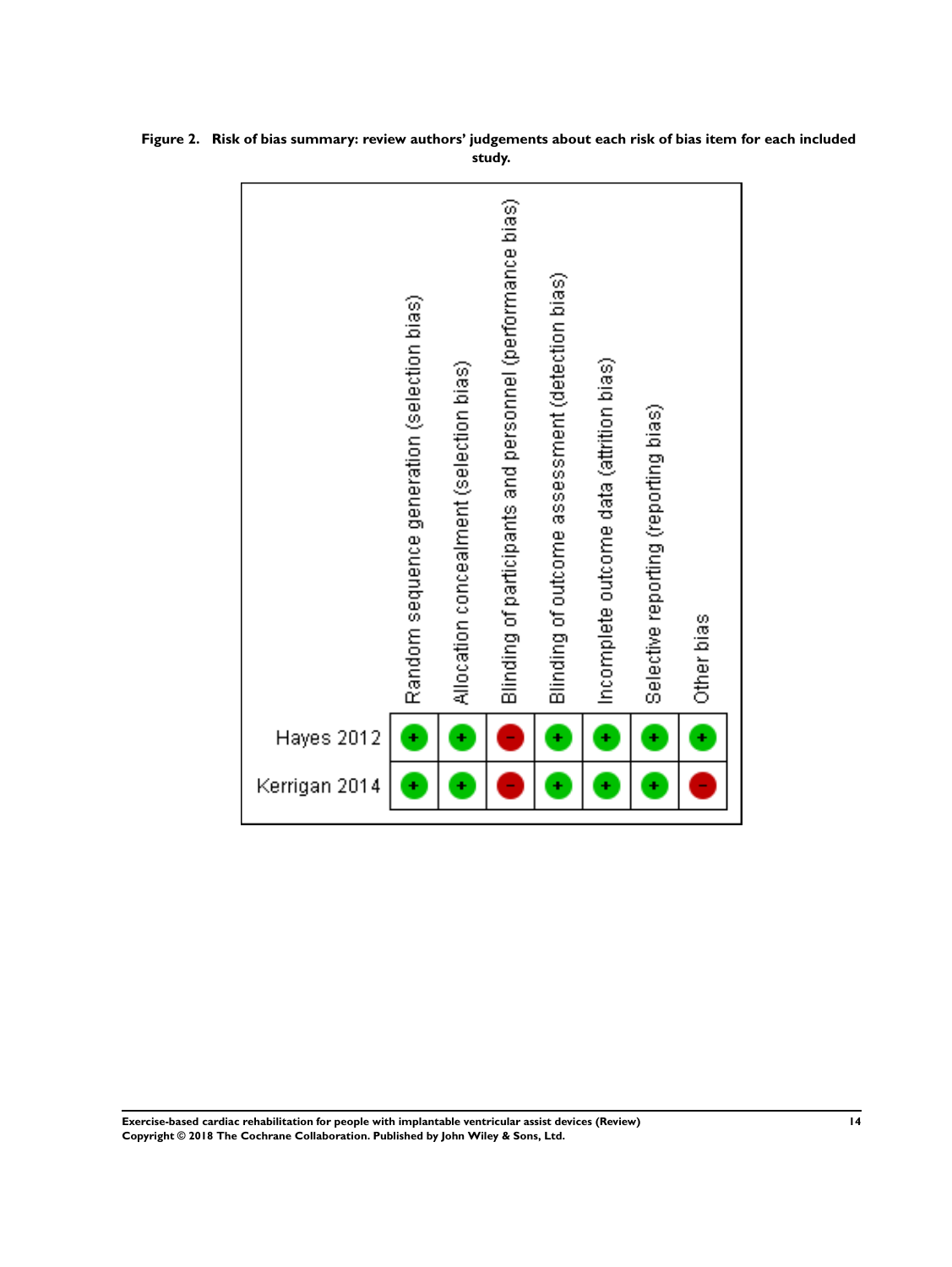### <span id="page-16-0"></span>**Figure 3. Risk of bias graph: review authors' judgements about each risk of bias item presented as percentages across all included studies.**



### **Allocation**

Both trials reported that a computerised algorithm was used to randomly assign participants, and the allocation sequence was concealed using opaque envelopes.

**Blinding**

All participants were divided into an exercise group and a usual care group, and were instructed not to discuss their intervention. Due to the nature of the exercise intervention, blinding was not possible. However, as assessors were blinded in both trials, we considered the risk of detection bias to be low.

### **Incomplete outcome data**

One trial reported no loss to follow-up or missing data in the study [\(Hayes 2012\)](#page-19-0). The other trial reported that two participants in the exercise group did not complete the study: one participant moved away and the other experienced a driveline infection (dropout rate 11%), and one participant in the usual care group did not complete the study due to an infection (dropout rate 13%) [\(Kerrigan 2014](#page-19-0)).

### **Selective reporting**

Both trials were registered with a clinical trial registry and reported on all outcomes.

### **Other potential sources of bias**

There were no significant differences between the groups at baseline in both trials. However, one trial underwent analysis against only included participants whose results were known ([Kerrigan](#page-19-0) [2014](#page-19-0)). The other trial underwent analysis against all participants (no dropouts) [\(Hayes 2012](#page-19-0)).

### **Effects of interventions**

See: **[Summary of findings for the main comparison](#page-5-0)** [Exercise](#page-5-0)[based cardiac rehabilitation compared to usual care for peoplewith](#page-5-0) [implantable ventricular assist devices](#page-5-0)

See [Summary of findings for the main comparison](#page-5-0).

Data from 2 trials involving a total of 40 participants were available for assessing the effects of interventions.

### **Primary outcomes**

### **Mortality**

Neither trial reported on mortality.

### **Rehospitalisation**

Neither trial reported on rehospitalisation.

### **Serious adverse events**

One trial reported no adverse events ([Hayes 2012\)](#page-19-0). The other trial reported two serious adverse events: one participant in the exercise group had a driveline infection after a case of acute cholecystitis, and one participant in the usual care group had an infection [\(Kerrigan 2014\)](#page-19-0). These two participants did not complete the

**Exercise-based cardiac rehabilitation for people with implantable ventricular assist devices (Review) 15 Copyright © 2018 The Cochrane Collaboration. Published by John Wiley & Sons, Ltd.**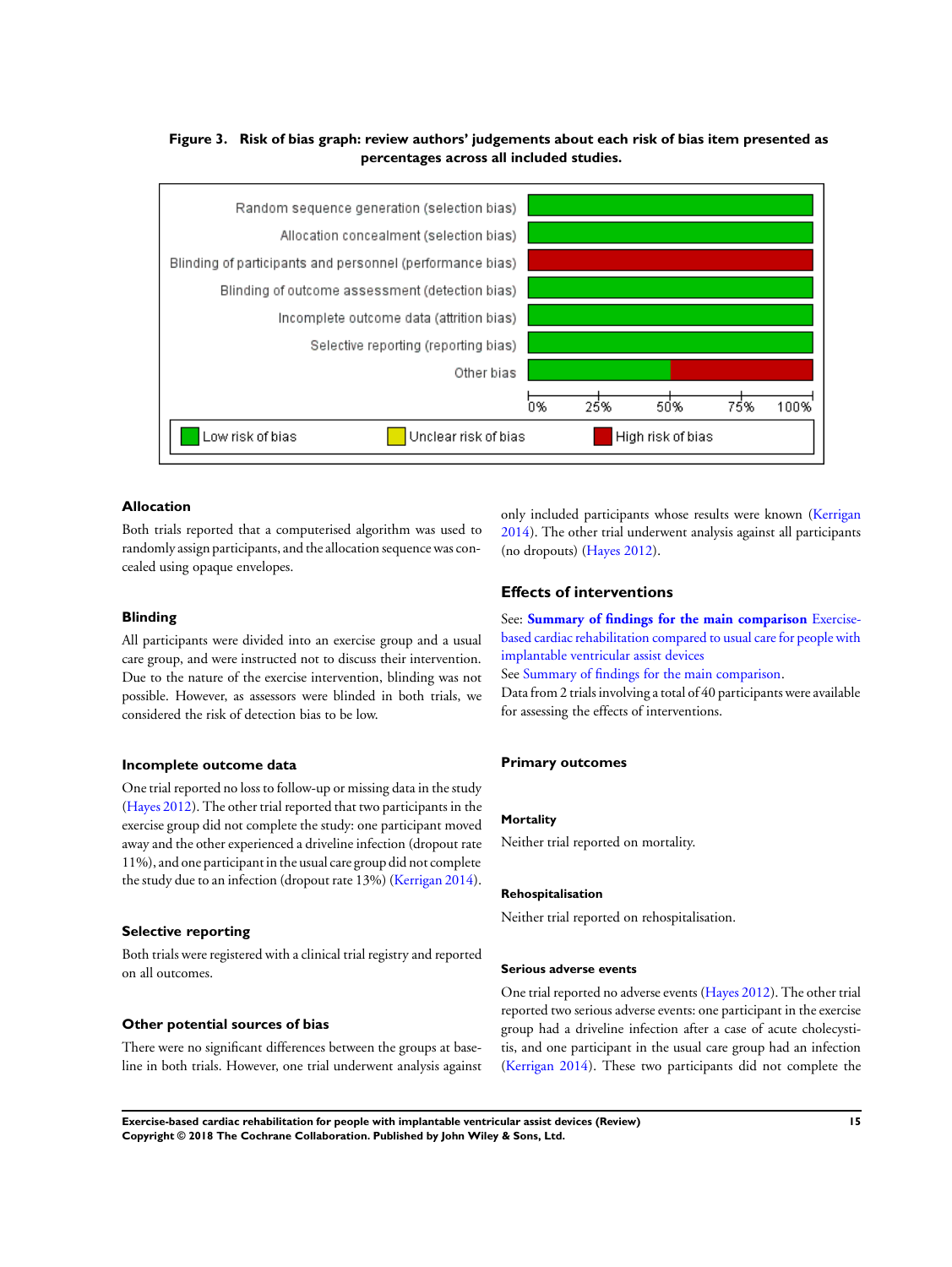study. A total of two serious adverse events were observed across the one trial. Furthermore, a total of four participants in each group required visits to the emergency department, although these participants did complete the study. One participant was transferred to the emergency department due to a syncopal episode immediately after an exercise session. Three other participants in the exercise group visited the emergency department more than three hours after completing their last exercise session, and one of them required overnight hospitalisation due to epistaxis. Four participants in the usual care group visited the emergency department, three of whom required overnight hospitalisation due to oedema, infection, and anaemia.

#### **Heart transplantation**

No trial reported on heart transplantation.

#### **Secondary outcomes**

### **Exercise capacity**

Peak  $VO<sub>2</sub>$  and 6MWD were measured to assess exercise capacity in both trials. In both trials, peak  $VO<sub>2</sub>$  was measured using a respiratory gas analyser, and 6MWD was performed using the American Thoracic Society guidelines [\(ATS Committee 2002\)](#page-19-0). For peak VO<sub>2</sub>, we included 2 studies involving 37 participants in the analysis. Exercise capacity was measured at baseline and at six weeks in one trial [\(Kerrigan 2014\)](#page-19-0), and baseline and eight weeks in the other trial [\(Hayes 2012](#page-19-0)). One trial reported that the increase in peak VO<sub>2</sub> was significant in the exercise group only ([Kerrigan](#page-19-0) [2014](#page-19-0)), and the other trial reported a significant increase in peak VO<sup>2</sup> in both groups [\(Hayes 2012\)](#page-19-0). In a pooled analysis of the two studies, there was no evidence of a difference in peak  $VO<sub>2</sub>$ at the end of follow-up between the groups when comparing the exercise group with usual care (mean difference (MD) 2.05 mL/ kg/min, 95% confidence interval (CI) -1.72 to 5.82) ([Analysis](#page-29-0) [1.1](#page-29-0)). Similarly, one trial reported that the increase in 6MWD was significant in the exercise group only [\(Kerrigan 2014\)](#page-19-0), and the other trial reported a significant increase in 6MWD in both groups [\(Hayes 2012\)](#page-19-0). In a pooled analysis of the two studies, there was no evidence of a difference in 6MWD at the end of follow-up between groups when comparing the exercise group with the usual care group (MD 45.56 m, 95% CI -6.72 to 97.85) ([Analysis 1.2](#page-30-0)).

### **Health-related quality of life**

Summary scores from the SF-36 and the Kansas City Cardiomyopathy Questionnaire (KCCQ) were measured as QOL. We included 2 trials involving 37 participants in this analysis. One trial reported that the KCCQ summary score improved by 14.4 points in the exercise group compared with 0.5 points in the usual care group [\(Kerrigan 2014\)](#page-19-0). The other trial reported that the SF-36 total score improved by 29.2 points in the exercise group compared with 16.3 points in the usual care group [\(Hayes 2012](#page-19-0)). We calculated the SDs using the Review Manager 5 calculator because we did not obtain the SDs for changes from baseline for one study [\(Kerrigan 2014](#page-19-0)). In a pooled analysis of the two studies, there was a large difference in QOL between groups when comparing the exercise group with usual care (standardised mean difference (SMD) 0.88, 95% CI -0.12 to 1.88; 37 participants; 2 studies; very lowquality evidence; [Analysis 1.3](#page-30-0)). This SMD size is considered to be a large effect according to the Cohen paper [\(Cohen 1988](#page-19-0)), as cited in the *Cochrane Handbook for Systematic Reviews of Interventions* [\(Higgins 2011](#page-19-0)). However, the young age of the participants, high risk of performance bias, small sample size, and wide confidence intervals resulted in an assessment of very low-quality evidence for this outcome ([Summary of findings for the main comparison](#page-5-0)).

### **Cost**

Neither trial reported on cost analysis.

### **Subgroup analysis**

We did not perform subgroup analyses because all results of I<sup>2</sup> scores were less than 50%.

# **D I S C U S S I O N**

### **Summary of main results**

We included 2 RCTs involving a total of 40 participants in this review. Exercise-based CR consisted of aerobic or resistance training or both three times per week for six to eight weeks. The studies were conducted in the United States, [Kerrigan 2014,](#page-19-0) and Australia, [Hayes 2012.](#page-19-0) One trial showed improvements in exercise capacity (peak  $VO<sub>2</sub>$  and  $6MWD$ ) and  $QOL$  in the exercise group but not in the usual care group [\(Kerrigan 2014\)](#page-19-0). The other trial reported that exercise capacity and QOL were improved in both groups ([Hayes 2012\)](#page-19-0). Pooled analyses of the two studies showed no evidence that CR improved exercise capacity, and a large difference in QOL between groups. However, the evidence for QOL was limited due to the young age of the participants, high risk of performance bias, small sample size, and wide confidence intervals, which resulted in very low-quality evidence.

Furthermore, we identified several problems in these trials. First, the period of exercise for people with implantable VADs was very short at 1.5 to 2 months compared with other systematic reviews on exercise-based cardiac rehabilitation that included studies of more than 3 months' duration [\(Anderson 2016](#page-19-0); [Taylor 2014;](#page-19-0) [Yamamoto 2016](#page-19-0)). Second, the usual care group in one trial did not receive an individualised exercise prescription [\(Kerrigan 2014](#page-19-0)),

**Exercise-based cardiac rehabilitation for people with implantable ventricular assist devices (Review) 16 Copyright © 2018 The Cochrane Collaboration. Published by John Wiley & Sons, Ltd.**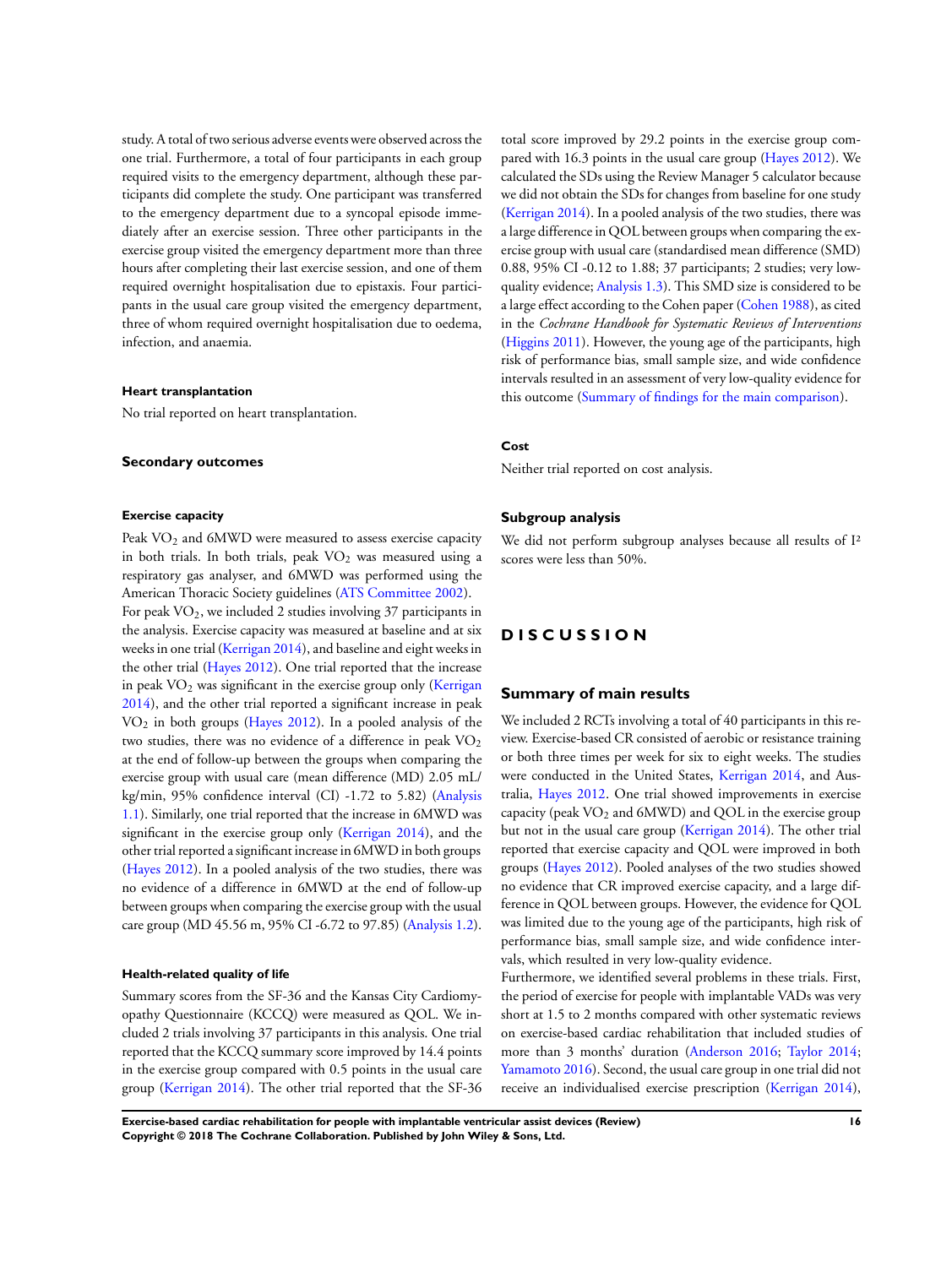but were told to continue to follow their physician's instructions regarding care including daily walking. In the other trial ([Hayes](#page-19-0) [2012](#page-19-0)), the usual care group received an exercise programme. The frequency of exercise sessions or adherence in the Kerrigan study might therefore be lower than that in the Hayes study ([Hayes](#page-19-0) [2012](#page-19-0); [Kerrigan 2014\)](#page-19-0), although both control groups received similar care. Third, the CR group was prescribed a bicycle training programme in the gym, whereas the usual care group received a walking programme [\(Hayes 2012](#page-19-0)). It was possible that the method of measuring the peak  $VO<sub>2</sub>$  by bicycle ergometer is biased towards showing improvement in the CR group [\(Hayes 2012](#page-19-0)). Furthermore, a total of two serious adverse events associated with infection was observed in one of the two trials (CR group: 1/25 (4%) versus usual care: 1/15 (7%)) [\(Kerrigan 2014](#page-19-0)). In addition, a total of four participants in each group required visits to the emergency department. Although exercise-based CR might have no effect on adverse events, we could not show that exercise-based CR is safe for people with implantable VADs because the quality of the evidence for serious adverse events was very low. Furthermore, due to a lack of data we were not able to assess the effect of exercise-based CR on our primary outcomes of mortality and rehospitalisation, and the secondary outcome of cost.

### **Overall completeness and applicability of evidence**

The generalisability of this review is limited by the low average age and the very low number of participants. Data from the Centers for Medicare & Medicaid Services in the United States reported that the mean age of people with VADs was 61.8 years, and males accounted for 80.2% of people with VADs [\(Khazanie 2014\)](#page-19-0). In our meta-analysis, one trial set in Australia reported the mean age of participants as less than 50 years, with males making up 85% of people with implantable VADs ([Hayes 2012\)](#page-19-0). The other trial set in the United States reported that the mean age of participants was 55 years, and 73% of participants were male [\(Kerrigan 2014](#page-19-0)). Participants in these studies were therefore a little younger compared with previous data. Types of intervention (aerobic and resistance training) in trials was properly prescribed according to AHA guidelines ([Fletcher 2013\)](#page-19-0). However, the term of exercise-based CR was very short compared with previous studies ([Anderson](#page-19-0) [2016](#page-19-0);[Taylor 2014;](#page-19-0) [Yamamoto 2016](#page-19-0)). For this reason, it is possible that the effect of the intervention is not sufficiently shown in this meta-analysis.

### **Quality of the evidence**

Both of the included trials reported sequence generation, allocation concealment, and outcomes according to the registered protocol, and were judged to be at low risk of bias.

However, as the blinding of participants and personnel, or other potential sources of bias (not intention-to-treat analysis), were poorly described, we downgraded the quality of evidence by one level for the study limitations domain in serious adverse events and QOL outcomes. We judged the consistency of the effect domain as non-serious due to low heterogeneity in both outcomes. For the indirectness domain, we downgraded the quality of evidence by one level in both outcomes because the mean age of participants was a little younger compared with previous data. For the imprecision domain, we downgraded the quality of evidence by two levels in both outcomes because the sample size was very small, and 95% CIs were very wide in both outcomes. In addition, serious adverse events were not reported in one trial. Lastly, as there were only two trials, we could not assess the publication bias domain. For these reasons, we judged the quality of evidence to be very low.

#### **Potential biases in the review process**

The number of people with VADs has increased rapidly in recent years, with a relative increase of 324% from 2006 to 2011, and a 460% increase among elderly people ([Khazanie 2014;](#page-19-0) [Lampropulos 2014\)](#page-19-0). For this reason, further systematic reviews and meta-analysis could be utilised in this field.

We conducted this review according to the *Cochrane Handbook for Systematic Reviews of Interventions* ([Higgins 2011\)](#page-19-0). Furthermore, we undertook a comprehensive electronic search to identify published and unpublished studies, and synthesised and analysed data according to our review protocol [\(Yamamoto 2016a](#page-19-0)). We also searched conference abstracts. However, most abstracts focused on the same trials, or lacked sufficient data including authors' contact information ([Adamopoulos 2013](#page-19-0)). It is therefore possible that we did not obtain all relevant data.

## **Agreements and disagreements with other studies or reviews**

Our findings demonstrated that the effectiveness of exercise-based CR was very uncertain due to very low-quality evidence. The previous meta-analysis of exercise-based CR for people with implantable VADs reported that exercise-based CR significantly increased peak  $VO<sub>2</sub>$  by 3.00 mL/kg/min and 6MWD by 60.06 meters, and improved QOL [\(Mahfood 2017\)](#page-19-0). The other review also reported similar results ([Ganga 2017](#page-19-0)). However, some problems existed in these previous reviews, which included participants with either implantable or extracorporeal VADs, or that they were not RCTs. Furthermore, in our review the length of the training period was very short (i.e. from six to eight weeks). Future research therefore needs to address the long-term benefits of exercise training after VADs implantation. In addition, only one trial in this analysis featured an exercise-based CR of both aerobic training and resistance training [\(Hayes 2012\)](#page-19-0). Resistance training alone

**Exercise-based cardiac rehabilitation for people with implantable ventricular assist devices (Review) 17 Copyright © 2018 The Cochrane Collaboration. Published by John Wiley & Sons, Ltd.**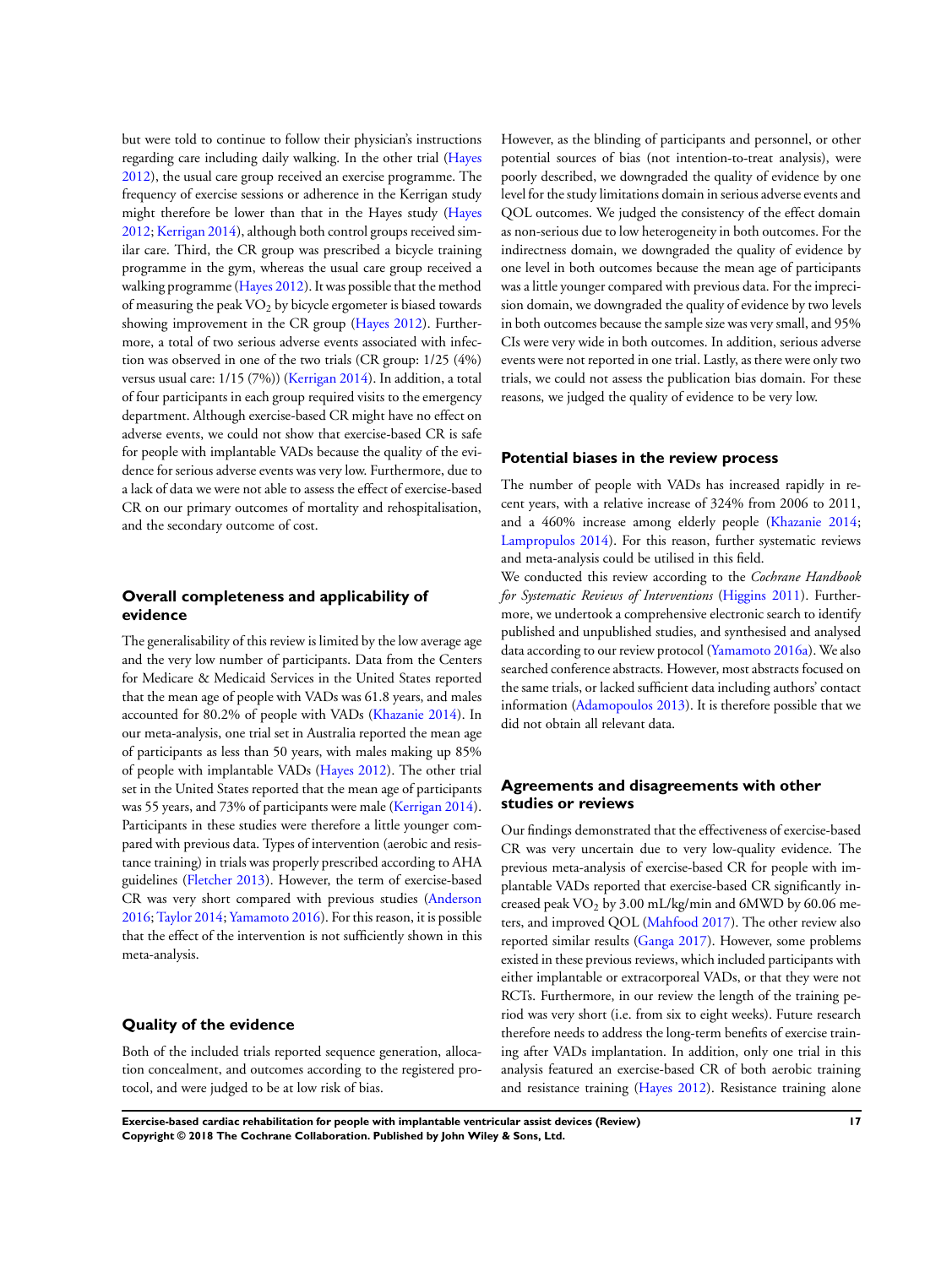<span id="page-19-0"></span>has been found to improve exercise capacity (i.e. peak  $VO<sub>2</sub>$  and 6MWD) (Jewiss 2016; Yamamoto 2016).

# **A U T H O R S ' C O N C L U S I O N S**

### **Implications for practice**

This review revealed a lack of evidence on the benefits of exercise-based cardiac rehabilitation (CR) for people with implantable ventricular assist devices (VADs), although the current European Society of Cardiology guidelines recommend exercise-based CR for people with heart failure (Ponikowski 2016). There was inadequate evidence to assess the safety and efficacy of exercise-basedCR for people with implantable VADs compared with usual care, and evidence on improved QOL in exercise-based CR was of very low quality. However, the training period of the included studies in our meta-analysis was from six to eight weeks, which is much shorter than the three-month period used in previous studies for people with coronary heart disease or heart failure (Anderson 2016; Taylor 2014; Yamamoto 2016). An increase in exercise capacity is primarily determined by the level of exercise intensity and the length of the training period (Vromen 2016). For this reason, we consider that the short training period does not allow a correct understanding of the magnitude of the effects of exercise-based CR in people with implantable VADs. In addition, the effects of exercise-based CR on mortality were unclear. Further evidence on mortality and cost-effectiveness is needed to justify the promotion of exercise training for people with implantable VADs.

### **Implications for research**

This review included only two trials and a very small sample size. Future larger randomised controlled trials for people with implantable VADs are required before findings can be regarded as robust and conclusive. Furthermore, as the frequency, intensity, time, and type (FITT) differed between the trials, future studies need to collect common intervention data. In addition, longer follow-up data are needed, as the duration of follow-up in these two trials was much too short. In recent years, many types of VAD have been released, and the type of VAD has a great influence on the survival rate (Acharya 2016; Peura 2012). In fact, treatment with continuous-flow VADs has significantly improved the probability of the survival rate and decreased the incidence of stroke and device failure over two years compared with pulsatile-flow VADs (Slaughter 2009). Subgroup analyses are therefore needed on types of VAD or year of publication. Furthermore, as the average age of people with VADs is increasing (Khazanie 2014), we also need to verify the effects of exercise-based CR on elderly people with implantable VADs.

# **A C K N O W L E D G E M E N T S**

The authors thank Ms Emma Barber for her editorial support. We also thank the Information Specialist of the Cochrane Heart Group for providing support with searching. The Methods section of this review is based on a standard protocol template provided by the Cochrane Heart Group.

### **R E F E R E N C E S**

### **References to studies included in this review**

### **Hayes 2012** *{published data only}*

ACTRN12609000742279. Can exercise training improve cardiovascular fitness and quality of life in patients with a left ventricular assist device (LVAD)?. anzctr.org.au/Trial/ Registration/TrialReview.aspx?id=308009 (first received 2 June 2009).

Hayes K, Leet AS, Bradley SJ, Holland AE. Effects of exercise training on exercise capacity and quality of life in patients with a left ventricular assist device (LVAD): a randomised controlled trial. *Journal of Heart and Lung Transplantation* 2012;**31**(4):S82.

<sup>∗</sup> Hayes K, Leet AS, Bradley SJ, Holland AE. Effects of exercise training on exercise capacity and quality of life in patients with a left ventricular assist device: a preliminary randomized controlled trial. *Journal of Heart and Lung Transplantation* 2012;**31**(7):729–34.

**Kerrigan 2014** *{published data only}*

<sup>∗</sup> Kerrigan DJ, Williams CT, Ehrman JK, Saval MA,

Bronsteen K, Schairer JR, et al. Cardiac rehabilitation improves functional capacity and patient-reported health status in patients with continuous-flow left ventricular assist devices: the Rehab-VAD randomized controlled trial. *JACC Heart Failure* 2014;**2**(6):653–9.

Kerrigan DJ, Williams CT, Ehrman JK, Saval MA, Bronsteen K, Schairer JR, et al. Cardiac rehabilitation improves functional capacity in patients with continuous flow left ventricular assist devices. *Circulation* 2013;**128** (Suppl 22):A15438.

NCT01584895. Cardiac rehabilitation in patients with continuous flow left ventricular assist devices: Rehab VAD trial. clinicaltrials.gov/ct2/show/record/NCT01584895 (first received 23 April 2012).

Williams CT, Kerrigan D, Ehrman JK, Saval MA, Bronsteen K, Schairer JR, et al. Cardiac rehabilitation improves health status and six minute walk distance in patients with continuous flow left ventricular assist devices. *Circulation* 2013;**128**(Suppl 22):A15524.

**Exercise-based cardiac rehabilitation for people with implantable ventricular assist devices (Review) 18 Copyright © 2018 The Cochrane Collaboration. Published by John Wiley & Sons, Ltd.**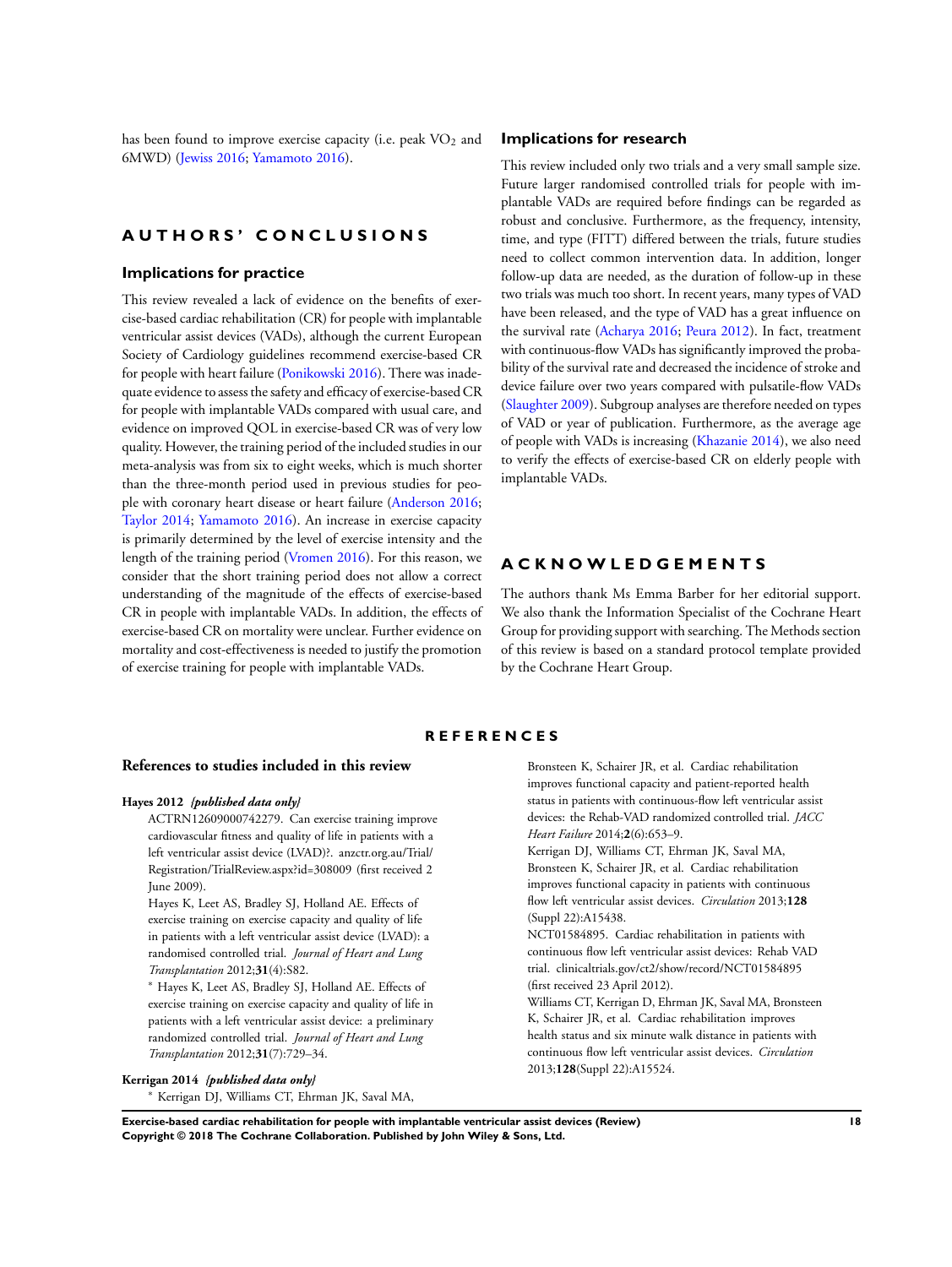### **References to studies excluded from this review**

#### **Alsara 2014** *{published data only}*

Alsara O, Perez-Terzic C, Squires RW, Dandamudi S, Miranda WR, Park SJ, et al. Is exercise training safe and beneficial in patients receiving left ventricular assist device therapy?. *Journal of Cardiopulmonary Rehabilitation & Prevention* 2014;**34**(4):233–40.

### **Cinar 2016** *{published data only}*

Cinar E, Karapolat H, Capaci K, Engin C, Yagdi T, Ozbaran M, et al. The effect of cardiac rehabilitation on functional capacity, psychological symptoms and quality of life in patients with a left ventricular assist device. *Journal of Heart and Lung Transplantation* 2016;**35**(4):S395.

### **Foray 1996** *{published data only}*

Foray A, Williams D, Reemtsma K, Oz M, Mancini D. Assessment of submaximal exercise capacity in patients with left ventricular assist devices. *Circulation* 1996;**94**(9 Suppl): II222–6.

### **Humphrey 1998** *{published data only}*

Humphrey R, Buck L, Cahalin L, Morrone T. Physical therapy assessment and intervention for patients with left ventricular assist devices. *Cardiopulmonary Physical Therapy Journal (American Physical Therapy Association, Cardiopulmonary Section)* 1998;**9**(2):3–7.

### **Karapolat 2013** *{published data only}*

Karapolat H, Engin C, Eroglu M, Yagdi T, Zoghi M, Nalbantgil S, et al. Efficacy of the cardiac rehabilitation program in patients with end-stage heart failure, heart transplant patients, and left ventricular assist device recipients. *Transplantation Proceedings* 2013;**45**(9):3381–5.

### **Kugler 2012** *{published data only}*

Kugler C, Malehsa D, Schrader E, Tegtbur U, Guetzlaff E, Haverich A, et al. A multi-modal intervention in management of left ventricular assist device outpatients: dietary counselling, controlled exercise and psychosocial support. *European Journal of Cardio-Thoracic Surgery* 2012; **42**(6):1026–32.

### **Laoutaris 2009** *{published data only}*

Laoutaris ID, Dritsas A, Adamopoulos S, Manginas A, Gouziouta A, Koulopoulou M, et al. Benefits of chronic exercise training on aerobic capacity and NT-proBNP plasma levels in patients with ventricular assist devices. *European Heart Journal* 2009;**30**:466.

### **Laoutaris 2010** *{published data only}*

Laoutaris ID. Training patients with ventricular assist devices. *Heart Surgery Forum* 2010;**13**:S35–6.

### **Laoutaris 2010a** *{published data only}*

Laoutaris ID, Dritsas A, Adamopoulos S, Manginas A, Gouziouta A, Kallistratos MS, et al. Benefits of physical training on functional status in patients with ventricular assist devices long-term postimplantation. *Heart Surgery Forum* 2010;**13**:S92–3.

#### **Laoutaris 2011** *{published data only}*

Laoutaris ID, Dritsas A, Adamopoulos S, Manginas A, Gouziouta A, Kallistratos MS, et al. Benefits of physical training on exercise capacity, inspiratory muscle function, and quality of life in patients with ventricular assist devices long-term postimplantation. *European Journal of Cardiovascular Prevention & Rehabilitation* 2011;**18**(1): 33–40.

#### **Marko 2015** *{published data only}*

Marko C, Danzinger G, Kaferback M, Lackner T, Muller R, Zimpfer D, et al. Safety and efficacy of cardiac rehabilitation for patients with continuous flow left ventricular assist devices. *European Journal of Preventive Cardiology* 2015;**22** (11):1378–84.

### **Pamboukian 2015** *{published data only}*

Pamboukian SV, Pagani FD, Naftel DC, Myers SL, Hollifield KA, Kirklin JK. Improvements in six minute walk distance after continuous flow ventricular assist device placement: comparison of pre-implant ambulatory and non-ambulatory patients. *Journal of Heart and Lung Transplantation* 2015;**34**(4):S333–4.

### **Staveski 2010** *{published data only}*

Staveski SL, Roth SJ, Rosenthal D, Wright GE. Comprehensive interdisciplinary care coordination for Berlin Heart VAD patients. *Cardiology in the Young* 2010; **20**:120.

### **Workowski 2014** *{published data only}*

Workowski AA, Bartsch P, Stuhr H, Willemsen D, Bjarnason-Wehrens B. Resistance training in patients with an intracorporal ventricular assist device (VAD) of the third generation during phase II cardiac rehabilitation (CR). *European Journal of Preventive Cardiology* 2014;**21**(1):S6.

### **References to studies awaiting assessment**

### **Adamopoulos 2013** *{published data only}*

Adamopoulos S, Gouziouta A, Mantzouratou P, Kostakou E, Laoutaris ID, Dritsas A, et al. Exercise training upregulates physiological growth signalling in the myocardium of patients with mechanical circulatory support: relevance to functional recovery. *Journal of the American College of Cardiology* 2013;**61**(10):E666.

### **Additional references**

### **Acharya 2016**

Acharya D, Loyaga-Rendon RY, Pamboukian SV, Tallaj JA, Holman WL, Cantor RS, et al. Ventricular assist device in acute myocardial infarction. *Journal of the American College of Cardiology* 2016;**67**(16):1871–80.

#### **ACSM 2009**

American College of Sports Medicine. In: Walther RT editor(s). *ACSM's Guidelines for Exercise Testing and Prescription*. Lippincott Williams & Wilkins, 2009.

### **Allen 2010**

Allen JG, Weiss ES, Schaffer JM, Patel ND, Ullrich SL, Russell SD, et al. Quality of life and functional status in patients surviving 12 months after left ventricular assist device implantation. *Journal of Heart and Lung Transplantation* 2010;**29**:278–85.

**Exercise-based cardiac rehabilitation for people with implantable ventricular assist devices (Review) 19 Copyright © 2018 The Cochrane Collaboration. Published by John Wiley & Sons, Ltd.**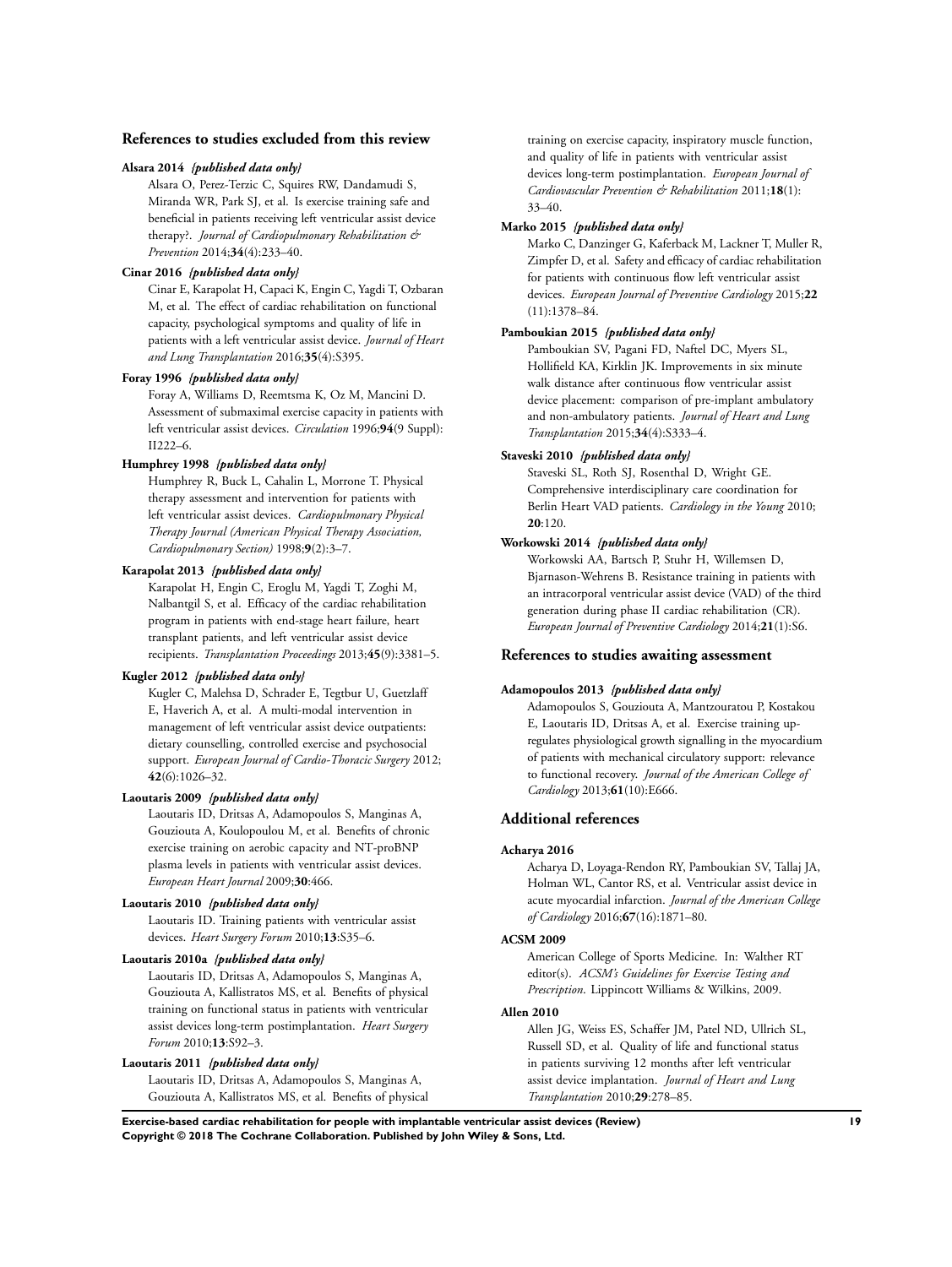### **Anderson 2016**

Anderson L, Thompson DR, Oldridge N, Zwisler AD, Rees K, Martin N, et al. Exercise-based cardiac rehabilitation for coronary heart disease. *Cochrane Database of Systematic Reviews* 2016, Issue 1. DOI: 10.1002/ 14651858.CD001800.pub3

### **AST and ASTS 2012**

American Society of Transplantation and the American Society of Transplant Surgeons. Organ Procurement and Transplantation Network and Scientific Registry of Transplant Recipients 2010 data report. *American Journal of Transplantation* 2012;**12 Suppl 1**:1–156.

### **ATS Committee 2002**

ATS Committee on Proficiency Standards for Clinical Pulmonary Function Laboratories. ATS statement: guidelines for the six-minute walk test. *American Journal of Respiratory and Critical Care Medicine* 2002;**166**(1):111–7.

### **Canadian Cardiovascular Society 2014**

Canadian Cardiovascular Society Heart Failure Management Primary Panel, Moe GW, Ezekowitz JA, O'Meara E, Howlett JG, Fremes SE, et al. The 2013 Canadian Cardiovascular Society heart failure management guidelines update: focus on rehabilitation and exercise and surgical coronary revascularization. *Canadian Journal of Cardiology* 2014;**30**:249–63.

#### **Cohen 1988**

Cohen J. *Statistical Power Analysis in the Behavioral Sciences*. 2nd Edition. Hillsdale: Lawrence Erlbaum Associates, Inc, 1988.

#### **Corra 2012**

Corra U, Pistono M, Piepoli MF, Giannuzzi P. Ventricular assist device patients on the horizon of cardiovascular prevention and rehabilitation. Can we convert challenges into opportunities?. *European Journal of Preventive Cardiology* 2012;**19**:490–3.

#### **Fletcher 2001**

Fletcher GF, Balady GJ, Amsterdam EA, Chaitman B, Eckel R, Fleg J, et al. Exercise standards for testing and training: a statement for healthcare professionals from the American Heart Association. *Circulation* 2001;**104**:1694–740.

#### **Fletcher 2013**

Fletcher GF, Ades PA, Kligfield P, Arena R, Balady GJ, Bittner VA, et al. Exercise standards for testing and training: a scientific statement from the American Heart Association. *Circulation* 2013;**128**(8):873–934.

### **Ganga 2017**

Ganga HV, Leung A, Jantz J, Choudhary G, Stabile L, Levine D J, et al. Supervised exercise training versus usual care in ambulatory patients with left ventricular assist devices: a systematic review. *PLoS ONE* 2017;**12**(3): e0174323.

### **GRADEproGDT 2017**

GRADEproGDT. GRADEproGDT Guideline Development Tool [software]. Version accessed 10 May 2017. Hamilton (ON): McMaster University (developed by Evidence Prime), 2015:gradepro.org (accessed 13 July 2017).

### **Hatta 2009**

Hatta M, Joho S, Inoue H, Origasa H. A health-related quality of life questionnaire in symptomatic patients with heart failure: validity and reliability of a Japanese version of the MRF28. *Journal of Cardiology* 2009;**53**:117–26.

#### **Heart Failure Society of America 2010**

Heart Failure Society of America, Lindenfeld J, Albert NM, Boehmer JP, Collins SP, Ezekowitz JA, et al. HFSA 2010 comprehensive heart failure practice guideline. *Journal of Cardiac Failure* 2010;**16**(6):e1–194.

### **Higgins 2011**

Higgins JPT, Green S (editors). Cochrane Handbook for Systematic Reviews of Interventions Version 5.1 (updated March 2011). The Cochrane Collaboration, 2011. Available from www.cochrane-handbook.org.

### **Hoekstra 2013**

Hoekstra T, Jaarsma T, van Veldhuisen DJ, Hillege HL, Sanderman R, Lesman-Leegte I. Quality of life and survival in patients with heart failure. *European Journal of Heart Failure* 2013;**15**(1):94–102.

### **Hrobowski 2013**

Hrobowski T, Lanfear DE. Ventricular assist devices: is destination therapy a viable alternative in the non-transplant candidate?. *Current Heart Failure Reports* 2013;**10**:101–7.

#### **Hunt 2001**

Hunt SA, Baker DW, Chin MH, Cinquegrani MP, Feldman AM, Francis GS, et al. ACC/AHA guidelines for the evaluation and management of chronic heart failure in the adult: executive summary. A report of the American College of Cardiology/American Heart Association Task Force on Practice Guidelines (Committee to revise the 1995 Guidelines for the Evaluation and Management of Heart Failure). *Journal of the American College of Cardiology* 2001; **38**(7):2101–13.

### **Hunt 2005**

Hunt SA, American College of Cardiology, American Heart Association Task Force on Practice Guidelines. ACC/AHA 2005 guideline update for the diagnosis and management of chronic heart failure in the adult: a report of the American College of Cardiology/American Heart Association Task Force on Practice Guidelines (Writing Committee to Update the 2001 Guidelines for the Evaluation and Management of Heart Failure). *Journal of the American College of Cardiology* 2005;**46**:e1–82.

#### **Jewiss 2016**

Jewiss D, Ostman C, Smart NA. The effect of resistance training on clinical outcomes in heart failure: a systematic review and meta-analysis. *International Journal of Cardiology* 2016;**221**:674–81.

### **Khazanie 2014**

Khazanie P, Hammill BG, Patel CB, Eapen ZJ, Peterson ED, Rogers JG, et al. Trends in the use and outcomes of ventricular assist devices among Medicare beneficiaries,

**Exercise-based cardiac rehabilitation for people with implantable ventricular assist devices (Review) 20 Copyright © 2018 The Cochrane Collaboration. Published by John Wiley & Sons, Ltd.**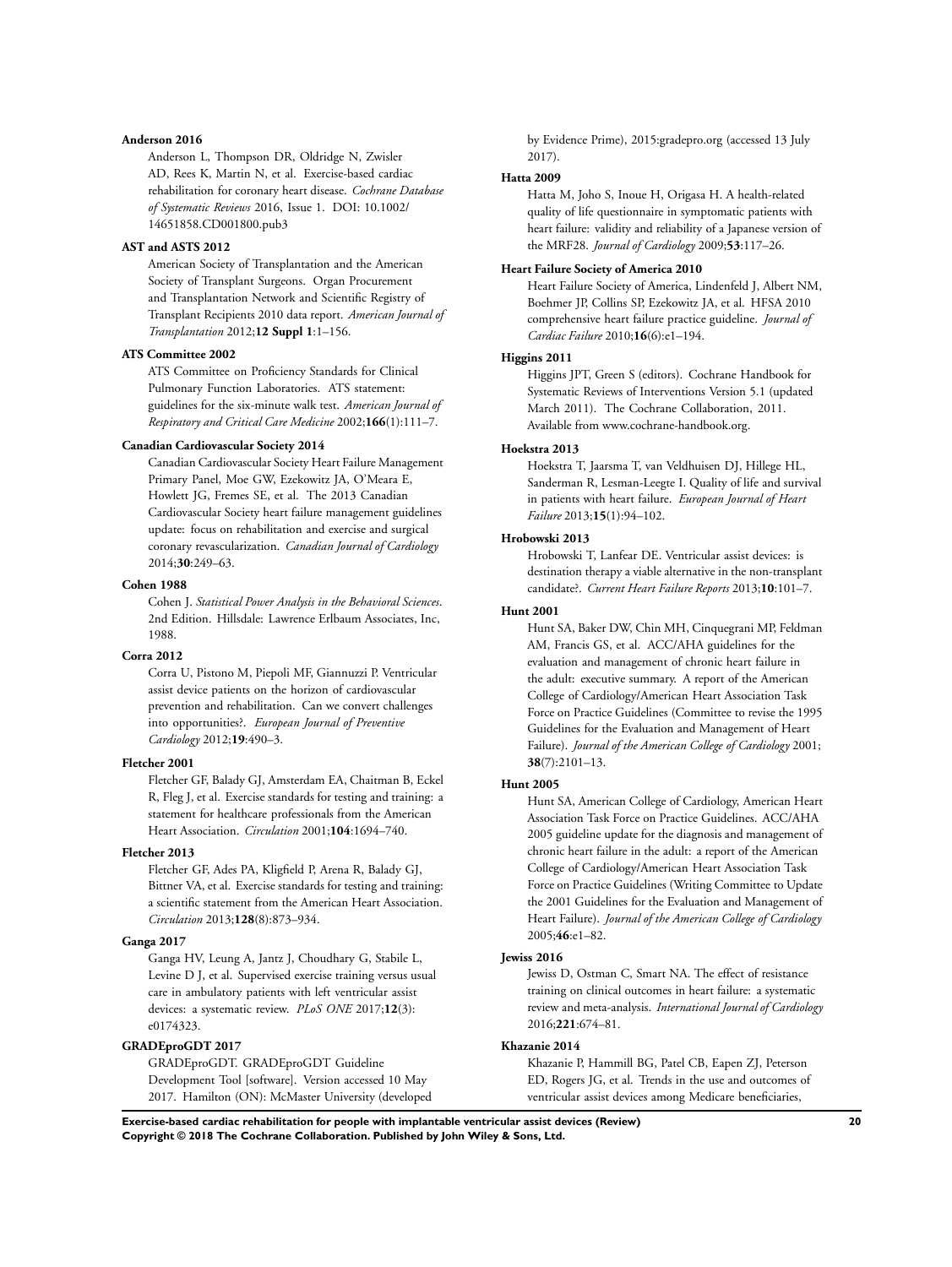2006 through 2011. *Journal of the American College of Cardiology* 2014;**63**(14):1395–404.

#### **Kirklin 2018**

Kirklin JK, Xie R, Cowger J, de By TMMH, Nakatani T, Schueler S, et al. Second annual report from the ISHLT Mechanically Assisted Circulatory Support Registry. *Journal of Heart and Lung Transplantation* 2018;**37**(6):685–91.

### **Lampropulos 2014**

Lampropulos JF, Kim N, Wang Y, Desai MM, Barreto-Filho JA, Dodson JA, et al. Trends in left ventricular assist device use and outcomes among Medicare beneficiaries, 2004- 2011. *Open Heart* 2014;**1**(1):e000109.

#### **Lefebvre 2011**

Lefebvre C, Manheimer E, Glanville J. Chapter 6: Searching for studies. In: Higgins JPT, Green S (editors). Cochrane Handbook for Systematic Reviews of Interventions Version 5.1.0 (updated March 2011). The Cochrane Collaboration, 2011. Available from www.cochrane-handbook.org.

### **Mahfood 2017**

Mahfood Haddad T, Saurav A, Smer A, Azzouz MS, Akinapelli A, Williams MA, et al. Cardiac rehabilitation in patients with left ventricular assist device: a systematic review and meta-analysis. Journal of Cardiopulmonary Rehabilitation 2017; Vol. 37, issue 6:390–6. DOI: 10.1097/HCR.0000000000000254

### **McMurray 2012**

McMurray JJ, Adamopoulos S, Anker SD, Auricchio A, Bohm M, Dickstein K, et al. ESC Guidelines for the diagnosis and treatment of acute and chronic heart failure 2012: the Task Force for the Diagnosis and Treatment of Acute and Chronic Heart Failure 2012 of the European Society of Cardiology. Developed in collaboration with the Heart Failure Association (HFA) of the ESC. *European Heart Journal* 2012;**33**:1787–847.

### **Mosterd 2007**

Mosterd A, Hoes AW. Clinical epidemiology of heart failure. *Heart* 2007;**93**:1137–46.

### **Mozaffarian 2015**

Mozaffarian D, Benjamin EJ, Go AS, Arnett DK, Blaha MJ, Cushman M, et al. Heart disease and stroke statistics - 2015 update: a report from the American Heart Association. *Circulation* 2015;**131**(4):e29–322.

### **Oh 2014**

Oh B, Cho B, Choi HC, Son KY, Park SM, Chun S, et al. The influence of lower-extremity function in elderly individuals' quality of life (QOL): an analysis of the correlation between SPPB and EQ-5D. *Archives of Gerontology and Geriatrics* 2014;**58**:278–82.

### **Okura 2008**

Okura Y, Ramadan MM, Ohno Y, Mitsuma W, Tanaka K, Ito M, et al. Impending epidemic: future projection of heart failure in Japan to the year 2055. *Circulation Journal* 2008;**72**(3):489–91.

### **Peura 2012**

Peura JL, Colvin-Adams M, Francis GS, Grady KL, Hoffman TM, Jessup M, et al. Recommendations for the use of mechanical circulatory support: device strategies and patient selection: a scientific statement from the American Heart Association. *Circulation* 2012;**126**:2648–67.

#### **Ponikowski 2016**

Ponikowski P, Voors AA, Anker SD, Bueno H, Cleland JG, Coats AJ, et al. 2016 ESC Guidelines for the diagnosis and treatment of acute and chronic heart failure: the Task Force for the Diagnosis and Treatment of Acute and Chronic Heart Failure of the European Society of Cardiology (ESC) developed with the special contribution of the Heart Failure Association (HFA) of the ESC. *Eur Heart J* 2016;**37**(27): 2129–200.

### **Rankovic 2012**

Rankovic G, Djindjic N, Rankovic-Nedin G, Markovic S, Nejic D, Milicic B, et al. The effects of physical training on cardiovascular parameters, lipid disorders and endothelial function. *Vojnosanitetski Pregled* 2012;**69**:956–60.

### **RevMan 2014 [Computer program]**

The Cochrane Collaboration. Review Manager (RevMan). Version 5.3. Copenhagen: The Nordic Cochrane Centre: The Cochrane Collaboration, 2014.

### **Rose 2001**

Rose EA, Gelijns AC, Moskowitz AJ, Heitjan DF, Stevenson LW, Dembitsky W, et al. Long-term use of a left ventricular assist device for end-stage heart failure. *New England Journal of Medicine* 2001;**345**(20):1435–43.

#### **Shekelle 2003**

Shekelle P, Morton S, Atkinson S, Suttorp M, Tu W, Heidenreich P, et al. Pharmacologic management of heart failure and left ventricular systolic dysfunction: effect in female, black, and diabetic patients, and cost-effectiveness. Evidence Report/Technology Assessment (Summary) 2003; Vol. 82:1–6.

#### **Slaughter 2009**

Slaughter MS, Rogers JG, Milano CA, Russell SD, Conte JV, Feldman D, et al. HeartMate II Investigators. Advanced heart failure treated with continuous-flow left ventricular assist device. *New England Journal of Medicine* 2009;**361** (23):2241–51.

### **Starling 2017**

Starling RC, Estep JD, Horstmanshof DA, Milano CA, Stehlik J, Shah KB, et al. Risk assessment and comparative effectiveness of left ventricular assist device and medical management in ambulatory heart failure patients: The ROADMAP study 2-year results. *JACC Heart Failure* 2017; **5**(7):518–27.

#### **Stehlik 2013**

Stehlik J, Hosenpud JD, Edwards LB, Hertz MI, Mehra MR. ISHLT International Registry for Heart and Lung Transplantation - into the fourth decade, from strength to strength. *Journal of Heart and Lung Transplantation* 2013; **32**(10):941–50.

### **Taylor 2014**

Taylor RS, Sagar VA, Davies EJ, Briscoe S, Coats AJ, Dalal H, et al. Exercise-based rehabilitation for heart failure.

**Exercise-based cardiac rehabilitation for people with implantable ventricular assist devices (Review) 21 Copyright © 2018 The Cochrane Collaboration. Published by John Wiley & Sons, Ltd.**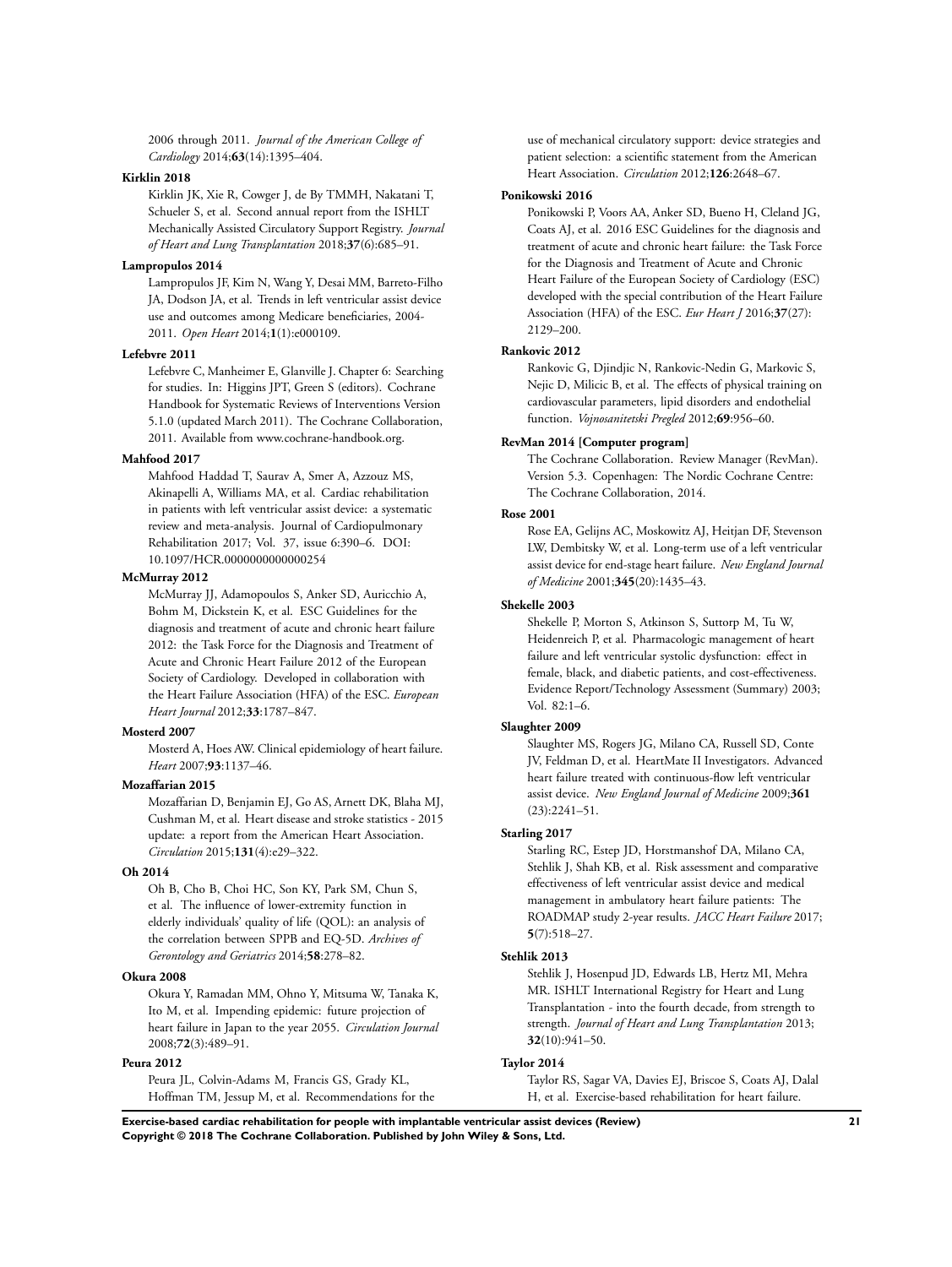*Cochrane Database of Systematic Reviews* 2014, Issue 4. DOI: 10.1002/14651858.CD003331.pub4

#### **Tierney 2005**

Tierney JF, Stewart LA. Investigating patient exclusion bias in meta-analysis. *International Journal of Epidemiology* 2005;**34**:79–87.

### **Vos 2016**

Vos T, Allen C, Arora M, Barber RM, Bhutta ZA, Brown A, et al. Global, regional, and national incidence, prevalence, and years lived with disability for 310 diseases and injuries, 1990-2015: a systematic analysis for the Global Burden of Disease Study 2015. *Lancet* 2016;**388**(10053):1545–602.

#### **Vromen 2016**

Vromen T, Kraal JJ, Kuiper J, Spee RF, Peek N, Kemps HM. The influence of training characteristics on the effect of aerobic exercise training in patients with chronic heart failure: a meta-regression analysis. *International Journal of Cardiology* 2016;**208**:120–7.

### **Ware 1993**

Ware JE, Snow K, Kosinski M, Gandek B. *SF-36 Health Survey: Manual and Interpretation Guide*. Boston: The Health Institute, New England Medical Center, 1993.

#### **WHO 2017**

World Health Organization. WHO methods and data sources for country-level causes of death 2000- 2015. www.who.int/healthinfo/global burden disease/ GlobalCOD method 2000 2015.pdf (accessed prior to 12 September 2018).

#### **Womack 2003**

Womack CJ, Nagelkirk PR, Coughlin AM. Exerciseinduced changes in coagulation and fibrinolysis in healthy populations and patients with cardiovascular disease. *Sports Medicine* 2003;**33**(11):795–807.

### **Yamamoto 2016**

Yamamoto S, Hotta K, Ota E, Mori R, Matsunaga A. Effects of resistance training on muscle strength, exercise capacity, and mobility in middle-aged and elderly patients with coronary artery disease: a meta-analysis. *Journal of Cardiology* 2016;**68**(2):125–34.

### **Yancy 2017**

Yancy CW, Jessup M, Bozkurt B, Butler J, Casey DE Jr, Colvin MM, et al. 2017 ACC/AHA/HFSA Focused Update of the 2013 ACCF/AHA Guideline for the Management of Heart Failure: a Report of the American College of Cardiology/American Heart Association Task Force on Clinical Practice Guidelines and the Heart Failure Society of America. *Circulation* 2017;**136**(6):e137–61.

#### **References to other published versions of this review**

#### **Yamamoto 2016a**

Yamamoto S, Hotta K, Ota E, Matsunaga A, Mori R. Exercise-based cardiac rehabilitation for people with ventricular assist devices. *Cochrane Database of Systematic Reviews* 2016, Issue 6. DOI: 10.1002/ 14651858.CD012222

∗ *Indicates the major publication for the study*

**Exercise-based cardiac rehabilitation for people with implantable ventricular assist devices (Review) 22 Copyright © 2018 The Cochrane Collaboration. Published by John Wiley & Sons, Ltd.**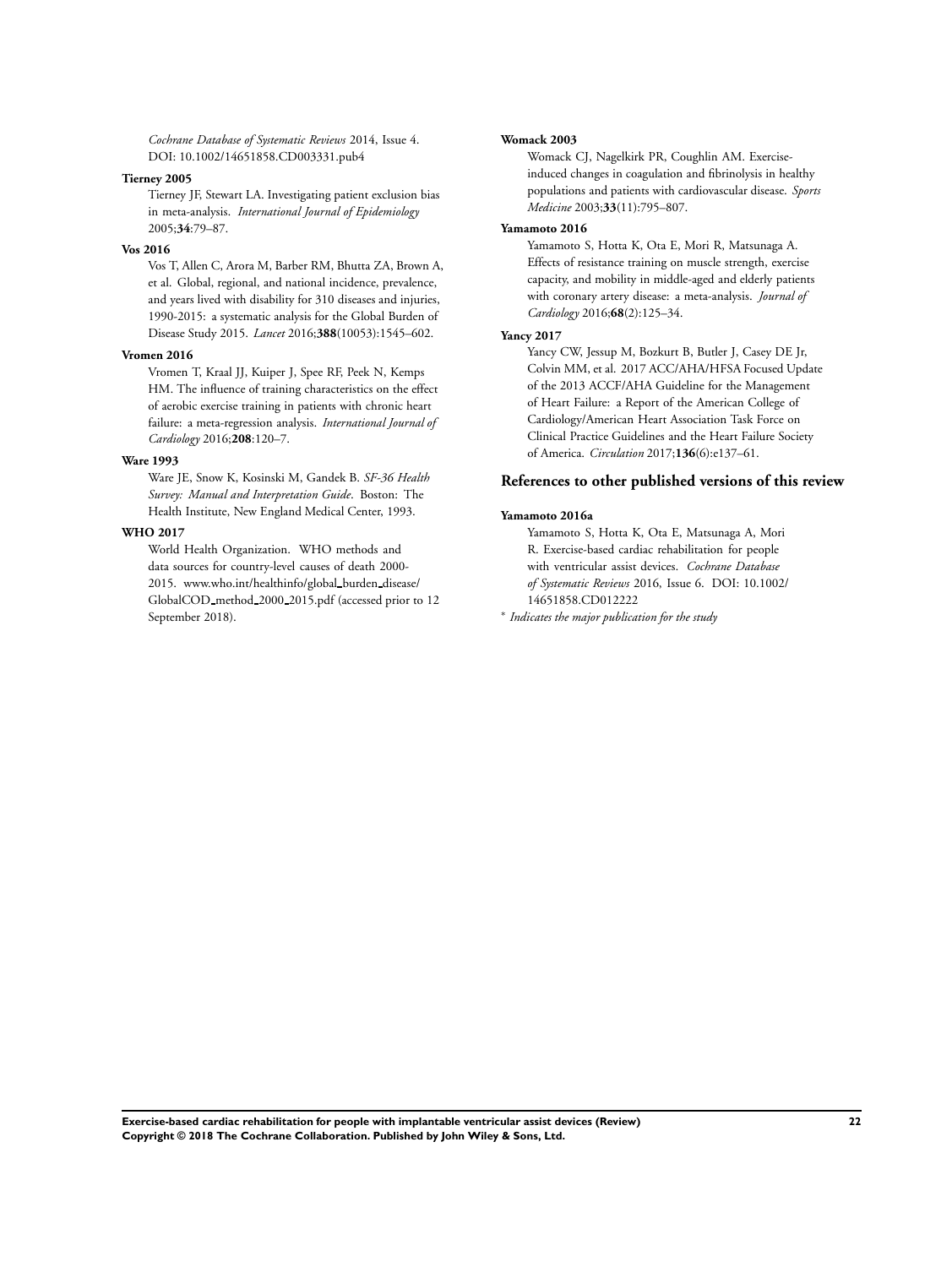# <span id="page-24-0"></span>**CHARACTERISTICS OF STUDIES**

# **Characteristics of included studies** *[ordered by study ID]*

# **[Hayes 2012](#page-19-0)**

All outcomes

| Methods                                                                                | Study design: Single-centre RCT<br>Country: Australia<br>Date of study: August 2009 and February 2011                                                                                                                                                                                                                                                                                                                                                                                           |                       |  |  |  |  |
|----------------------------------------------------------------------------------------|-------------------------------------------------------------------------------------------------------------------------------------------------------------------------------------------------------------------------------------------------------------------------------------------------------------------------------------------------------------------------------------------------------------------------------------------------------------------------------------------------|-----------------------|--|--|--|--|
| Participants                                                                           | Inclusion criteria: implanted LVAD, and age older than 18 years<br>Exclusion criteria: people who declined to participate, had comorbidities that precluded<br>exercise training, or had contraindications to exercise testing<br>Number of randomised: N total = $14$ (CR 7, usual care 7)<br>Mean age<br>(years, mean ± SD): CR 48.7 ± 14.5, usual care $45.9 \pm 14.6$<br>Sex:<br>Total: Men 12, Women 2<br>CR: Men 6, Women 1<br>Usual care: Men 6, Women 1<br>Numbers lost to follow-up: 0 |                       |  |  |  |  |
| Interventions                                                                          | Ergometer: 50% VO <sub>2</sub> reserve, 15 min.<br>Treadmill: 60% of average speed during 6MWD, 15 min.<br>If Borg RPE < 13, workload was progressed by 10%.<br>Strength training: 3 upper limb and 3 lower limb exercises using free weights and ma-<br>chines. 2 sets of 10 repetitions (weight determined on an individual basis).<br>3 days per week for 8 weeks.                                                                                                                           |                       |  |  |  |  |
| Outcomes                                                                               | Peak VO <sub>2</sub> , peak workload, 6MWD, QOL questionnaire (SF-36)                                                                                                                                                                                                                                                                                                                                                                                                                           |                       |  |  |  |  |
| Notes                                                                                  | Funding sources: internal grant from Alfred Health                                                                                                                                                                                                                                                                                                                                                                                                                                              |                       |  |  |  |  |
| <b>Risk of bias</b>                                                                    |                                                                                                                                                                                                                                                                                                                                                                                                                                                                                                 |                       |  |  |  |  |
| <b>Bias</b>                                                                            | Authors' judgement                                                                                                                                                                                                                                                                                                                                                                                                                                                                              | Support for judgement |  |  |  |  |
| Random sequence generation (selection Low risk<br>bias)                                | Computerised algorithm                                                                                                                                                                                                                                                                                                                                                                                                                                                                          |                       |  |  |  |  |
| Allocation concealment (selection bias)                                                | Low risk<br>Sealed envelope                                                                                                                                                                                                                                                                                                                                                                                                                                                                     |                       |  |  |  |  |
| Blinding of participants and personnel High risk<br>(performance bias)<br>All outcomes | Blinding is impossible because of exercise-<br>based intervention                                                                                                                                                                                                                                                                                                                                                                                                                               |                       |  |  |  |  |
| Blinding of outcome assessment (detection Low risk<br>bias)                            | Assessor blinded.                                                                                                                                                                                                                                                                                                                                                                                                                                                                               |                       |  |  |  |  |

**Exercise-based cardiac rehabilitation for people with implantable ventricular assist devices (Review) 23 Copyright © 2018 The Cochrane Collaboration. Published by John Wiley & Sons, Ltd.**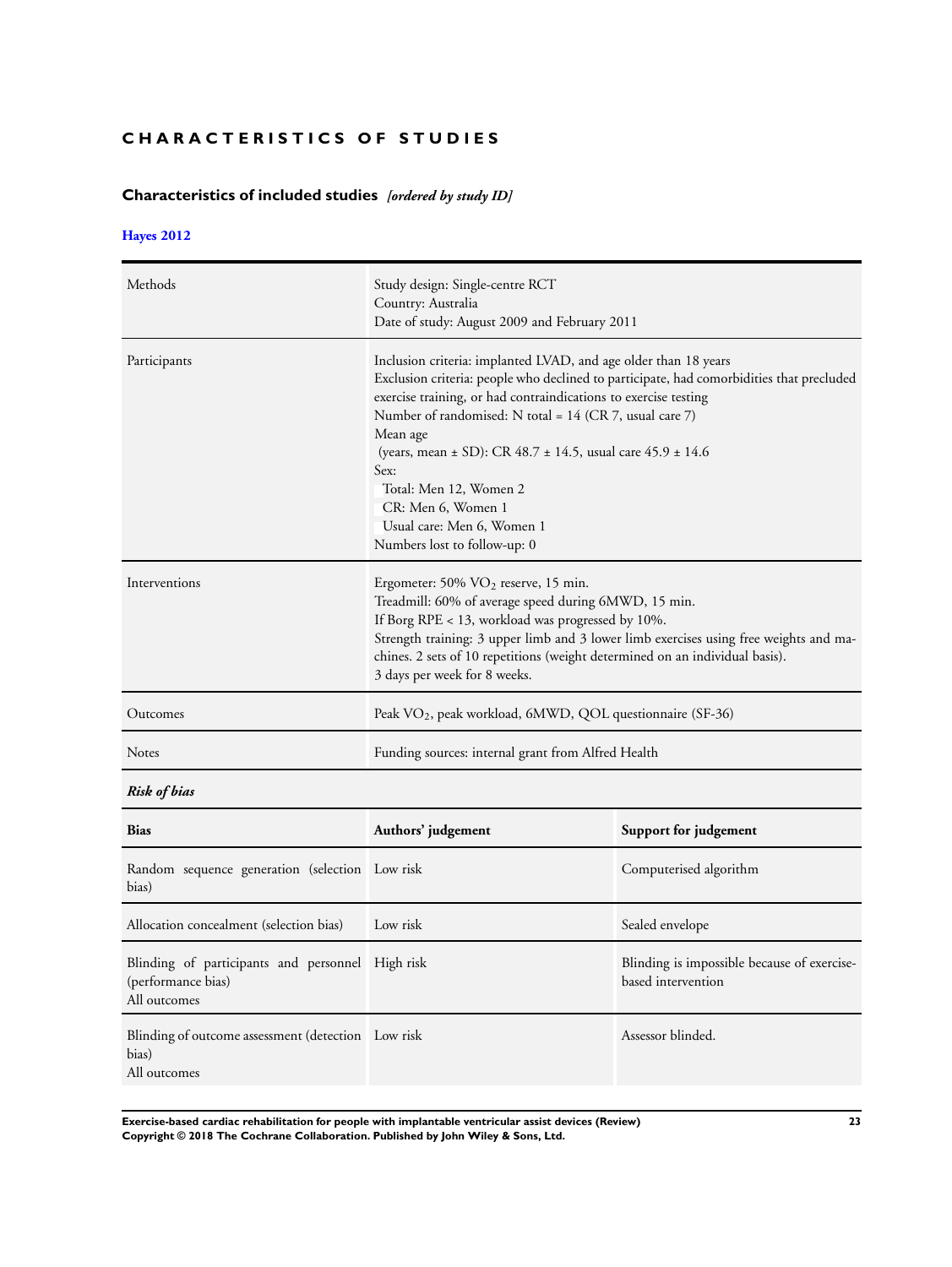# **[Hayes 2012](#page-19-0)** (*Continued)*

| Incomplete outcome data (attrition bias)<br>All outcomes | Low risk | No dropouts                                                                                                                                       |
|----------------------------------------------------------|----------|---------------------------------------------------------------------------------------------------------------------------------------------------|
| Selective reporting (reporting bias)                     | Low risk | All<br>outcomes<br>were<br>reported according to a registered protocol<br>(ACTRN12609000742279)                                                   |
| Other bias                                               | Low risk | There were no significant differences be-<br>tween the groups at baseline. Furthermore,<br>this study performed an intention-to-treat<br>analysis |

# **[Kerrigan 2014](#page-19-0)**

| Methods             | Study design: Single-centre RCT<br>Country: United States<br>Date of study: June 2011 and September 2012                                                                                                                                                                                                                                                                                                                                                                                                                                                                                                                                                                     |  |  |  |  |  |
|---------------------|------------------------------------------------------------------------------------------------------------------------------------------------------------------------------------------------------------------------------------------------------------------------------------------------------------------------------------------------------------------------------------------------------------------------------------------------------------------------------------------------------------------------------------------------------------------------------------------------------------------------------------------------------------------------------|--|--|--|--|--|
| Participants        | Inclusion criteria: recently implanted continuous-flow LVAD (1 to 6 months from<br>surgery date), age older than 18 years, and participants had to be free of any major<br>comorbidities or limitations that might interfere with exercise training<br>Exclusion criteria: people who declined to attend CR or who attended a CR programme<br>outside of the Henry Ford Health System<br>Number of randomised: N total = 26 (CR 18, usual care 8)<br>Mean age<br>(years, mean $\pm$ SD): CR 53 $\pm$ 13, usual care 60 $\pm$ 12<br>Sex:<br>Total: Men 19, Women: 7<br>CR: Men 11, Women 7<br>Usual care: Men 7, Women 1<br>Numbers lost to follow-up: 3 (CR 2, usual care 1) |  |  |  |  |  |
| Interventions       | Treadmill + cycle ergometer, arm ergometer or recumbent stepper: 60% of heart rate<br>reserve, 30 min.<br>3 sessions per week for 6 weeks.                                                                                                                                                                                                                                                                                                                                                                                                                                                                                                                                   |  |  |  |  |  |
| Outcomes            | Treadmill time, peak VO <sub>2</sub> , VO <sub>2</sub> at AT, respiratory exchange ratio, minutes ventilation,<br>VE/VCO <sub>2</sub> slope, 6MWD, leg isokinetic strength, QOL questionnaire (Kansas City<br>Cardiomyopathy Questionnaire (KCCQ)), rest/submaximal/peak heart rate, heart rate<br>recovery, rest/submaximal/peak mean arterial pressure                                                                                                                                                                                                                                                                                                                     |  |  |  |  |  |
| Notes               | Funding sources: internal grant from the Edith and Benson Ford Heart and Vascular<br>Institute                                                                                                                                                                                                                                                                                                                                                                                                                                                                                                                                                                               |  |  |  |  |  |
| <b>Risk of bias</b> |                                                                                                                                                                                                                                                                                                                                                                                                                                                                                                                                                                                                                                                                              |  |  |  |  |  |
| <b>Bias</b>         | Authors' judgement<br>Support for judgement                                                                                                                                                                                                                                                                                                                                                                                                                                                                                                                                                                                                                                  |  |  |  |  |  |

**Exercise-based cardiac rehabilitation for people with implantable ventricular assist devices (Review) 24 Copyright © 2018 The Cochrane Collaboration. Published by John Wiley & Sons, Ltd.**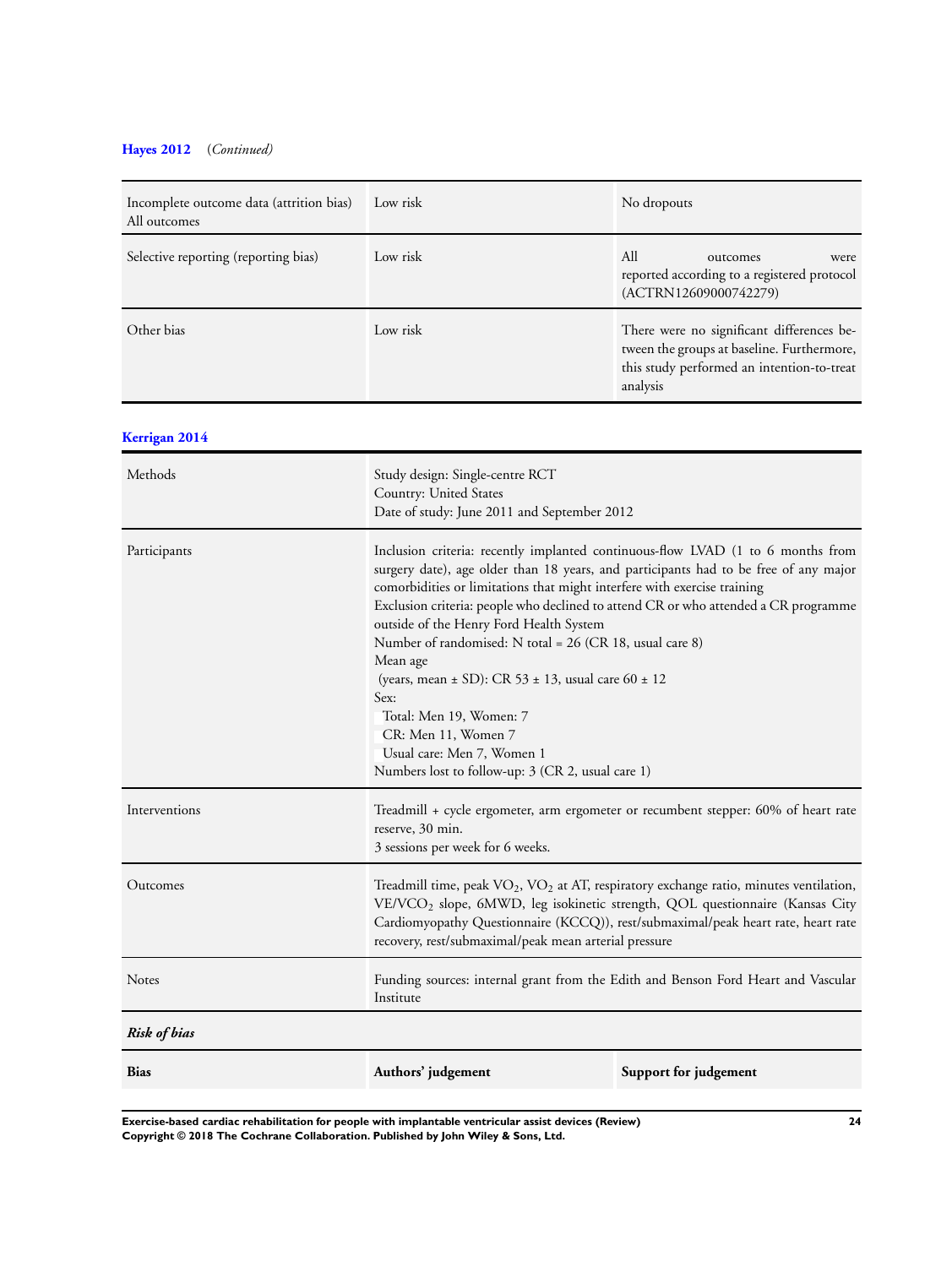# **[Kerrigan 2014](#page-19-0)** (*Continued)*

| Random sequence generation (selection Low risk<br>bias)                                |           | Computerised algorithm                                                                                                                                                                                                                                        |  |  |
|----------------------------------------------------------------------------------------|-----------|---------------------------------------------------------------------------------------------------------------------------------------------------------------------------------------------------------------------------------------------------------------|--|--|
| Allocation concealment (selection bias)                                                | Low risk  | Sealed envelope                                                                                                                                                                                                                                               |  |  |
| Blinding of participants and personnel High risk<br>(performance bias)<br>All outcomes |           | Blinding is impossible because of exercise-<br>based intervention                                                                                                                                                                                             |  |  |
| Blinding of outcome assessment (detection Low risk<br>bias)<br>All outcomes            |           | Assessor blinded.                                                                                                                                                                                                                                             |  |  |
| Incomplete outcome data (attrition bias)<br>All outcomes                               | Low risk  | 2 participants in the training group did<br>not complete study: 1 moved away, and<br>the other had a driveline infection (dropout<br>rate 11%). 1 participant in the usual care<br>group did not complete the study due to<br>an infection (dropout rate 13%) |  |  |
| Selective reporting (reporting bias)                                                   | Low risk  | All outcomes were reported according to a<br>registered protocol (NCT01584895)                                                                                                                                                                                |  |  |
| Other bias                                                                             | High risk | All participants who dropped out and were<br>lost to follow-up were reported. However,<br>the analysis included only those partici-<br>pants whose results were known                                                                                         |  |  |

6MWD: 6-minute walking distance AT: aerobic threshold CR: cardiac rehabilitation LVAD: left ventricular assist device QOL: quality of life RCT: randomised controlled trial RPE: rating of perceived exertion SD: standard deviation SF-36: 36-item Short Form Health Survey VO2: oxygen consumption

**Exercise-based cardiac rehabilitation for people with implantable ventricular assist devices (Review) 25 Copyright © 2018 The Cochrane Collaboration. Published by John Wiley & Sons, Ltd.**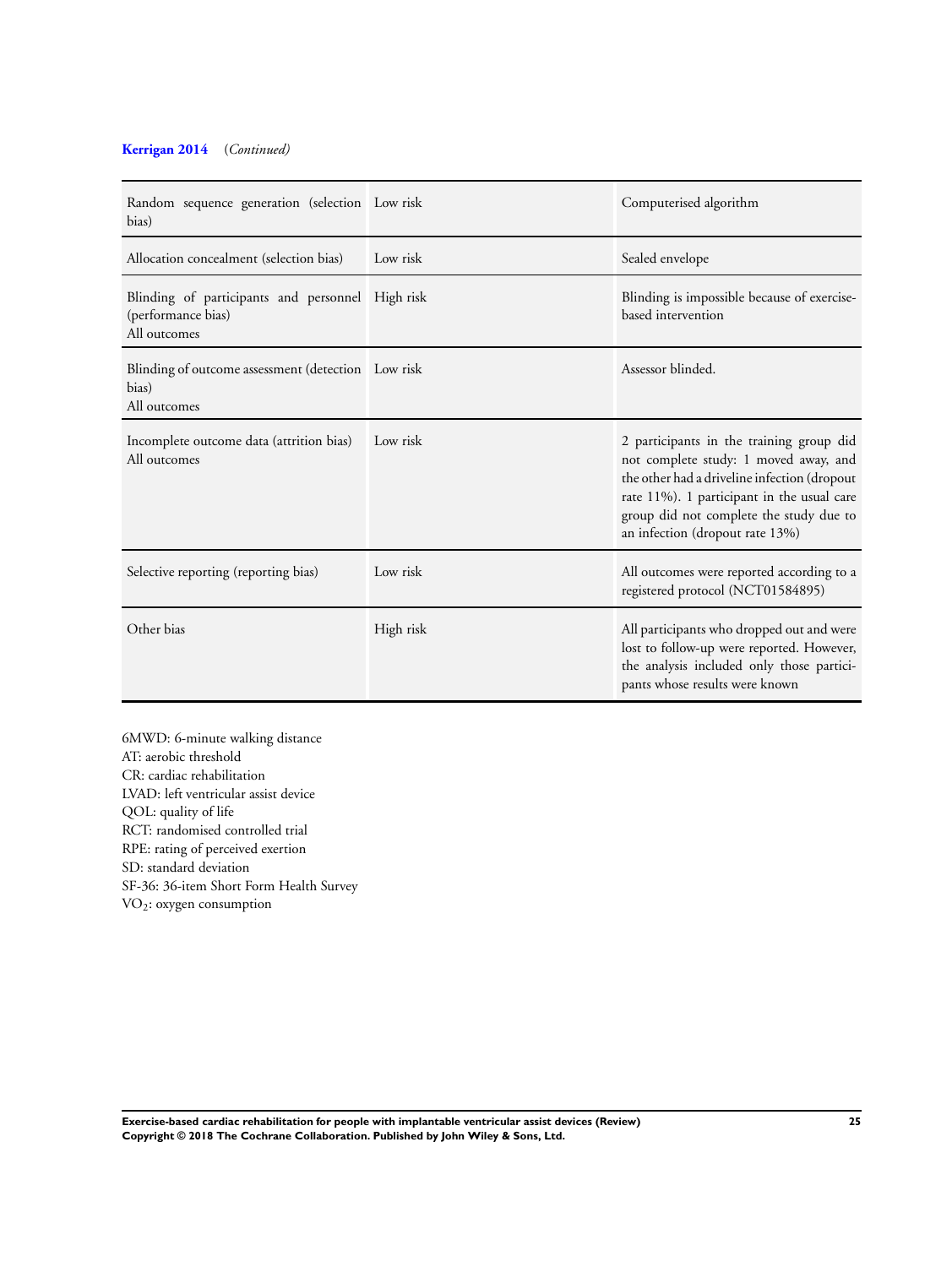# <span id="page-27-0"></span>**Characteristics of excluded studies** *[ordered by study ID]*

| Study             | Reason for exclusion                                                                |
|-------------------|-------------------------------------------------------------------------------------|
| Alsara 2014       | Review article                                                                      |
| <b>Cinar 2016</b> | This trial compared the effects of hospital-based interventions                     |
| Foray 1996        | Non-RCT design (observational study)                                                |
| Humphrey 1998     | Non-RCT design (review article)                                                     |
| Karapolat 2013    | Retrospective study (non-RCT design)                                                |
| Kugler 2012       | Non-RCT design                                                                      |
| Laoutaris 2009    | Included participants with extracorporeal VAD                                       |
| Laoutaris 2010    | Review article                                                                      |
| Laoutaris 2010a   | Included participants with extracorporeal VAD                                       |
| Laoutaris 2011    | Included participants with extracorporeal VAD                                       |
| Marko 2015        | Non-RCT design                                                                      |
| Pamboukian 2015   | Non-RCT design                                                                      |
| Staveski 2010     | Participants were paediatric patients.<br>Not exercise-based cardiac rehabilitation |
| Workowski 2014    | Non-RCT design                                                                      |

RCT: randomised controlled trial VAD: ventricular assist device

# **Characteristics of studies awaiting assessment** *[ordered by study ID]*

# **[Adamopoulos 2013](#page-19-0)**

| Methods      | Participants with VAD were randomised to a training group or a usual care group             |
|--------------|---------------------------------------------------------------------------------------------|
| Participants | Country and setting: unclear<br>Nunber of randomised: N total = $32$ (CR 16, usual care 16) |

**Exercise-based cardiac rehabilitation for people with implantable ventricular assist devices (Review) 26 Copyright © 2018 The Cochrane Collaboration. Published by John Wiley & Sons, Ltd.**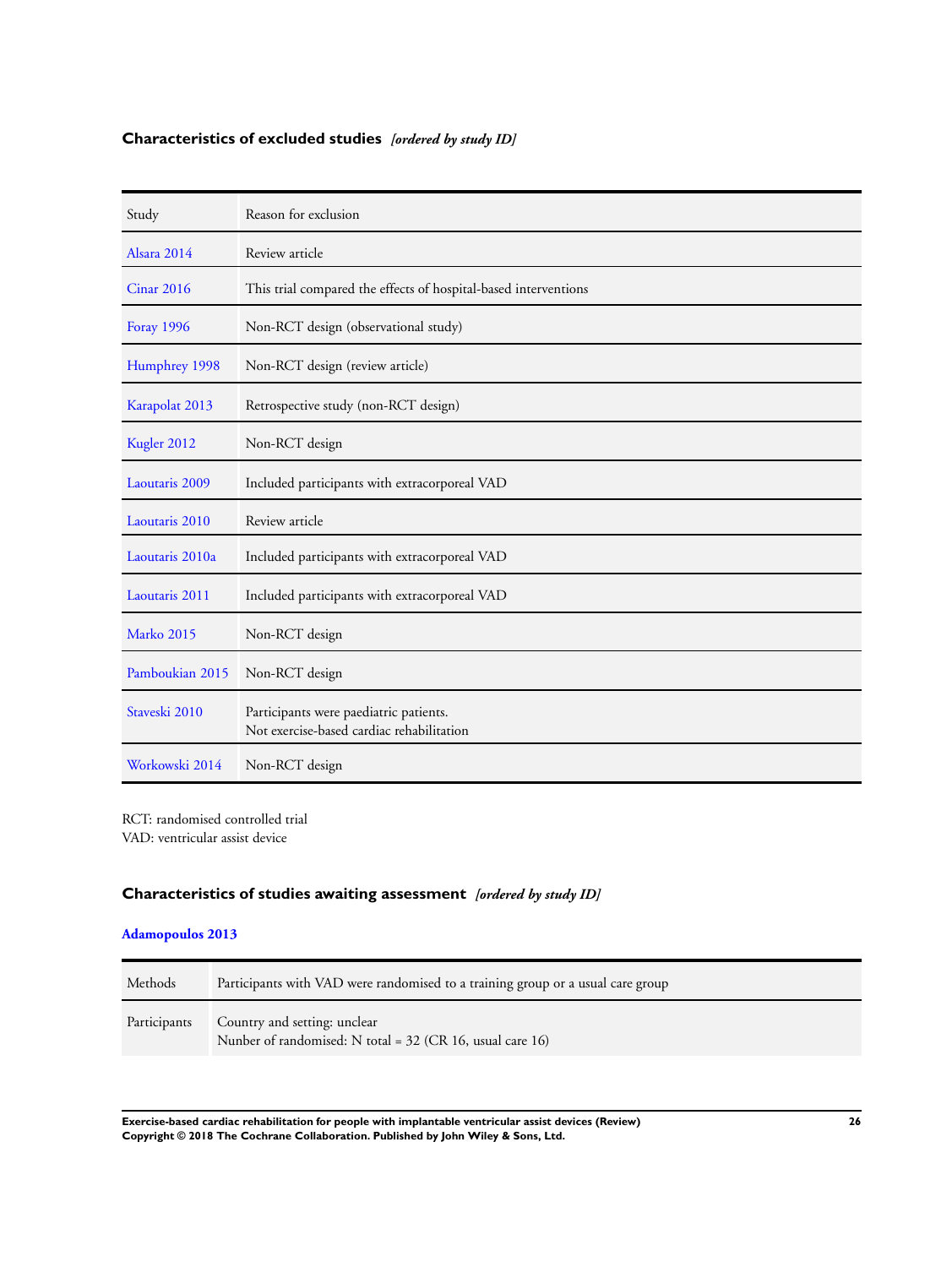# **[Adamopoulos 2013](#page-19-0)** (*Continued)*

| Interventions | Aerobic training for 45 min at Borg scale 12 to 14 for 3 to 4 times a week<br>High-intensity inspiratory muscle training, initially at the hospital (12 weeks) and then at home with confirmation<br>of adherence until heart transplantation |
|---------------|-----------------------------------------------------------------------------------------------------------------------------------------------------------------------------------------------------------------------------------------------|
| Outcomes      | Peak $VO2$ and LVEF                                                                                                                                                                                                                           |
| <b>Notes</b>  | Lacked sufficient data including authors' contact information                                                                                                                                                                                 |

LVEF: left ventricular ejection fraction VAD: ventricular assist device VO2: oxygen consumption

**Exercise-based cardiac rehabilitation for people with implantable ventricular assist devices (Review) 27 Copyright © 2018 The Cochrane Collaboration. Published by John Wiley & Sons, Ltd.**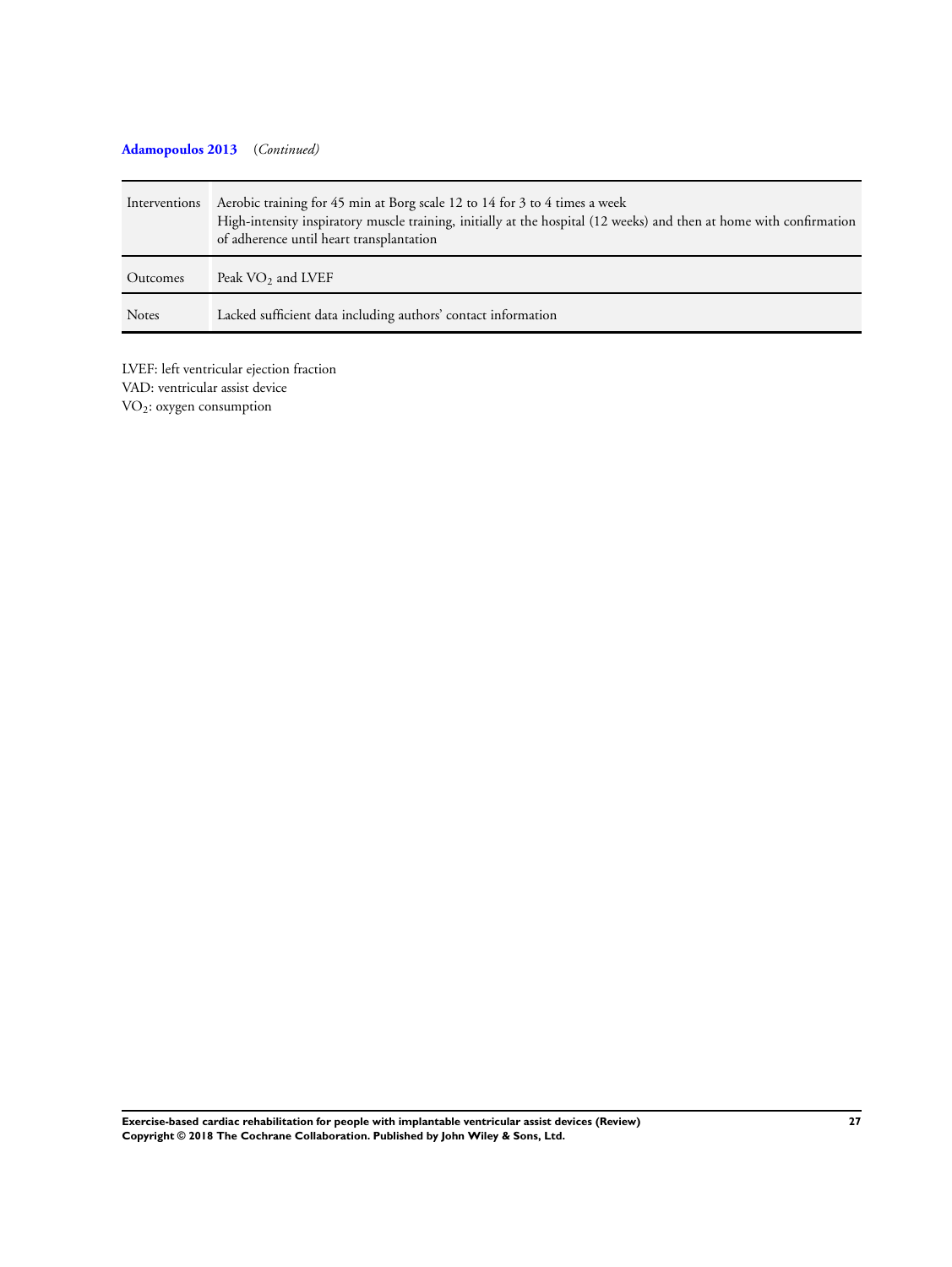# <span id="page-29-0"></span>**D A T A A N D A N A L Y S E S**

| Outcome or subgroup title                             | No. of<br>studies | No. of<br>participants | Statistical method                        | Effect size          |
|-------------------------------------------------------|-------------------|------------------------|-------------------------------------------|----------------------|
| 1 Exercise capacity: peak $VO2$<br>(mL/kg/min)        | 2                 | 37                     | Mean Difference (IV, Random, 95% CI)      | $2.05$ [-1.72, 5.82] |
| 2 Exercise capacity: 6-minute<br>walking distance (m) | 2                 | 37                     | Mean Difference (IV, Random, 95% CI)      | 45.56 [-6.72, 97.85] |
| 3 Quality of life                                     |                   | 37                     | Std. Mean Difference (IV, Random, 95% CI) | $0.88$ [-0.12, 1.88] |

# **Comparison 1. Exercise-based cardiac rehabilitation versus usual care**

# **Analysis 1.1. Comparison 1 Exercise-based cardiac rehabilitation versus usual care, Outcome 1 Exercise capacity: peak VO**<sup>2</sup> **(mL/kg/min).**

Review: Exercise-based cardiac rehabilitation for people with implantable ventricular assist devices

Comparison: 1 Exercise-based cardiac rehabilitation versus usual care

Outcome: 1 Exercise capacity: peak VO<sub>2</sub> (mL/kg/min)

| Study or subgroup                                                                               | Exercise    |           | Control     |           |                      |                  | Mean<br>Difference |                | Weight | Mean<br>Difference         |
|-------------------------------------------------------------------------------------------------|-------------|-----------|-------------|-----------|----------------------|------------------|--------------------|----------------|--------|----------------------------|
|                                                                                                 | $\mathbb N$ | Mean(SD)  | $\mathbb N$ | Mean(SD)  |                      |                  | IV, Random, 95% CI |                |        | IV, Random, 95% CI         |
| Hayes 2012                                                                                      |             | 14.8(4.9) |             | 15.3(4.4) |                      |                  |                    |                | 36.2 % | $-0.50$ [ $-5.38$ , 4.38 ] |
| Kerrigan 2014                                                                                   | 16          | 15.3(4.4) |             | 11.8(2)   |                      |                  |                    |                | 63.8%  | 3.50 [ 0.88, 6.12 ]        |
| <b>Total (95% CI)</b>                                                                           | 23          |           | 14          |           |                      |                  |                    |                | 100.0% | $2.05$ [ -1.72, 5.82 ]     |
| Heterogeneity: Tau <sup>2</sup> = 4.01; Chi <sup>2</sup> = 2.01, df = 1 (P = 0.16); $1^2$ = 50% |             |           |             |           |                      |                  |                    |                |        |                            |
| Test for overall effect: $Z = 1.07$ (P = 0.29)                                                  |             |           |             |           |                      |                  |                    |                |        |                            |
| Test for subgroup differences: Not applicable                                                   |             |           |             |           |                      |                  |                    |                |        |                            |
|                                                                                                 |             |           |             |           |                      |                  |                    |                |        |                            |
|                                                                                                 |             |           |             |           | $-4$                 | $-2$<br>$\Omega$ | $\mathcal{D}$      | $\overline{4}$ |        |                            |
|                                                                                                 |             |           |             |           | Favours [usual care] |                  | Favours [CR]       |                |        |                            |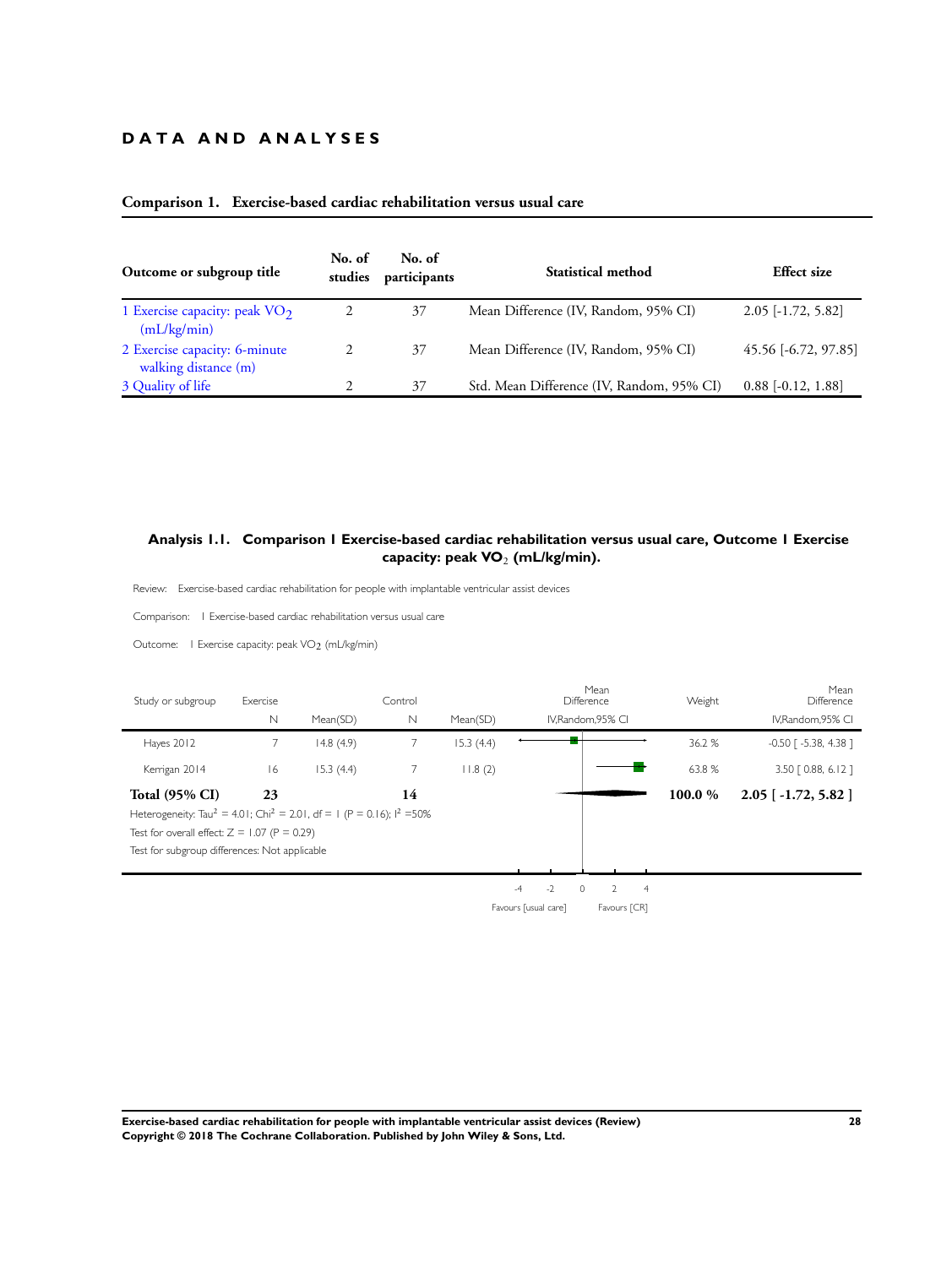## <span id="page-30-0"></span>**Analysis 1.2. Comparison 1 Exercise-based cardiac rehabilitation versus usual care, Outcome 2 Exercise capacity: 6-minute walking distance (m).**

Review: Exercise-based cardiac rehabilitation for people with implantable ventricular assist devices

Comparison: 1 Exercise-based cardiac rehabilitation versus usual care

Outcome: 2 Exercise capacity: 6-minute walking distance (m)

| Study or subgroup                                                                                        | Exercise    | Control      |             |            | Mean<br>Difference   |                      | Weight  | Mean<br>Difference       |
|----------------------------------------------------------------------------------------------------------|-------------|--------------|-------------|------------|----------------------|----------------------|---------|--------------------------|
|                                                                                                          | $\mathbb N$ | Mean(SD)     | $\mathbb N$ | Mean(SD)   |                      | IV, Random, 95% CI   |         | IV, Random, 95% CI       |
| Hayes 2012                                                                                               |             | 531(131)     |             | 489 (95)   |                      |                      | 19.0%   | 42.00 [ -77.88, 161.88 ] |
| Kerrigan 2014                                                                                            | 16          | 402.4 (89.3) | 7           | 356 (51.6) |                      |                      | 81.0%   | 46.40 [-11.70, 104.50]   |
| <b>Total (95% CI)</b>                                                                                    | 23          |              | 14          |            |                      |                      | 100.0 % | $45.56$ [ -6.72, 97.85 ] |
| Heterogeneity: Tau <sup>2</sup> = 0.0; Chi <sup>2</sup> = 0.00, df = 1 (P = 0.95); l <sup>2</sup> = 0.0% |             |              |             |            |                      |                      |         |                          |
| Test for overall effect: $Z = 1.71$ (P = 0.088)                                                          |             |              |             |            |                      |                      |         |                          |
| Test for subgroup differences: Not applicable                                                            |             |              |             |            |                      |                      |         |                          |
|                                                                                                          |             |              |             |            |                      |                      |         |                          |
|                                                                                                          |             |              |             |            | $-50$<br>$-100$      | 50<br>100<br>$\circ$ |         |                          |
|                                                                                                          |             |              |             |            | Favours [usual care] | Favours [CR]         |         |                          |

### **Analysis 1.3. Comparison 1 Exercise-based cardiac rehabilitation versus usual care, Outcome 3 Quality of life.**

Review: Exercise-based cardiac rehabilitation for people with implantable ventricular assist devices

Comparison: 1 Exercise-based cardiac rehabilitation versus usual care

Outcome: 3 Quality of life

| Study or subgroup                                                                              | Exercise    |             |             |            | Std.<br>Mean<br>Difference |                           | Std.<br>Mean<br>Difference |                             |
|------------------------------------------------------------------------------------------------|-------------|-------------|-------------|------------|----------------------------|---------------------------|----------------------------|-----------------------------|
|                                                                                                | $\mathbb N$ | Mean(SD)    | $\mathbb N$ | Mean(SD)   |                            | IV, Random, 95% CI        |                            | IV, Random, 95% CI          |
| Hayes 2012                                                                                     |             | 59.6 (24.2) |             | 53 $(6.2)$ |                            |                           | 48.2 %                     | $0.35$ [ $-0.71$ , $1.41$ ] |
| Kerrigan 2014                                                                                  | 16          | 14.4(9.78)  | 7           | 0.5(9.78)  |                            |                           | 51.8%                      | 1.37 [ 0.38, 2.36 ]         |
| <b>Total (95% CI)</b>                                                                          | 23          |             | 14          |            |                            |                           | 100.0%                     | $0.88$ [ -0.12, 1.88 ]      |
| Heterogeneity: Tau <sup>2</sup> = 0.25; Chi <sup>2</sup> = 1.90, df = 1 (P = 0.17); $1^2$ =47% |             |             |             |            |                            |                           |                            |                             |
| Test for overall effect: $Z = 1.72$ (P = 0.085)                                                |             |             |             |            |                            |                           |                            |                             |
| Test for subgroup differences: Not applicable                                                  |             |             |             |            |                            |                           |                            |                             |
|                                                                                                |             |             |             |            |                            |                           |                            |                             |
|                                                                                                |             |             |             |            | $-2$<br>$-4$               | $\mathcal{D}$<br>$\Omega$ | $\overline{4}$             |                             |
|                                                                                                |             |             |             |            | Favours [usual care]       | Favours [CR]              |                            |                             |

**Exercise-based cardiac rehabilitation for people with implantable ventricular assist devices (Review) 29 Copyright © 2018 The Cochrane Collaboration. Published by John Wiley & Sons, Ltd.**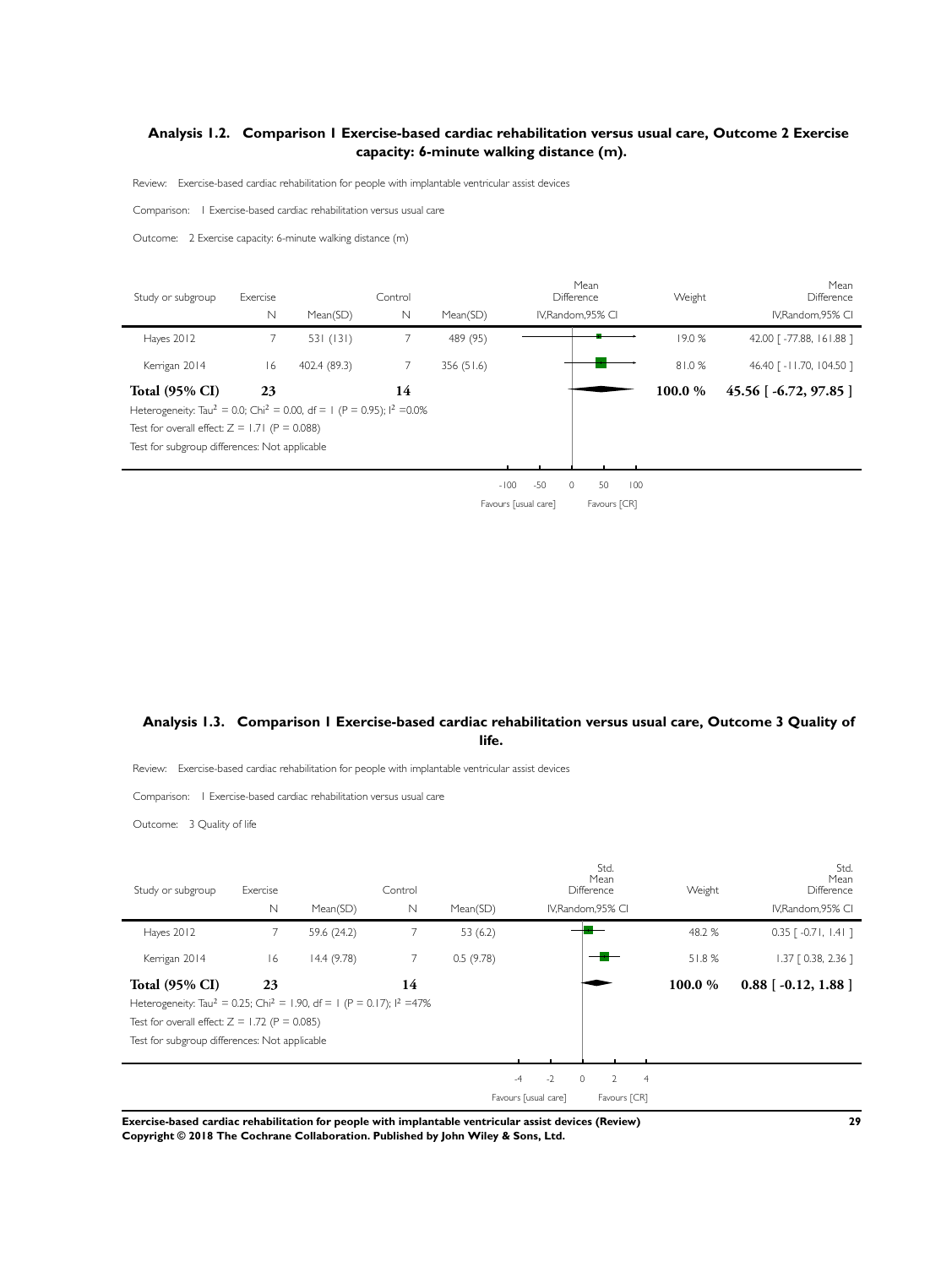# <span id="page-31-0"></span>**A P P E N D I C E S**

# **Appendix 1. Search strategies**

### **CENTRAL**

#1 MeSH descriptor: [Exercise Therapy] explode all trees #2 MeSH descriptor: [Sports] this term only #3 MeSH descriptor: [Physical Exertion] this term only #4 rehabilitat\* #5 (physical\* near/5 (fit\* or train\* or therap\* or activit\*)) #6 MeSH descriptor: [Exercise] explode all trees #7 (train\* near/5 (strength\* or aerobic\* or exercise\*)) #8 ((exercise\* or fitness) near/3 (treatment or intervent\* or program\*)) #9 mobili\* #10 MeSH descriptor: [Rehabilitation] explode all trees #11 kinesiotherap\* #12 MeSH descriptor: [Physical Education and Training] this term only #13 (run\* or walk\* or jog\* or danc\*) #14 (("lifestyle" or life-style) near/5 (physical\* or activ\*)) #15 MeSH descriptor: [Dance Therapy] explode all trees #16 MeSH descriptor: [Patient Education as Topic] this term only #17 (patient\* near/5 educat\*) #18 ((lifestyle or life-style) near/5 (interven\* or program\* or treatment\*)) #19 (motivat\* near/5 (intervention or interv\*)) #20 MeSH descriptor: [Health Education] this term only #21 (health near/5 educat\*) #22 #1 or #2 or #3 or #4 or #5 or #6 or #7 or #8 or #9 or #10 or #11 or #12 or #13 or #14 or #15 or #16 or #17 or #18 or #19 or # 20 or #21 #23 MeSH descriptor: [Heart-Assist Devices] this term only #24 (ventric\* near/2 assist\*) #25 VAD #26 (ventric\* near/2 device\*) #27 #23 or #24 or #25 or #26 #28 #22 and #27 **MEDLINE** 1. exp Exercise Therapy/ 2. Sports/ 3. Physical Exertion/ 4. rehabilitat\*.tw. 5. (physical\* adj5 (fit\* or train\* or therap\* or activit\*)).tw. 6. exp Exercise/ 7. (train\* adj5 (strength\* or aerobic\* or exercise\*)).tw. 8. ((exercise\* or fitness) adj3 (treatment or intervent\* or program\*)).tw. 9. mobili\*.tw. 10. exp Rehabilitation/

**Exercise-based cardiac rehabilitation for people with implantable ventricular assist devices (Review) 30 Copyright © 2018 The Cochrane Collaboration. Published by John Wiley & Sons, Ltd.**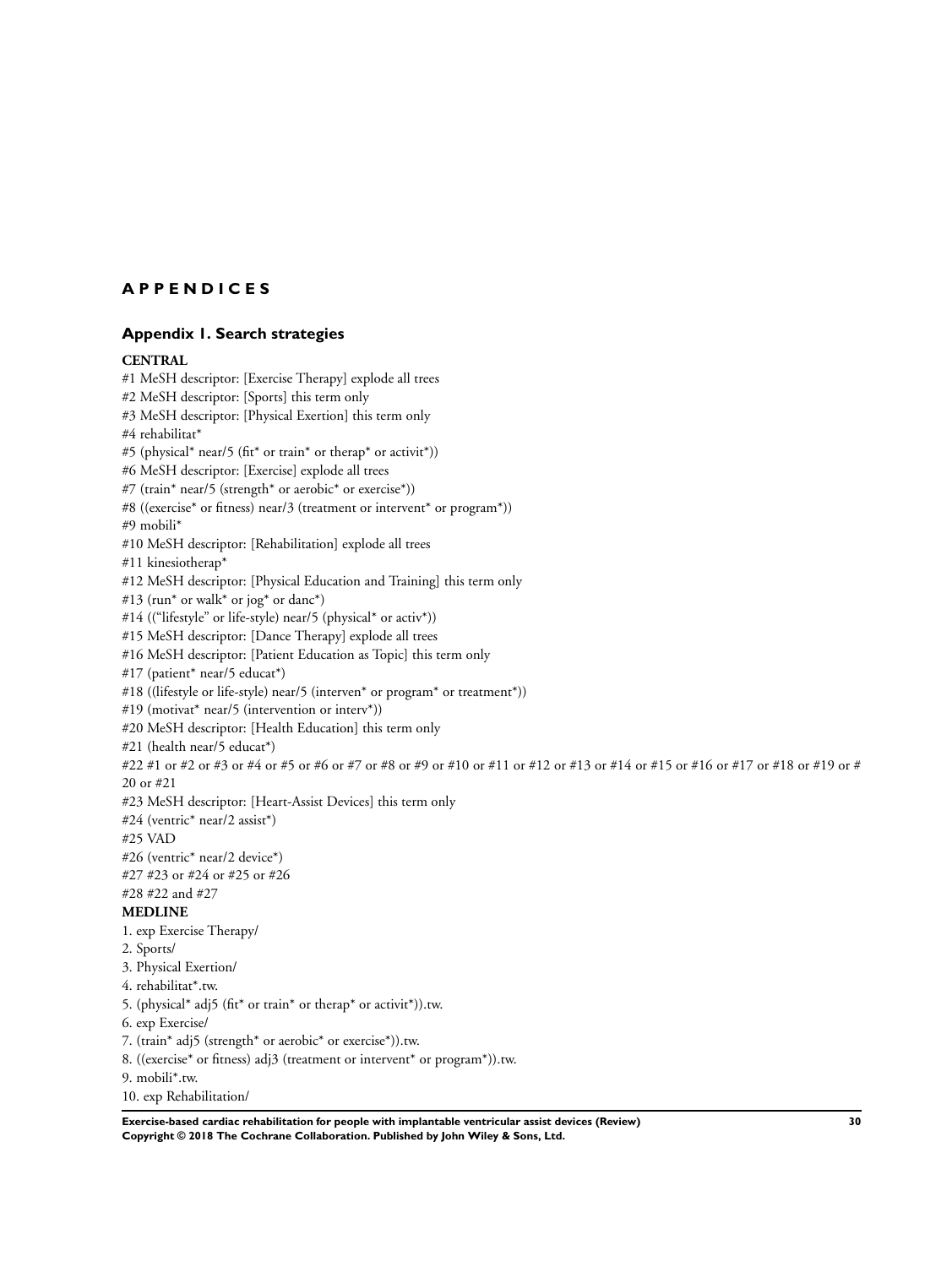11. kinesiotherap\*.tw. 12. "Physical Education and Training"/ 13. (run\* or walk\* or jog\* or danc\*).tw. 14. (("lifestyle" or life-style) adj5 (physical\* or activ\*)).tw. 15. Dance Therapy/ 16. Patient Education as Topic/ 17. (patient\* adj5 educat\*).tw. 18. ((lifestyle or life-style) adj5 (interven\* or program\* or treatment\*)).tw. 19. (motivat\* adj5 (intervention or interv\*)).tw. 20. Health Education/ 21. (health adj5 educat\*).tw. 22. or/1-21 23. Heart-Assist Devices/ 24. (ventric\* adj2 assist\*).tw. 25. VAD.tw. 26. (ventric\* adj2 device\*).tw. 27. or/23-26 28. 22 and 27 29. randomized controlled trial.pt. 30. controlled clinical trial.pt. 31. randomized.ab. 32. placebo.ab. 33. drug therapy.fs. 34. randomly.ab. 35. trial.ab. 36. groups.ab. 37. 29 or 30 or 31 or 32 or 33 or 34 or 35 or 36 38. exp animals/ not humans.sh. 39. 37 not 38 40. 28 and 39 **Embase** 1. exp kinesiotherapy/ 2. sport/ 3. exp exercise/ 4. rehabilitat\*.tw. 5. (physical\* adj5 (fit\* or train\* or therap\* or activit\*)).tw. 6. (train\* adj5 (strength\* or aerobic\* or exercise\*)).tw. 7. ((exercise\* or fitness) adj3 (treatment or intervent\* or program\*)).tw. 8. mobili\*.tw. 9. exp rehabilitation/ 10. kinesiotherap\*.tw. 11. physical education/ 12. (run\* or walk\* or jog\* or danc\*).tw. 13. (("lifestyle" or life-style) adj5 (physical\* or activ\*)).tw. 14. dance therapy/ 15. patient education/ 16. (patient\* adj5 educat\*).tw. 17. ((lifestyle or life-style) adj5 (interven\* or program\* or treatment\*)).tw. 18. (motivat\* adj5 (intervention or interv\*)).tw. 19. health education/ 20. (health adj5 educat\*).tw. 21. 1 or 2 or 3 or 4 or 5 or 6 or 7 or 8 or 9 or 10 or 11 or 12 or 13 or 14 or 15 or 16 or 17 or 18 or 19 or 20 22. exp heart assist device/

**Exercise-based cardiac rehabilitation for people with implantable ventricular assist devices (Review) 31 Copyright © 2018 The Cochrane Collaboration. Published by John Wiley & Sons, Ltd.**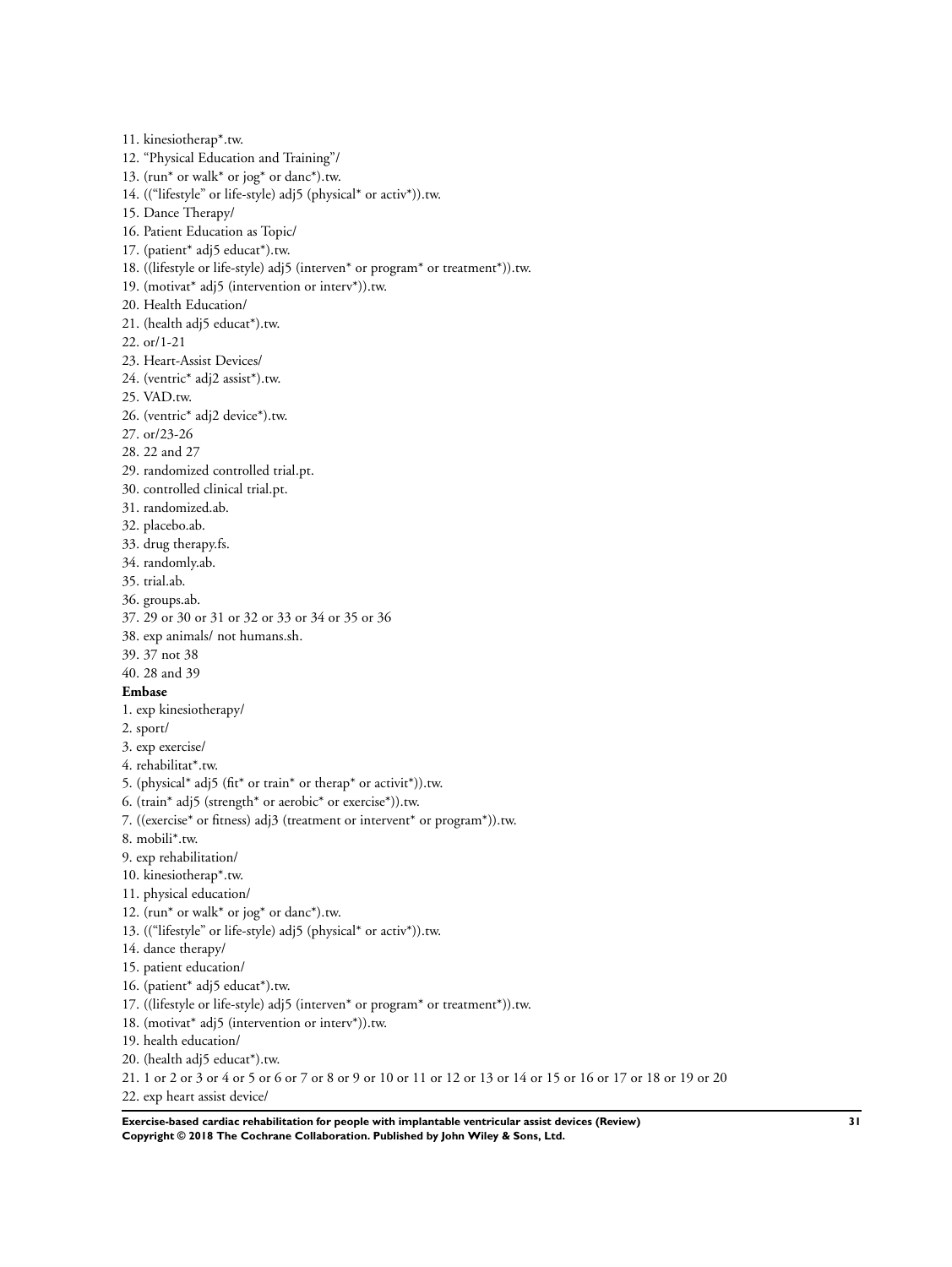23. (ventric\* adj2 assist\*).tw.

24. VAD.tw.

- 25. (ventric\* adj2 device\*).tw.
- 26. 22 or 23 or 24 or 25
- 27. 21 and 26
- 28. random\$.tw.
- 29. factorial\$.tw.
- 30. crossover\$.tw.
- 31. cross over\$.tw.
- 32. cross-over\$.tw.
- 33. placebo\$.tw.
- 34. (doubl\$ adj blind\$).tw.
- 35. (singl\$ adj blind\$).tw.
- 36. assign\$.tw.
- 37. allocat\$.tw.
- 38. volunteer\$.tw.
- 39. crossover procedure/
- 40. double blind procedure/
- 41. randomized controlled trial/
- 42. single blind procedure/
- 43. 28 or 29 or 30 or 31 or 32 or 33 or 34 or 35 or 36 or 38 or 39 or 40 or 41 or 42
- 44. (animal/ or nonhuman/) not human/
- 45. 43 not 44
- 46. 27 and 45

### **PsycINFO**

- 1. exp Exercise/
- 2. SPORTS/
- 3. Physical Activity/
- 4. rehabilitat\*.tw.
- 5. (physical\* adj5 (fit\* or train\* or therap\* or activit\*)).tw.
- 6. (train\* adj5 (strength\* or aerobic\* or exercise\*)).tw.
- 7. ((exercise\* or fitness) adj3 (treatment or intervent\* or program\*)).tw.
- 8. mobili\*.tw.
- 9. exp REHABILITATION/
- 10. kinesiotherap\*.tw.
- 11. Physical Education/
- 12. (run\* or walk\* or jog\* or danc\*).tw.
- 13. (("lifestyle" or life-style) adj5 (physical\* or activ\*)).tw.
- 14. Dance Therapy/
- 15. Client Education/
- 16. (patient\* adj5 educat\*).tw.
- 17. ((lifestyle or life-style) adj5 (interven\* or program\* or treatment\*)).tw.
- 18. (motivat\* adj5 (intervention or interv\*)).tw.
- 19. Health Education/
- 20. (health adj5 educat\*).tw.
- 21. 1 or 2 or 3 or 4 or 5 or 6 or 7 or 8 or 9 or 10 or 11 or 12 or 13 or 14 or 15 or 16 or 17 or 18 or 19 or 20
- 22. (ventric\* adj2 assist\*).tw.
- 23. VAD.tw.
- 24. (ventric\* adj2 device\*).tw.
- 25. 22 or 23 or 24
- 26. 21 and 25
- 27. random\$.tw.
- 28. factorial\$.tw

**Exercise-based cardiac rehabilitation for people with implantable ventricular assist devices (Review) 32 Copyright © 2018 The Cochrane Collaboration. Published by John Wiley & Sons, Ltd.**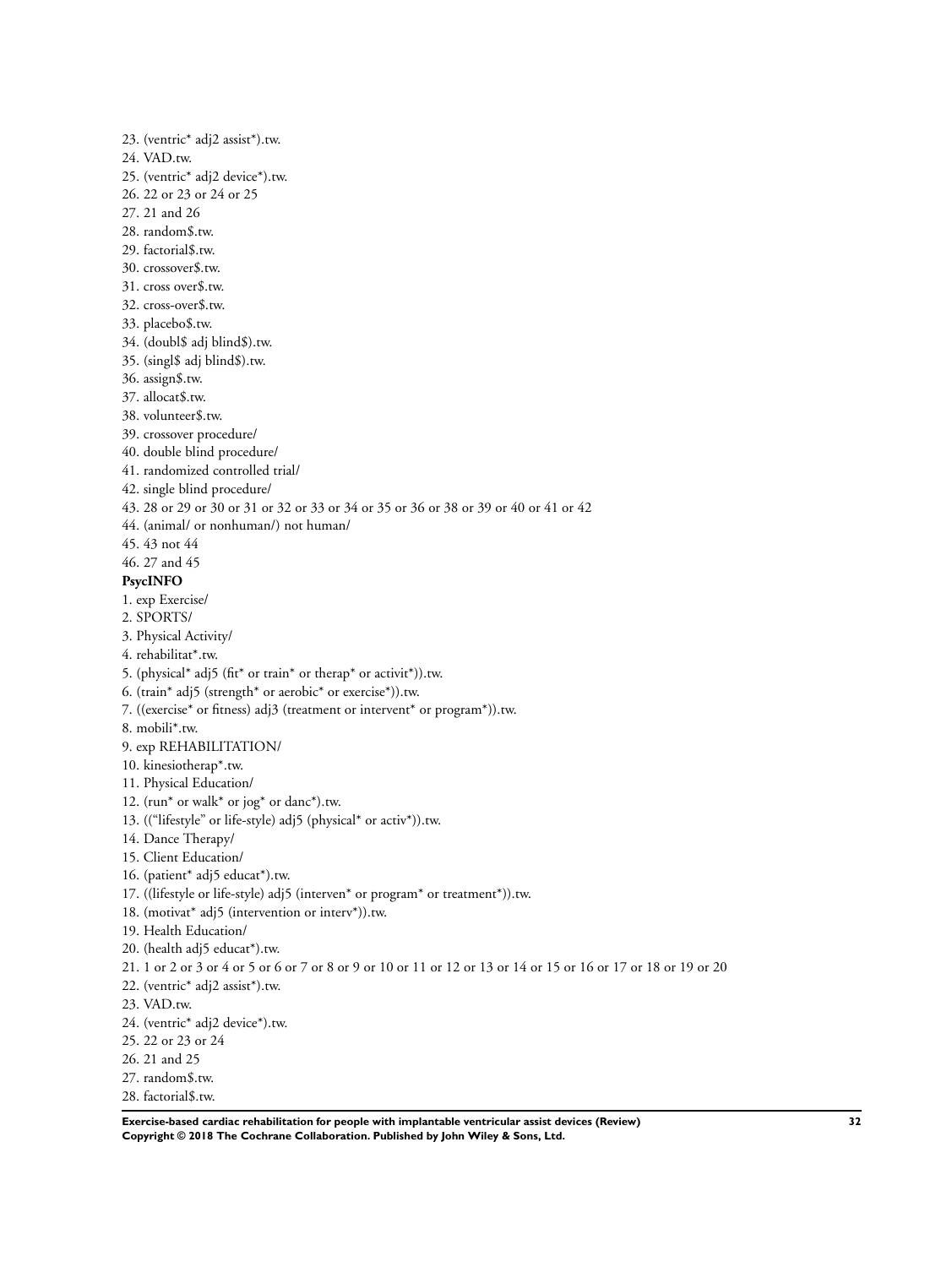29. crossover\$.tw. 30. cross-over\$.tw. 31. placebo\$.tw. 32. (doubl\$ adj blind\$).tw. 33. (singl\$ adj blind\$).tw. 34. assign\$.tw. 35. allocat\$.tw. 36. volunteer\$.tw. 37. control\*.tw. 38. "2000".md. 39. 27 or 28 or 29 or 30 or 31 or 32 or 33 or 34 or 35 or 36 or 37 or 38 40. 26 and 39 **CPCI-S** # 18 #17 AND #16 AND #12 # 17 TS=(random\* or blind\* or allocat\* or assign\* or trial\* or placebo\* or crossover\* or cross-over\*) # 16 #15 OR #14 OR #13 # 15 TS=(ventric\* NEAR/2 device\*) # 14 TS=VAD # 13 TS=(ventric\* NEAR/2 assist\*) # 12 #11 OR #10 OR #9 OR #8 OR #7 OR #6 OR #5 OR #4 OR #3 OR #2 OR #1 # 11 TS=(health NEAR/5 educat\*) # 10 TS=(motivat\* NEAR/5 (intervention or interv\*)) # 9 TS=((lifestyle or life-style) NEAR/5 (interven\* or program\* or treatment\*)) # 8 TS=(patient\* NEAR/5 educat\*) # 7 TS=(("lifestyle" or life-style) NEAR/5 (physical\* or activ\*)) # 6 TS=(run<sup>\*</sup> or walk<sup>\*</sup> or jog<sup>\*</sup> or danc<sup>\*</sup>) # 5 TS=(mobili\* or kinesiotherap\*) # 4 TS=((exercise\* or fitness) NEAR/3 (treatment or intervent\* or program\*)) # 3 TS=(train\* NEAR/5 (strength\* or aerobic\* or exercise\*)) # 2 TS=(physical\* NEAR/5 (fit\* or train\* or therap\* or activit\*)) # 1 TS=rehabilitat\* **CINAHL** S40 S22 AND S27 AND S39 S39 S28 OR S29 OR S30 OR S31 OR S32 OR S33 OR S34 OR S35 OR S36 OR S37 OR S38 S38 TX allocat\* random\* S37 (MH "Quantitative Studies") S36 (MH "Placebos") S35 TX placebo\* S34 TX random\* allocat\* S33 (MH "Random Assignment") S32 TX randomi\* control\* trial\* S31 TX ( (singl\* n1 blind\*) or (singl\* n1 mask\*) ) or TX ( (doubl\* n1 blind\*) or (doubl\* n1 mask\*) ) or TX ( (tripl\* n1 blind\*) or  $(\text{tripl* } n1 \text{ mask*})$ ) or TX ( $(\text{trebl* } n1 \text{ blind*})$  or  $(\text{trebl* } n1 \text{ mask*})$ ) S30 TX clinic\* n1 trial\* S29 PT Clinical trial S28 (MH "Clinical Trials+") S27 S23 OR S24 OR S25 OR S26 S26 (ventric\* N2 device\*) S25 VAD S24 (ventric\* N2 assist\*) S23 (MH "Heart Assist Devices") S22 S1 OR S2 OR S3 OR S4 OR S5 OR S6 OR S7 OR S8 OR S9 OR S10 OR S11 OR S12 OR S13 OR S14 OR S15 OR S16 OR S17 OR S18 OR S19 OR S20 OR S21

**Exercise-based cardiac rehabilitation for people with implantable ventricular assist devices (Review) 33 Copyright © 2018 The Cochrane Collaboration. Published by John Wiley & Sons, Ltd.**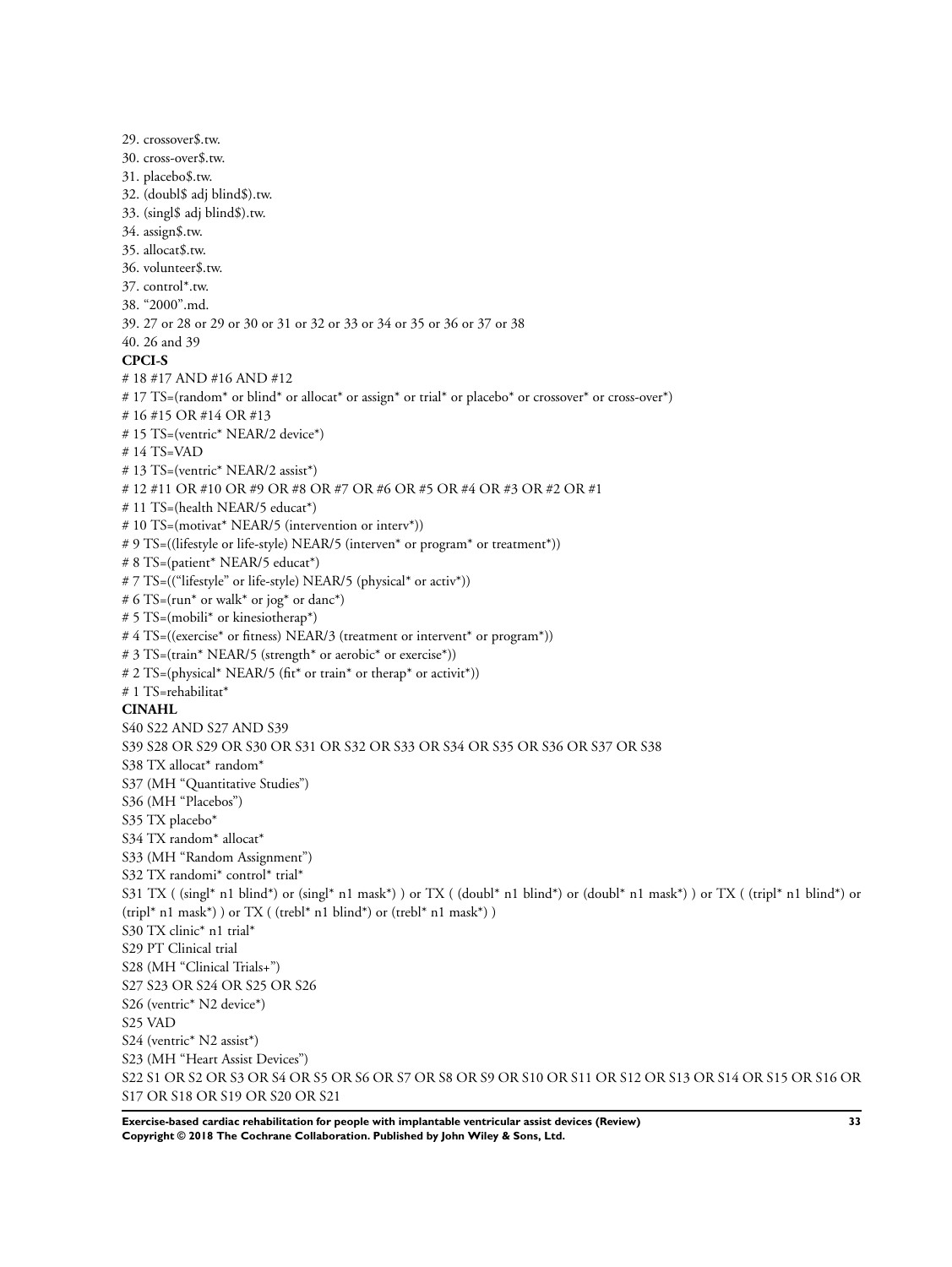S21 (health N5 educat\*) S20 (MH "Health Education") S19 (motivat\* N5 (intervention or interv\*)) S18 ((lifestyle or life-style) N5 (interven\* or program\* or treatment\*)) S17 (patient\* N5 educat\*) S16 (MH "Patient Education") S15 (MH "Dance Therapy") S14 (("lifestyle" or life-style) N5 (physical\* or activ\*)) S13 (run\* or walk\* or jog\* or danc\*) S12 (MH "Physical Education and Training") S11 kinesiotherap\* S10 (MH "Rehabilitation+") S9 mobili\* S8 ((exercise\* or fitness) N3 (treatment or intervent\* or program\*)) S7 (train\* N5 (strength\* or aerobic\* or exercise\*)) S6 (MH "Exercise+") S5 (physical\* N5 (fit\* or train\* or therap\* or activit\*)) S4 rehabilitat\* S3 (MH "Exertion") S2 (MH "Sports") S1 (MH "Therapeutic Exercise+") **LILACS**

(exercise\$ OR rehabilitat\$ OR sport\$ or physical\$ OR fitness OR activit\$ or run\$ or walk\$ or jog\$ or danc\$ or train\$ or mobili\$ or kinesiotherap\$ or motivat\$ or (patient\$ educat\$) or (health educat\$) or lifestyle) [Words] and ((ventric\$ assist\$) OR (VAD) OR (ventric\$ device\$) OR (heart assist\$)) [Words]

### **WHO International Clinical Trials Registry Platform (ICTRP) Search Portal**

"ventricular assist device" AND "exercise" "ventricular assist device" AND "rehabilitation" **ClinicalTrials.gov** "ventricular assist device" AND "exercise" "ventricular assist device" AND "rehabilitation"

# **C O N T R I B U T I O N S O F A U T H O R S**

Shuhei Yamamoto prepared the drafts of the protocol and full review with support from Kazuki Hotta and Erika Ota. Atsuhiko Matsunaga, Rintaro Mori, and all the other authors provided critical comments on the draft and agreed on the submitted version of this review.

# **D E C L A R A T I O N S O F I N T E R E S T**

Shuhei Yamamoto: None known. Kazuki Hotta: None known. Erika Ota: None known. Atsuhiko Matsunaga: None known. Rintaro Mori: None known.